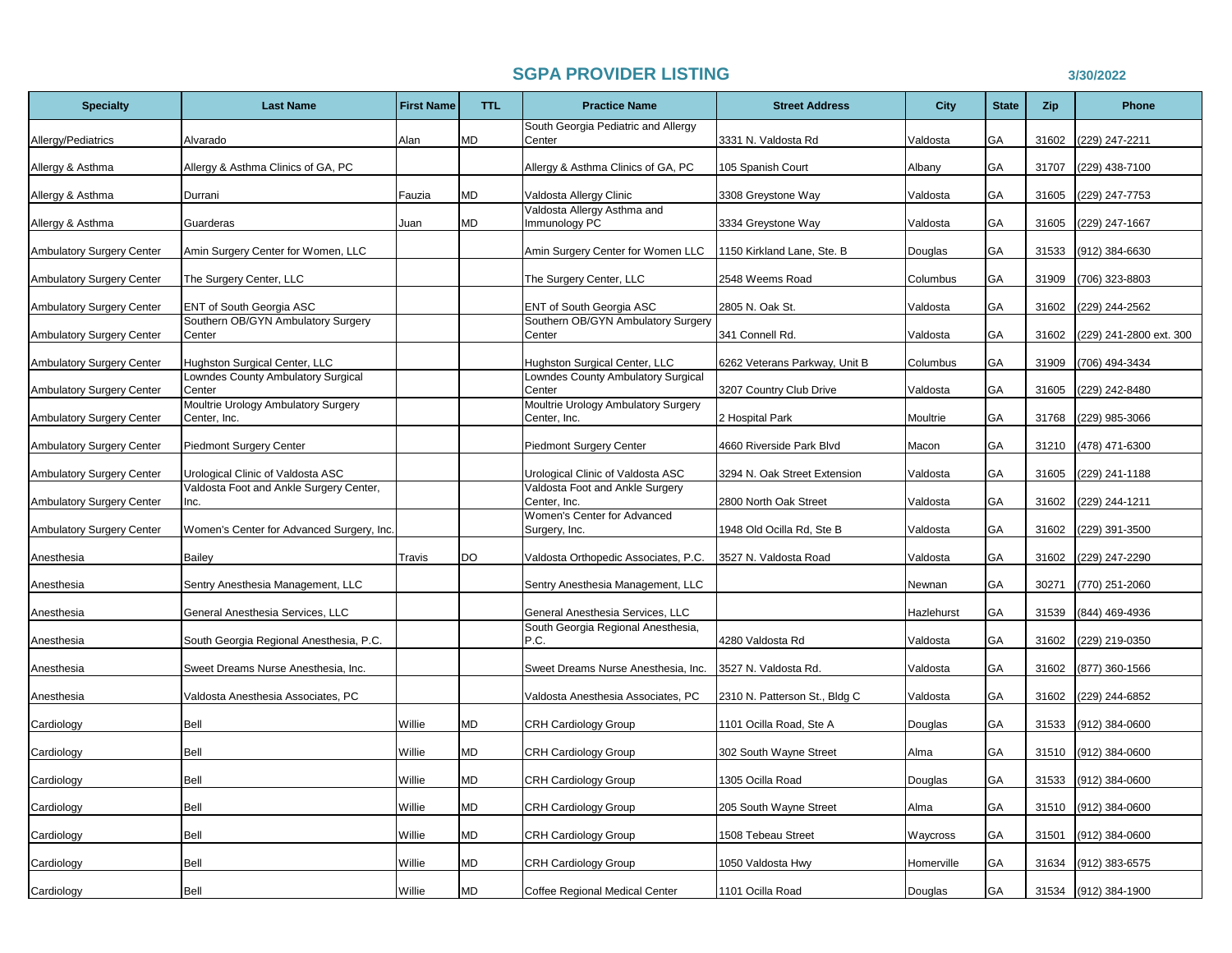| Cardiology | Bonsal                        | Manish    | MD        | CRH Cardiology Group                                     | 1305 Ocilla Road                    | Douglas          | GA | 31533 | (912) 384-0600       |
|------------|-------------------------------|-----------|-----------|----------------------------------------------------------|-------------------------------------|------------------|----|-------|----------------------|
| Cardiology | <b>SGMC Cardiology Clinic</b> |           |           | SGMC Cardiology Clinic                                   | 2409 N. Patterson Street, Suite 310 | Valdosta         | GA | 31602 | (229) 433-8160       |
| Cardiology | Collins                       | Darrel    | DO        | Collins Cardiology, Inc.                                 | 1208 Ocilla Road                    | Douglas          | GA | 31533 | (888) 708-6577       |
| Cardiology | Collins                       | Darrel    | <b>DO</b> | Collins Cardiology, Inc.                                 | 194 Perry House Road, Ste A         | Fitzgerald       | GA | 31750 | (888) 708-6577       |
| Cardiology | Collins                       | Darrel    | <b>DO</b> | Collins Cardiology, Inc.                                 | 11 Cross Street                     | Hazlehurst       | GA | 31539 | (888) 708-6577       |
| Cardiology | Collins                       | Darrel    | <b>DO</b> | Collins Cardiology, Inc.                                 | 1050 Valdosta Highway               | Homerville       | GA | 31534 | (888) 708-6577       |
| Cardiology | Collins                       | Darrel    | DO        | Collins Cardiology, Inc.                                 | 280 East Willow Creek Lane          | McRae            | GA | 31055 | (888) 708-6577       |
| Cardiology | Collins                       | Darrel    | <b>DO</b> | Collins Cardiology, Inc.                                 | 101 West Northside Drive, Suite E   | Valdosta         | GA | 31602 | (229) 469-4786       |
| Cardiology | Collins                       | Darrel    | DO        | Collins Cardiology, Inc.                                 | 1121 East McPherson Ave.            | Nashville        | GA | 31639 | (888) 708-6577       |
| Cardiology | Derakhshan                    | Daryroosh | <b>DO</b> | <b>SGMC Cardiology Clinic</b>                            | 2409 N. Patterson Street, Suite 310 | Valdosta         | GA | 31602 | (229) 433-8160       |
| Cardiology | Evans                         | Glenn     | MD        | CRH Cardiology Group                                     | 1101 Ocilla Road                    | Douglas          | GA | 31533 | (912) 383-7826       |
| Cardiology | Evans                         | Glenn     | <b>MD</b> | CRH Cardiology Group                                     | 3374 Greystone Way                  | Valdosta         | GA | 31605 | (912) 384-0600       |
| Cardiology | Griffith                      | Kendall   | MD        | CRH Cardiology Group                                     | 1305 Ocilla Road                    | Douglas          | GA | 31533 | $(912)$ 384-0600     |
| Cardiology | Poku                          | Joseph    | MD        | Georgia Arrhythmia Consultants and<br>Research Institute | 1400 Petersen Avenue, North, Ste 3  | Douglas          | GA | 31533 | (478) 755-1560       |
| Cardiology | Poku                          | Joseph    | MD        | Georgia Arrhythmia Consultants and<br>Research Institute | 101 West Northside Drive, Suite E   | Valdosta         | GA | 31602 | (478) 755-1560       |
| Cardiology | Poku                          | Joseph    | MD        | Georgia Arrhythmia Consultants and<br>Research Institute | 112 Corporate Square                | Dublin           | GA | 31021 | (478) 755-1560       |
| Cardiology | Poku                          | Joseph    | <b>MD</b> | Georgia Arrhythmia Consultants and<br>Research Institute | 107 Jackson Street, Ste C           | Thomaston        | GA | 30286 | (478) 755-1560       |
| Cardiology | Poku                          | Joseph    | <b>MD</b> | Georgia Arrhythmia Consultants and<br>Research Institute | 15 Yarbrough Street                 | Hazlehurst       | GA | 31539 | (478) 755-1560       |
| Cardiology | Poku                          | Joseph    | MD        | Georgia Arrhythmia Consultants and<br>Research Institute | 540 West Thomas Street              | Milledgeville    | GA | 31061 | (478) 755-1560       |
| Cardiology | Poku                          | Joseph    | MD        | Georgia Arrhythmia Consultants and<br>Research Institute | 1208 Ocilla Road                    | Douglas          | GA | 31533 | (478) 755-1560       |
| Cardiology | Poku                          | Joseph    | MD        | Georgia Arrhythmia Consultants and<br>Research Institute | 910 Fifth Street North              | Cordele          | GA | 31015 | $(478)$ 755-1560     |
| Cardiology | Poku                          | Joseph    | <b>MD</b> | Georgia Arrhythmia Consultants and<br>Research Institute | 202 Perry Hwy                       | Hawkinsville     | GA | 31036 | (478) 755-1560       |
| Cardiology | Powell, III                   | G.E. Trey | <b>MD</b> | Valdosta Medical Clinic                                  | 3207 Country Club Drive             | Valdosta         | GA | 31605 | (229) 242-8480       |
| Cardiology | Sogade                        | Felix     | MD        | Georgia Arrhythmia Consultants and<br>Research Institute | 101 West Northside Drive, Suite E   | Valdosta         | GA | 31602 | (478) 755-1560       |
| Cardiology | Sogade                        | Felix     | <b>MD</b> | Georgia Arrhythmia Consultants and<br>Research Institute | 1710 Watson Blvd.                   | Warner Robins GA |    |       | 31093 (478) 755-1560 |
| Cardiology | Sogade                        | Felix     | MD        | Georgia Arrhythmia Consultants and<br>Research Institute | 540 West Thomas Street              | Milledgeville    | GA | 31061 | (478) 755-1560       |
| Cardiology | Sogade                        | Felix     | MD        | Georgia Arrhythmia Consultants and<br>Research Institute | 107 Jackson Street, Ste C           | Thomaston        | GA | 30286 | $(478)$ 755-1560     |
|            |                               | Felix     | MD        | Georgia Arrhythmia Consultants and<br>Research Institute | 15 Yarbrough Street                 | Hazlehurst       | GA |       | 31539 (478) 755-1560 |
| Cardiology | Sogade                        |           |           | Georgia Arrhythmia Consultants and                       |                                     |                  |    |       |                      |
| Cardiology | Sogade                        | Felix     | MD        | Research Institute<br>Georgia Arrhythmia Consultants and | 910 5th Street North                | Cordele          | GA |       | 31015 (478) 755-1560 |
| Cardiology | Sogade                        | Felix     | <b>MD</b> | Research Institute<br>Georgia Arrhythmia Consultants and | 1208 Ocilla Road                    | Douglas          | GA |       | 31533 (478) 755-1560 |
| Cardiology | Sogade                        | Felix     | <b>MD</b> | Research Institute                                       | 202 Perry Highway                   | Hawkinsville     | GA |       | 31036 (478) 755-1560 |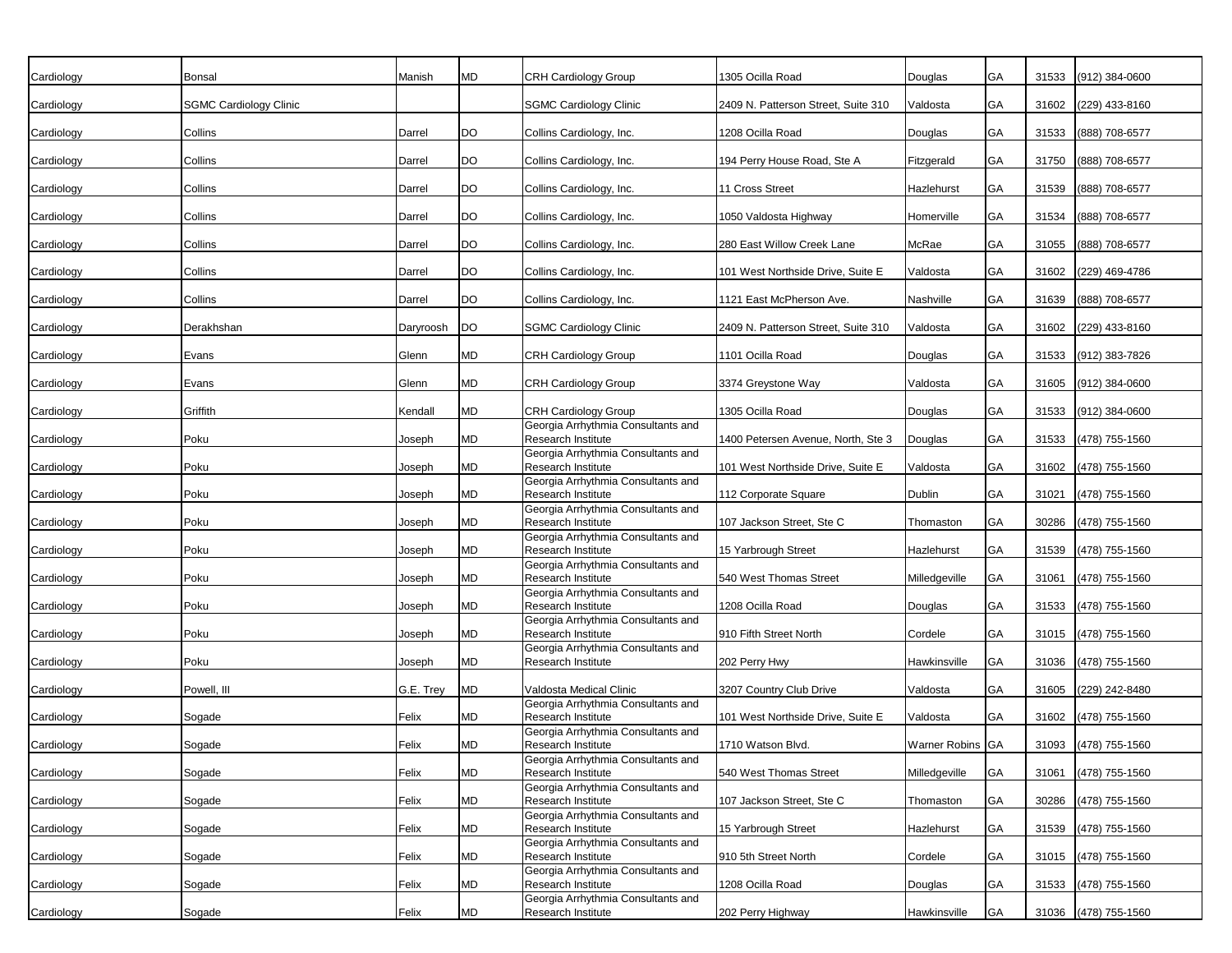|                                                     |                                       |                |           | Georgia Arrhythmia Consultants and                              |                                     |           |    |       |                      |
|-----------------------------------------------------|---------------------------------------|----------------|-----------|-----------------------------------------------------------------|-------------------------------------|-----------|----|-------|----------------------|
| Cardiology                                          | Sogade                                | Felix          | MD        | Research Institute                                              | 112 Corporate Square                | Dublin    | GA | 31021 | (478) 755-1560       |
| Cardiology                                          | Sogade                                | Felix          | MD        | Georgia Arrhythmia Consultants and<br><b>Research Institute</b> | 639 Hemlock Street, Suite 100       | Macon     | GA | 31201 | (478) 755-1560       |
| Cardiology                                          | Staton                                | George S.      | <b>MD</b> | South Georgia Medical Associates                                | 410 Connell Road                    | Valdosta  | GA | 31602 | (229) 244-4720       |
| Cardiovascular Cardiothoracic                       |                                       |                |           |                                                                 |                                     |           |    |       |                      |
| & Vascular Surgery                                  | SGMC CardioVascular Institute         |                |           | SGMC CardioVascular Institute                                   | 2409 N. Patterson Street, Suite 230 | Valdosta  | GA | 31602 | (229) 259-4369       |
| Cardiovascular Cardiothoracic                       |                                       |                |           |                                                                 |                                     |           |    |       |                      |
| & Vascular Surgery                                  | Brown                                 | Randall        | MD        | SGMC CardioVascular Institute                                   | 2409 N. Patterson Street, Suite 230 | Valdosta  | GA | 31602 | (229) 259-4369       |
| Cardiovascular Cardiothoracic<br>& Vascular Surgery | Johnson                               | Joe            | MD        | SGMC CardioVascular Institute                                   | 2409 N. Patterson Street, Suite 230 | Valdosta  | GA | 31602 | (229) 259-4369       |
| Cardiovascular Cardiothoracic                       |                                       |                |           |                                                                 |                                     |           |    |       |                      |
| & Vascular Surgery                                  | Shoptaw                               | James          | MD        | SGMC CardioVascular Institute                                   | 2409 N. Patterson Street, Suite 230 | Valdosta  | GA | 31602 | (229) 259-4369       |
| Cardiovascular Cardiothoracic<br>& Vascular Surgery | Hurt                                  | Julian E.      | <b>MD</b> | <b>Heart Surgery Center</b>                                     | 201 Pendleton Drive, Suite 110      | Valdosta  | GA | 31602 | (229) 247-6503       |
| Cardiovascular Cardiothoracic                       |                                       |                |           |                                                                 |                                     |           |    |       |                      |
| & Vascular Surgery                                  | Murrah                                | Charles P.     | <b>MD</b> | <b>Heart Surgery Center</b>                                     | 201 Pendleton Drive, Suite 110      | Valdosta  | GA | 31602 | (229) 247-6503       |
| Cardiovascular Cardiothoracic<br>& Vascular Surgery | Saint                                 | David L.       | <b>MD</b> | <b>Heart Surgery Center</b>                                     | 201 Pendleton Drive, Suite 110      | Valdosta  | GA | 31602 | (229) 247-6503       |
| Chiropractic                                        | ActivHealthcare Network               |                |           | ActivHealthcare Network                                         | <b>Multiple</b>                     |           |    |       | (888) 635-0459       |
| Chiropractic                                        | Moorman                               | J. Ryan        | DC        | Care Chiropractic Center                                        | 2804-C N. Oak Street                | Valdosta  | GA | 31602 | (229) 241-8925       |
| Chiropractic                                        | Moorman                               | J. Ryan        | DC        | Care Chiropractic Center                                        | 203 W. Hamilton Ave                 | Nashville | GA | 31639 | (229) 686-2277       |
|                                                     |                                       |                |           | Pridgen Chiropractic & Wellness                                 |                                     |           |    |       |                      |
| Chiropractic                                        | Pridgen                               | .D.            | DC        | Center, PC                                                      | 104 East Northside Drive            | Valdosta  | GA | 31602 | (229) 244-5314       |
| Chiropractic                                        | Robinson                              | LaShasta       | DC        | South GA Chiropractic & Wellness                                | 2601 Bemiss Road, Ste Q             | Valdosta  | GA | 31602 | (229) 474-4069       |
| Chiropractic                                        | Sheffield                             | Clinton        | DC        | South GA Upper Cervical Chiropractic                            | 2935 N. Ashley St, Ste. 110         | Valdosta  | GA | 31602 | (229) 469-4069       |
| Chiropractic                                        | Simmons                               | Robert S.      | DC        | Simmons Family Chiropractic, P.C.                               | 1434 N. Tift Avenue                 | Tifton    | GA | 31794 | (229) 388-9339       |
| Chiropractic                                        | Worthman                              | Travis         | DC        | Mobility Chiropractic                                           | 2418 Bemiss Road                    | Valdosta  | GA | 31602 | (229) 219-0883       |
| Dermatology                                         | Dermatology Associates of Tallahassee |                |           | Dermatology Associates of Tallahassee 3526 N. Crossing Circle   |                                     | Valdosta  | GA | 31602 | (229) 469-4383       |
| Dermatology                                         | Cole                                  | John A.        | <b>MD</b> | Cole Dermatology, LLC                                           | 247-B Northside Drive               | Valdosta  | GA | 31602 | (229) 469-5711       |
| Dermatology                                         | Ebert                                 | Barbara        | <b>MD</b> | Colquitt Regional Dermatology LLC                               | 1 Sweet Bay Ct.                     | Moultrie  | GA | 31768 | (229) 502-9710       |
| Dermatology                                         | Backe                                 | Betsy P.       | <b>MD</b> | Thacker Dermatology, LLC                                        | 3526 N. Crossing Circle             | Valdosta  | GA | 31602 | (229) 469-4383       |
| Dermatology                                         | Wolfe                                 | Christopher DO |           | Thacker Dermatology, LLC                                        | 3526 N. Crossing Circle             | Valdosta  | GA | 31602 | (229) 469-4383       |
| Durable Medical Equipment                           | A+ Home Oxygen and Medical Equipment  |                |           | A+ Home Oxygen and Medical<br>Equipment                         | 2019 Alice Street                   | Waycross  | GA | 31501 | (912) 283-4663       |
| Durable Medical Equipment                           | Acute Rehab Equipment                 |                |           | Acute Rehab Equipment                                           | 404 E Northside Drive               | Valdosta  | GA |       | 31602 (229) 244-5261 |
| Durable Medical Equipment                           | AmeriMed Pharmacy & Equipment         |                |           | AmeriMed Pharmacy & Equipment                                   | 3782 Old US Hwy 41 North            | Valdosta  | GA | 31602 | (229) 253-0067       |
| Durable Medical Equipment                           | <b>Barnes Healthcare Services</b>     |                |           | <b>Barnes Healthcare Services</b>                               | multiple Georgia                    |           |    |       | by location          |
| Durable Medical Equipment                           | <b>Barnes Healthcare Services</b>     |                |           | <b>Barnes Healthcare Services</b>                               | multiple Florida                    |           |    |       | by location          |
|                                                     |                                       |                |           |                                                                 |                                     |           |    |       |                      |
| Durable Medical Equipment                           | CG Medical dba Family Health Care     |                |           | CG Medical dba Family Health Care                               | 385 Connell Road                    | Valdosta  | GA | 31602 | (229) 244-6788       |
| Durable Medical Equipment                           | Home Medical Equipment of St. Francis |                |           | Home Medical Equipment of St. Francis 3744 Woodruff Road        |                                     | Columbus  | GA | 31904 | (706) 324-2402       |
| Durable Medical Equipment                           | Merchant Home Medical Services LLC    |                |           | Merchant Home Medical Services LLC 3183 Inner Perimeter Rd.     |                                     | Valdosta  | GA |       | 31602 (229) 257-0024 |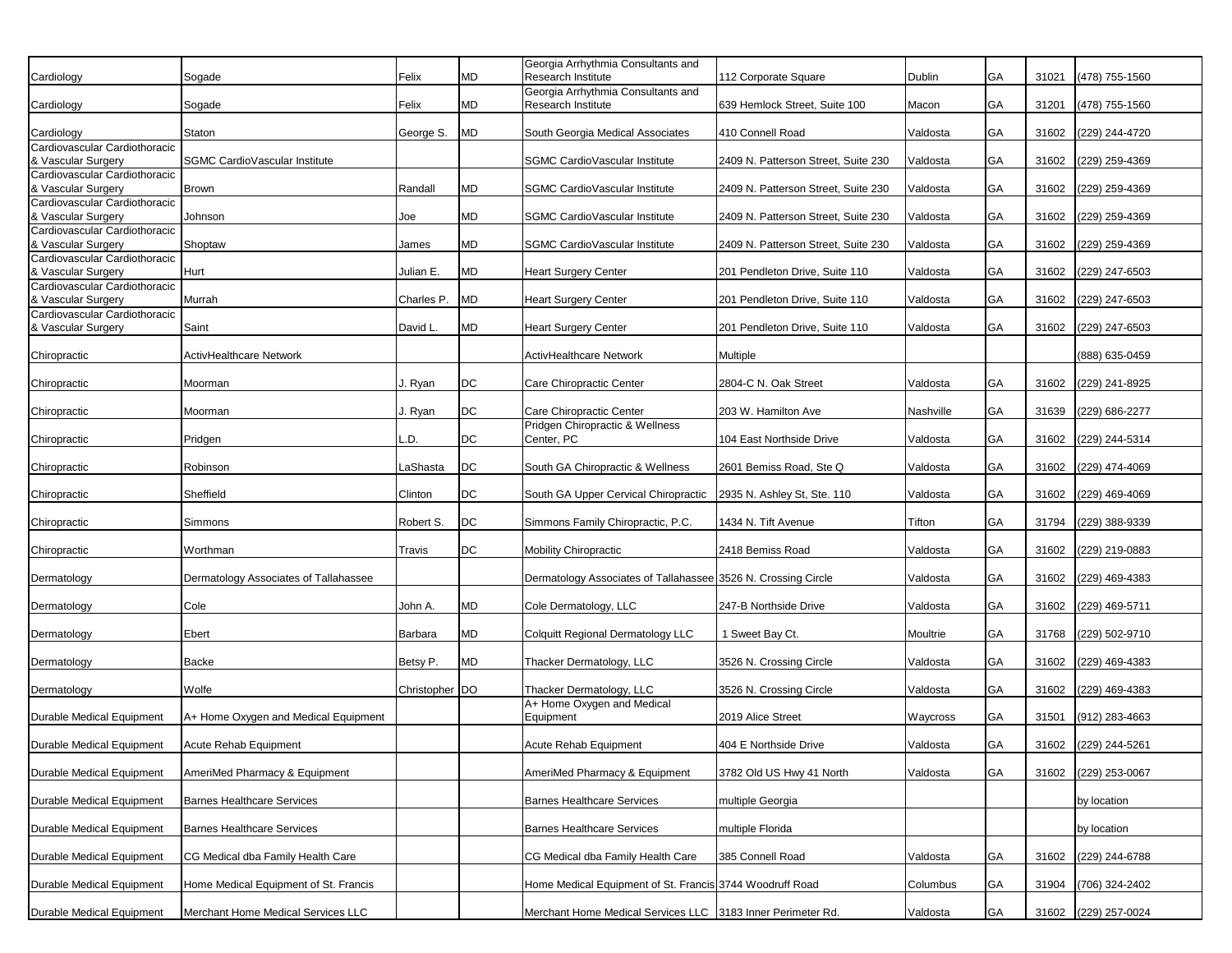| Durable Medical Equipment   | Rehab Engineering, LLC                         |            |           | Rehab Engineering, LLC                         | 2700 A North Oak Street      | Valdosta            | GA | 31602 | (850) 566-4375       |
|-----------------------------|------------------------------------------------|------------|-----------|------------------------------------------------|------------------------------|---------------------|----|-------|----------------------|
| <b>Emergency Medicine</b>   | Winge                                          | Jeffery    | MD        | Coffee Regional First Care Clinic RHC          | 205 Shirley Avenue           | Douglas             | GA | 31533 | (912) 383-6966       |
| <b>Emergency Medicine</b>   | South Georgia Emergency Medicine<br>Associates |            |           | South Georgia Emergency Medicine<br>Associates | 2501 N. Patterson ST         | Valdosta            | GA | 31603 | (229) 433-1000       |
| <b>Emergency Medicine</b>   | Lister                                         | Debra      | MD        | <b>CRH Industrial Medicine</b>                 | 205 Shirley Avenue           | Douglas             | GA | 31533 | (912) 260-5400       |
| Endocrinology               | <b>SGMC Diabetes Management Center</b>         |            |           | <b>SGMC Diabetes Management Center</b>         | 3018 N. Patterson Street     | Valdosta            | GA | 31602 | (229) 433-7200       |
| <b>Family Medicine</b>      | <b>SGMC Family Medicine Valdosta</b>           |            |           | SGMC Family Medicine Valdosta                  | 4370 Kings Way, Suite E      | Valdosta            | GA | 31602 | (229) 433-8181       |
| <b>Family Medicine</b>      | <b>SGMC Family Medicine Hahira</b>             |            |           | <b>SGMC Family Medicine Hahira</b>             | 209 E. Main Street           | Hahira              | GA | 31632 | (229) 433-8100       |
| <b>Family Medicine</b>      | <b>SGMC Family Medicine Lakeland</b>           |            |           | <b>SGMC Family Medicine Lakeland</b>           | 116 W. Thigpen Ave Suite D   | Lakeland            | GA | 31635 | (229) 482-8601       |
| <b>Family Medicine</b>      | <b>SGMC Family Medicine Nashville</b>          |            |           | <b>SGMC Family Medicine Nashville</b>          | 603 East Dennis Ave.         | Nashville           | GA | 31639 | (229) 433-8730       |
| <b>Family Practice</b>      | Abraham                                        | Jacob      | DO        | <b>CRH Family Practice</b>                     | 200 Doctors Drive, Suite K   | Douglas             | GA | 31533 | (912) 384-4024       |
| <b>Family Medicine</b>      | Adams                                          | Kyle       | MD        | <b>SGMC Family Medicine Valdosta</b>           | 4370 Kings Way, Suite E      | Valdosta            | GA | 31602 | (229) 433-8181       |
| <b>Family Practice</b>      | Ambrozic                                       | Richard    | MD        | Valdosta Wellness & Skin Clinic                | 3321 N. Valdosta Road, Ste B | Valdosta            | GA | 31602 | (229) 242-9310       |
| Family Medicine/Urgent Care | Amelia Express Care LLC                        |            |           | Amelia Express Care LLC                        | 1487 S. 8th Street           | Fernandina<br>Beach | FL | 32034 | (904) 624-7003       |
| <b>Family Practice</b>      | Anderson                                       | W. Steven  | <b>DO</b> | Dr. Steve Anderson, PC                         | 1311 Ocilla Road             | Douglas             | GA | 31533 | (912) 384-1043       |
| <b>Family Practice</b>      | Arango                                         | Cecilia    | MD        | <b>CRH Family Medicine</b>                     | 304 Westside Drive           | Douglas             | GA | 31533 | (912) 384-1477       |
| <b>Family Practice</b>      | Arango                                         | Cecilia    | MD        | <b>CRH Family Medicine</b>                     | 805 North Liberty Street     | Nicholls            | GA | 31554 | (912) 345-7274       |
| <b>Family Practice</b>      | Arango                                         | Cecilia    | <b>MD</b> | <b>CRH Family Medicine</b>                     | 17 Johnson Street            | Hazlehurst          | GA | 31539 | (912) 375-7005       |
| <b>Family Practice</b>      | Ashburn Family Care Clinic                     |            |           | Ashburn Family Care Clinic                     | 235 Washington Ave.          | Ashburn             | GA | 31714 | (229) 778-9216       |
| <b>Family Practice</b>      | <b>Bailey</b>                                  | Jarod      | DO        | SGMC Valdosta Medical Clinic                   | 3207 Country Club Drive      | Valdosta            | GA | 31605 | (229) 242-8480       |
| <b>Family Practice</b>      | <b>Bailey Grade Medical Care</b>               |            |           | <b>Bailey Grade Medical Care</b>               | 248 NE Hancock Ave.          | Madison             | FL | 32340 | (850) 973-2252       |
| <b>Family Practice</b>      | Bailon                                         | Benjamin   | <b>MD</b> | <b>Family Practice Center</b>                  | 39 Hospital Drive            | Lakeland            | GA | 31635 | (229) 482-3804       |
| <b>Family Practice</b>      | Berrien Family Medicine                        |            |           | <b>Berrien Family Medicine</b>                 | 603 East Dennis Avenue       | Nashville           | GA | 31639 | (229) 518-9912       |
| <b>Family Practice</b>      | Bhaju                                          | Sajuma     | MD        | St. Francis Urgent Care LLC                    | 3465 Macon Rd, Ste D         | Columbus            | GA | 31907 | (706) 243-3051       |
| <b>Family Practice</b>      | <b>Bishop</b>                                  | Craig      | MD        | Valdosta Family Medicine                       | 2412 N. Oak Street           | Valdosta            | GA | 31602 | (229) 244-1400       |
| <b>Family Practice</b>      | <b>Brady</b>                                   | Timothy    | <b>MD</b> | <b>SGMC Valdosta Medical Clinic</b>            | 3207 Country Club Drive      | Valdosta            | GA |       | 31605 (229) 242-8480 |
| <b>Family Practice</b>      | <b>Burt</b>                                    | Stephen    | <b>DO</b> |                                                | 1111 Highway 441 North       | Pearson             | GA | 31642 | (912) 422-7073       |
| <b>Family Practice</b>      | Choice Family Medicine                         |            |           | Choice Family Medicine                         | 201 Woodrow Wilson Drive     | Valdosta            | GA | 31602 | (229) 241-0041       |
| <b>Family Practice</b>      | Coggins                                        | Charlotte  | <b>MD</b> | Coffee County Hospitalist Physicians,<br>LLC   | 1101 Ocilla Road             | Douglas             | GA | 31533 | (912) 383-7826       |
| <b>Family Practice</b>      | Conner                                         | William C. | <b>MD</b> | Irwin Family Medicine                          | 361 Cargile Road             | Ocilla              | GA | 31774 | (229) 468-9903       |
| <b>Family Practice</b>      | Dockery                                        | Jeffery    | MD        | Coffee County Hospitalist Physicians           | 1101 Ocilla Road             | Douglas             | GA | 31533 | (912) 383-7826       |
| <b>Family Practice</b>      | Fausett                                        | Thomas     | MD        |                                                | 707 N. Parrish Ave           | Adel                | GA | 31620 | (229) 896-7007       |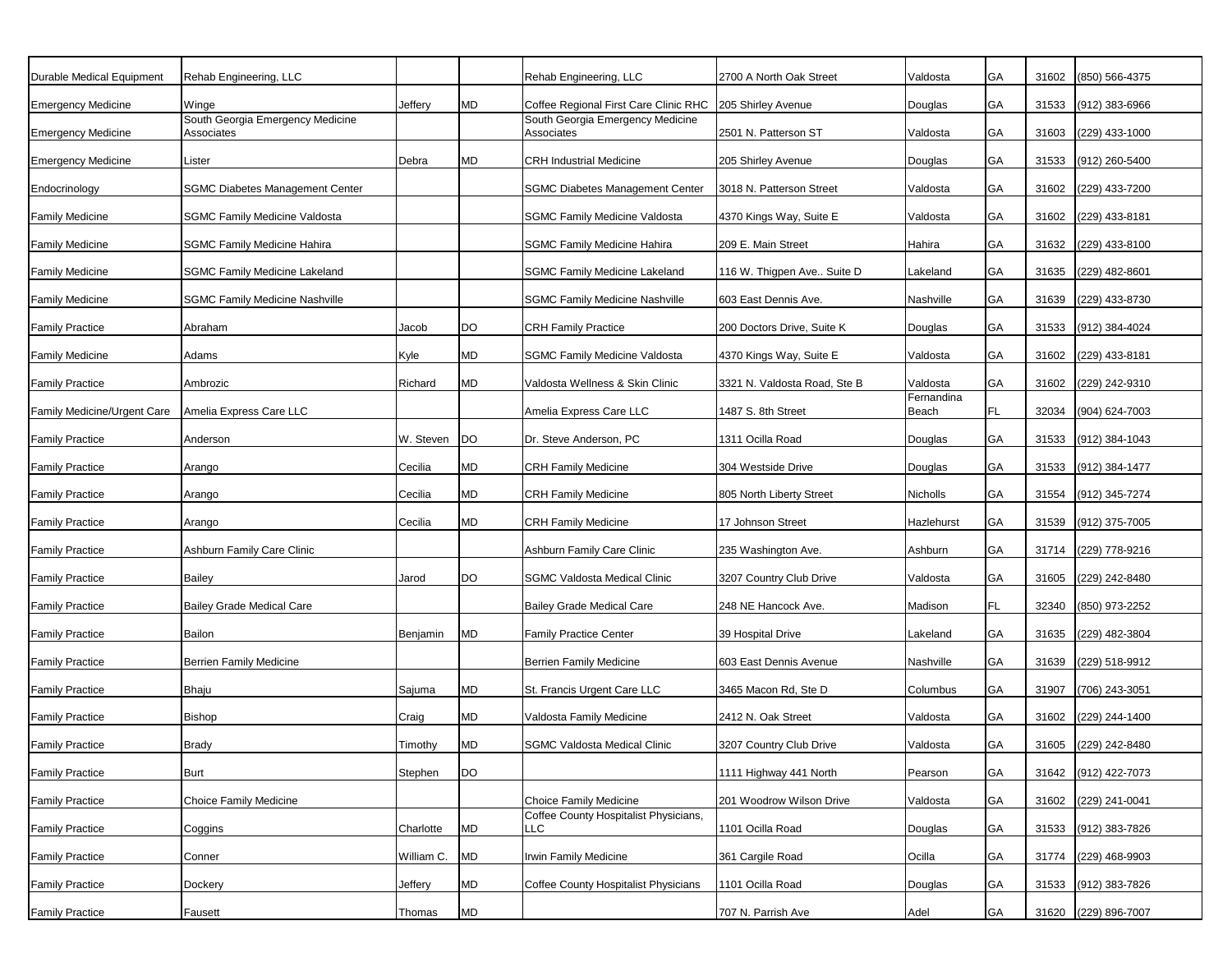| <b>Family Practice</b> | Garcia                             | Alberto E.       |           | SGMC Family Medicine Hahira                                     | 209 E. Main Street           | Hahira       | GA        | 31632 | (229) 433-8100       |
|------------------------|------------------------------------|------------------|-----------|-----------------------------------------------------------------|------------------------------|--------------|-----------|-------|----------------------|
| <b>Family Practice</b> | Garcia                             | Vera             |           | <b>SGMC Family Medicine Hahira</b>                              | 209 E. Main Street           | Hahira       | GA        | 31632 | (229) 433-8100       |
| Family Medicine        | Guadiana                           | Laura            | МD        | <b>SGMC Family Medicine Valdosta</b>                            | 4370 Kings Way, Suite E      | Valdosta     | GA        | 31602 | (229) 433-8181       |
| <b>Family Practice</b> | Hammond                            | William          | MD        | Irwin County Hospital                                           | 357 Cargile Road             | Ocilla       | GA        | 31774 | (229) 468-0636       |
| <b>Family Practice</b> | Harrell                            | Justin           | MD        | Douglas Medical Specialists, PC                                 | 200 Doctors Drive, Suite 106 | Douglas      | GA        | 31533 | (912) 384-9644       |
| <b>Family Practice</b> | Harrell                            | Justin           | MD        | Coffee County Hospitalist Physicians                            | 1101 Ocilla Road             | Douglas      | GA        | 31533 | (912) 383-7826       |
| <b>Family Practice</b> | Hobby                              | Thomas           | DO        | <b>SGMC Valdosta Medical Clinic</b>                             | 3207 Country Club Drive      | Valdosta     | GA        | 31605 | (229) 242-8480       |
| <b>Family Practice</b> | Hogan                              | Ben              | MD        |                                                                 | 1016 W. Northside Dr.        | Valdosta     | <b>GA</b> | 31602 | (229) 333-0616       |
| <b>Family Practice</b> | Howard                             | Leonard          | MD        | <b>SGMC Urgent Care</b>                                         | 3207 Country Club Drive      | Valdosta     | GA        | 31605 | (229) 242-8480       |
| <b>Family Practice</b> | Hussain                            | Shaista          | MD        | Coffee County Hospitalist Physicians                            | 1101 Ocilla Road             | Douglas      | GA        | 31533 | (912) 383-7826       |
| <b>Family Practice</b> | Johnson                            | Anthony          | MD        | <b>SGMC Valdosta Medical Clinic</b>                             | 3207 Country Club Drive      | Valdosta     | GA        | 31605 | (229) 242-8480       |
| <b>Family Practice</b> | Jonnalagadda                       | Umamahes<br>wari | MD        | Coffee County Hospitalist Physicians                            | 1101 Ocilla Road             | Douglas      | GA        | 31533 | (912) 383-7826       |
| <b>Family Practice</b> | Jonnalagadda                       | Umamahes<br>wari | MD        | Hazlehurst Family Clinic, LLC                                   | 906 West Bryan Street        | Douglas      | GA        | 31533 | (912) 383-9300       |
| <b>Family Practice</b> | Lacey                              | Jami             | MD        |                                                                 | 2412 N. Oak Street           | Valdosta     | GA        | 31602 | (229) 244-1400       |
| <b>Family Medicine</b> | Lucas                              | Mandy            | MD        | <b>SGMC Family Medicine Lakeland</b>                            | 116 W. Thigpen Ave Suite D   | Lakeland     | GA        | 31635 | (229) 482-8601       |
| <b>Family Practice</b> | Lakeland Family Care Clinic        |                  |           | Lakeland Family Care Clinic                                     | 116 W. Thigpen Ave.          | Lakeland     | GA        | 31635 | (229) 482-8585       |
| <b>Family Practice</b> | Lake Park Family Care Clinic       |                  |           | Lake Park Family Care Clinic                                    | 435 B Lakes Blvd.            | Lake Park    | GA        | 31636 | (229) 588-2866       |
| <b>Family Practice</b> | McMahan                            | Howard           | MD        | Irwin Family Medicine                                           | 361 Cargile Road             | Ocilla       | GA        | 31774 | (229) 468-3975       |
| <b>Family Practice</b> | Miller                             | Charles W.       | <b>MD</b> | Douglas Medical & Surgical Group, PC   203 South Shirley Avenue |                              | Douglas      | GA        | 31533 | (912) 384-7300       |
| <b>Family Practice</b> | Moreno                             | Hernando         | МD        | <b>SGMC Valdosta Medical Clinic</b>                             | 3207 Country Club Drive      | Valdosta     | GA        | 31605 | (229) 242-8480       |
| <b>Family Practice</b> | Nguyen                             | Thaihang         | <b>DO</b> | <b>CRH Family Practice</b>                                      | 100 Doctors Drive, Suite 101 | Douglas      | GA        | 31533 | (912) 383-4945       |
| <b>Family Practice</b> | Nguyen                             | Thaihang         | <b>DO</b> | <b>CRH Family Medicine Group</b>                                | 100 Doctors Drive, Ste G     | Douglas      | GA        | 31533 | (912) 384-6186       |
| <b>Family Practice</b> | Nulph                              | Michael          | MD        | Bacon County Family Medicine                                    | 203 South Wayne Street       | Alma         | GA        |       | 31510 (912) 632-8991 |
| <b>Family Practice</b> | Nulph                              | Michael          | MD        |                                                                 | 200 Doctors Drive, Ste. 106  | Douglas      | GA        | 31533 | (912) 384-9644       |
| <b>Family Practice</b> | Nulph                              | Michael          | <b>MD</b> |                                                                 | 134 E. Fleetwood Avenue      | Willacoochee | GA        |       | 31650 (912) 384-3338 |
| <b>Family Medicine</b> | O"Kane                             | Jacqueline DO    |           | <b>SGMC Family Medicine Nashville</b>                           | 603 East Dennis Ave.         | Nashville    | GA        |       | 31639 (229) 433-8730 |
| <b>Family Practice</b> | Onyx Health & Wellness Center, LLC |                  |           | Onyx Health & Wellness Center, LLC                              | 420 Northside Drive          | Valdosta     | GA        | 31602 | (229) 375-2522       |
| <b>Family Practice</b> | Partners in Health Management      |                  |           | Partners in Health Management                                   | 202 W. Gordon Street, Ste A  | Valdosta     | GA        | 31601 | (229) 474-4101       |
| <b>Family Practice</b> | Patterson                          | Marian A.        | <b>MD</b> |                                                                 | 4790 Old US Hwy 41N          | Valdosta     | GA        |       | 31602 (229) 333-0245 |
| <b>Family Practice</b> | Pierce                             | David            | MD        | Valdosta Family Medicine                                        | 2412 N. Oak Street           | Valdosta     | GA        |       | 31602 (229) 244-1400 |
| <b>Family Practice</b> | Rickman                            | Richard<br>W.A.  | MD        | Richard W.A. Rickman, M.D. LLC                                  | 2804 N. Oak Street, Ste. A   | Valdosta     | GA        |       | 31602 (229) 469-7730 |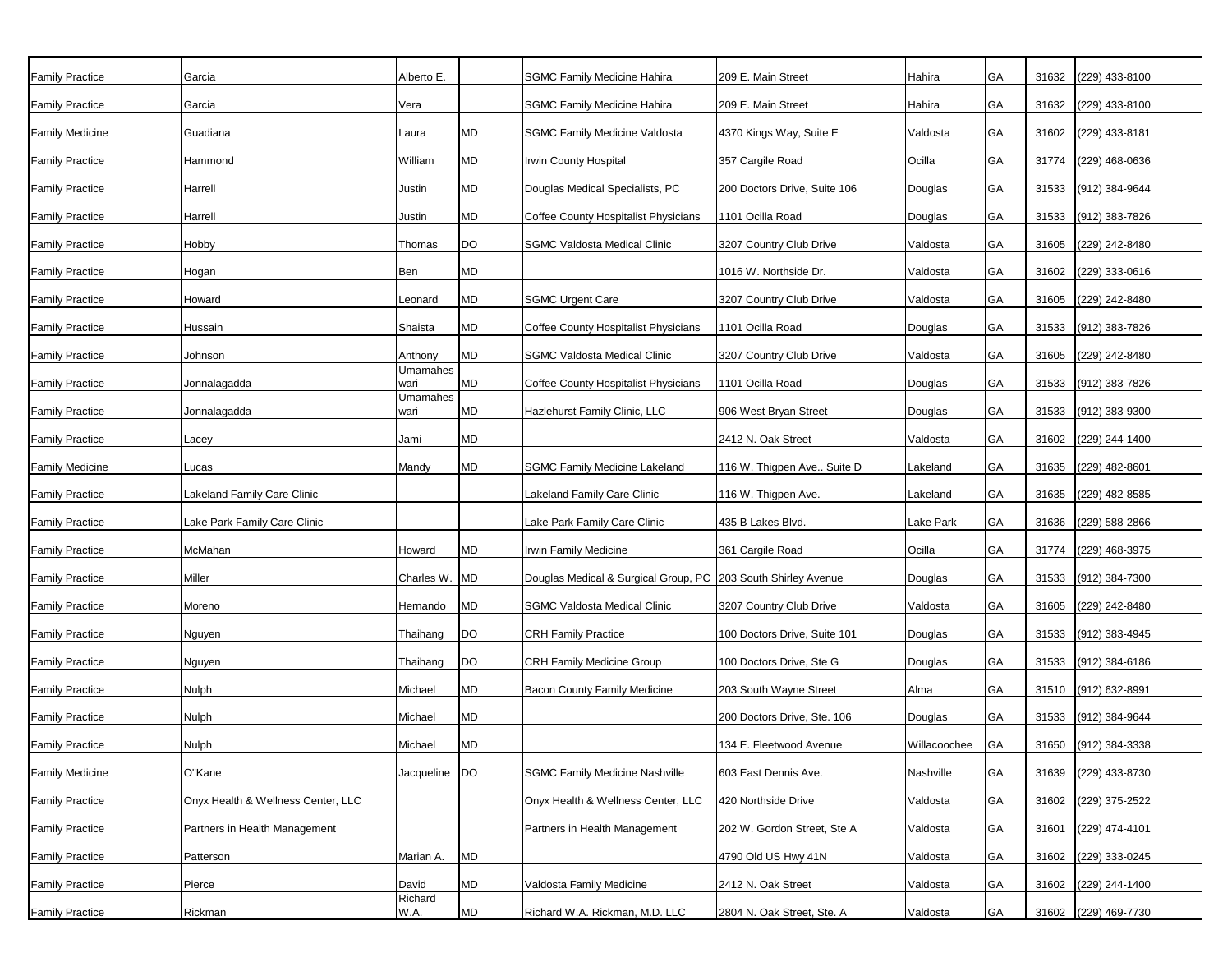| <b>Family Practice</b> | Rickman                                 | Richard<br>W.A. | MD         | Lake Park Family Care Clinic                                | 453 Suite B, Lakes Blvd.             | Lake Park  | GA        | 31636 | (229) 588-2866       |
|------------------------|-----------------------------------------|-----------------|------------|-------------------------------------------------------------|--------------------------------------|------------|-----------|-------|----------------------|
| <b>Family Practice</b> | Sanderlin                               | Tia             | MD         |                                                             | 707 N. Parrish Ave                   | Adel       | <b>GA</b> | 31620 | (229) 896-7007       |
| <b>Family Practice</b> | Sheffield                               | Jeri            | DO         | Valdosta Wellness & Skin Clinic                             | 3548-B North Crossing Circle         | Valdosta   | GA        | 31602 | (229) 249-9299       |
| <b>Family Practice</b> | Smith                                   | Leon F.         | MD         | Valdosta Family Medicine                                    | 2412 N. Oak Street                   | Valdosta   | GA        | 31602 | (229) 244-1400       |
| <b>Family Practice</b> | South Central Primary Care Center       |                 |            | South Central Primary Care Center                           | 406 W. 5th Street                    | Ocilla     | GA        | 31774 | (229) 468-9166       |
| <b>Family Practice</b> | Sule                                    | Judit T.        | MD         | JS Medical Diagnostics                                      | 3790B Old US Highway 41              | Valdosta   | GA        | 31602 | (229) 241-8811       |
| <b>Family Practice</b> | Tanner                                  | Lydia C.        | MD         | <b>CRH Family Medicine Group</b>                            | 103 Parrallel Street                 | Broxton    | GA        | 31519 | (912) 384-6186       |
| <b>Family Practice</b> | Tanner                                  | Lydia C.        | MD         | Coffee Family Medicine, PC                                  | 200 Doctors Drive, Suite 224         | Douglas    | GA        | 31533 | (912) 384-2353       |
| <b>Family Practice</b> | Tanner                                  | Lydia           | MD         | Phoebe Family Medicine                                      | 200 Doctors Drive, Ste 224           | Douglas    | GA        | 31533 | (912) 384-2353       |
| <b>Family Practice</b> | Tanner                                  | Lydia           | MD         | <b>CRH Family Medicine</b>                                  | 200 Doctors Drive, Suite S           | Douglas    | GA        | 31533 | (912) 383-4945       |
| <b>Family Practice</b> | Tanner                                  | Lydia           | MD         | <b>CRH Family Medicine</b>                                  | 100 Doctors Drive, Suite 101         | Douglas    | GA        | 31533 | (912) 383-4945       |
| <b>Family Practice</b> | Turfler                                 | David L.        | MD         | David L. Turfler, MD, PC                                    | 209 S. Tallahassee Street            | Hazelhurst | GA        | 31539 | (912) 375-3095       |
| <b>Family Practice</b> | Tanner                                  | Lydia           | ${\sf MD}$ | <b>CRH Family Medicine Group</b>                            | 100 Doctors Drive, Ste G             | Douglas    | GA        | 31533 | (912) 384-6186       |
| <b>Family Practice</b> | Tanner                                  | Lydia           | MD         | CRH Physician Practices dba CRH<br>Nicholls Clinic          | 804 North Liberty Street             | Nicholls   | GA        | 31554 | (912) 384-4024       |
| <b>Family Medicine</b> | Thomas                                  | Dennis          | MD         | <b>SGMC Family Medicine Valdosta</b>                        | 4370 Kings Way, Suite E              | Valdosta   | GA        | 31602 | (229) 433-8181       |
| <b>Family Medicine</b> | Thomas                                  | Cliff           | MD         | <b>SGMC Family Medicine Valdosta</b>                        | 4370 Kings Way, Suite E              | Valdosta   | GA        | 31602 | (229) 433-8181       |
| <b>Family Practice</b> | Underwood                               | Jonathan        | <b>MD</b>  | <b>SGMC Valdosta Medical Clinic</b>                         | 3207 Country Club Drive              | Valdosta   | GA        | 31605 | (229) 242-8480       |
| <b>Family Practice</b> | Wheeler                                 | Richard         | MD         |                                                             | 416 A East McPherson Ave.            | Nashville  | GA        | 31639 | (229) 686-2093       |
| <b>Family Practice</b> | Williams                                | Stewart A.      | MD         | Valdosta Family Medicine                                    | 2412 N. Oak Street                   | Valdosta   | GA        | 31602 | (229) 244-1400       |
| Gastroenterology       | <b>SGMC Gastroenterology</b>            |                 |            | <b>SGMC Gastroenterology</b>                                | 2417 N. Patterson Street, Suite A110 | Valdosta   | GA        | 31602 | (229) 433-4310       |
| Gastroenterology       | Raghavapuram                            | Saikiran        | MD         | <b>SGMC Gastroenterology</b>                                | 2417 N. Patterson Street, Suite A110 | Valdosta   | GA        | 31602 | (229) 433-4310       |
| Gastroenterology       | Raghavapuram                            | Saikiran        | MD         | <b>SGMC Gastroenterology</b>                                | 4280 North Valdosta Road             | Valdosta   | GA        | 31602 | (229) 433-8000       |
| Gastroenterology       | Jonnalagadda                            | Sudhakar        | MD         | Southern Gastroenterology &<br>Hepatology                   | 300 Shirley Ave.                     | Douglas    | GA        | 31533 | (912) 384-2275       |
| Gastroenterology       | Vu                                      | Loan            | DO         | <b>SGMC Gastroenterology</b>                                | 2417 N. Patterson Street, Suite A110 | Valdosta   | GA        | 31602 | (229) 433-4310       |
| Gastroenterology       | Vu                                      | Loan            | <b>DO</b>  | <b>SGMC Gastroenterology</b>                                | 4280 North Valdosta Road             | Valdosta   | GA        |       | 31602 (229) 433-8000 |
| <b>General Surgery</b> | <b>SGMC General Surgery</b>             |                 |            | <b>SGMC General Surgery</b>                                 | 2409 N. Patterson Street, Suite 200  | Valdosta   | GA        | 31602 | (229) 333-1711       |
| <b>General Surgery</b> | <b>SGMC General Surgery-North Oak</b>   |                 |            | <b>SGMC General Surgery-North Oak</b>                       | 2704 N. Oak Street, Bldg. F          | Valdosta   | <b>GA</b> | 31602 | (229) 242-4996       |
| <b>General Surgery</b> | SGMC General Surgery Professional Bldg. |                 |            | <b>SGMC General Surgery Professional</b><br>Bldg.           | 2409 N. Patterson Street, Suite 270  | Valdosta   | GA        | 31602 | (229) 433-8515       |
| <b>General Surgery</b> | <b>Bagwell</b>                          | Charles         | <b>MD</b>  | Coffee Regional Medical Center                              | 1101 Ocilla Road                     | Douglas    | <b>GA</b> | 31534 | (912) 384-1900       |
| <b>General Surgery</b> | Birdsong                                | Dearl           | MD         | ICH Physician Group LLC dba Irwin<br><b>General Surgery</b> | 210 Dismuke Avenue                   | Ocilla     | GA        |       | 31774 (229) 468-0711 |
| <b>General Surgery</b> | Birdsong                                | Dearl           | MD         | ICH Physician Group LLC dba Irwin<br><b>County Hospital</b> | 710 North Irwin Avenue               | Ocilla     | GA        |       | 31774 (229) 468-0711 |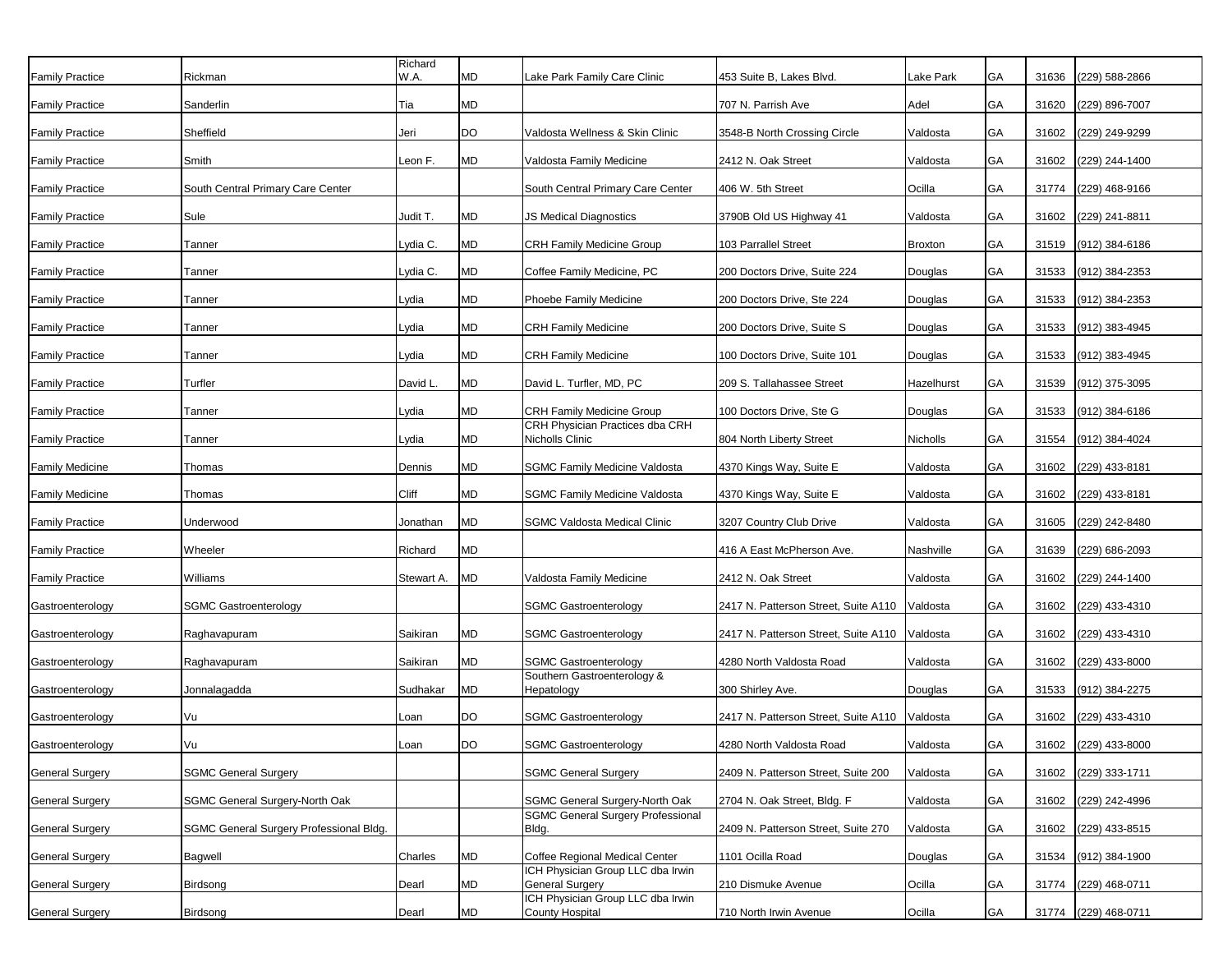|                                       |                                 |            |           | ICH Physician Group LLC dba Irwin                                    |                                     |                    |           |       |                      |
|---------------------------------------|---------------------------------|------------|-----------|----------------------------------------------------------------------|-------------------------------------|--------------------|-----------|-------|----------------------|
| <b>General Surgery</b>                | Birdsong                        | Dearl      | MD        | <b>General Surgery</b>                                               | 602 North Irwin Avenue              | Ocilla             | GA        | 31774 | (229) 468-0711       |
| General Surgery                       | <b>Bondar</b>                   | Victor     | MD        | <b>CRH Surgical Group</b>                                            | 1309 Ocilla Road, Suite A           | Douglas            | GA        | 31533 | (912) 384-5832       |
| General Surgery                       | <b>Bondar</b>                   | Victor     | МD        | <b>CRH Medical Group</b>                                             | 17 Johnson Street                   | Hazlehurst         | <b>GA</b> | 31539 | (912) 384-1477       |
| General Surgery                       | <b>Braun</b>                    | Barry      | MD        |                                                                      | 428 Connell Rd                      | Valdosta           | GA        | 31602 | (229) 245-1281       |
| General Surgery                       | Davis                           | James      | MD        | <b>SGMC General Surgery</b>                                          | 2409 N. Patterson Street, Suite 200 | Valdosta           | GA        | 31602 | (229) 333-1711       |
| General Surgery                       | Herring                         | Davey      | MD        | Irwin General Surgery                                                | 602 North Irwin Avenue              | Ocilla             | GA        | 31774 | (229) 468-0711       |
| General Surgery                       | Herring                         | Davey      | MD        | rwin General Hospital                                                | 710 North Irwin Avenue              | Ocilla             | GA        | 31774 | (229) 468-0700       |
| General Surgery                       | Humphries                       | Timothy    | MD        | <b>CRH Surgical Group</b>                                            | 100 Doctors Drive, Suite C          | Douglas            | GA        | 31533 | (912) 384-5832       |
| <b>General Surgery</b>                | Kovacs                          | Gabor      | MD        | Gabor Kovacs, MD, LLC                                                | 204 E. 15th Street                  | Alma               | GA        | 31510 | (912) 632-0314       |
| General Surgery and Venous<br>Surgery | Martin                          | Gregory D. | <b>MD</b> | South Georgia Vein Center, LLC                                       | 3338 M Country Club Road            | Valdosta           | GA        | 31605 | (229) 259-9666       |
| <b>General Surgery</b>                | Miller                          | Dallas     | MD        | SGMC General Surgery-North Oak                                       | 2704 N. Oak Street, Bldg. F         | Valdosta           | GA        | 31602 | (229) 242-4996       |
| <b>General Surgery</b>                | Miller                          | Harvey     | MD        | SGMC General Surgery-North Oak                                       | 2704 N. Oak Street, Bldg. F         | Valdosta           | GA        | 31602 | (229) 242-4996       |
| <b>General Surgery</b>                | Parker                          | David      | <b>MD</b> | SGMC General Surgery-North Oak                                       | 2704 N. Oak Street, Bldg. F         | Valdosta           | GA        | 31602 | (229) 242-4996       |
| <b>General Surgery</b>                |                                 |            |           | <b>Bacon County Hospital</b>                                         | 302 South Wayne Street              | Alma               | GA        | 31510 | (912) 632-8961       |
| <b>General Surgery</b>                | Pulido                          | Quintin    | MD        |                                                                      | 101 Woodrow Wilson Drive            | Valdosta           | GA        | 31602 | (229) 247-7220       |
| General Surgery                       | Purvis                          | Jerry G.   | MD        |                                                                      | 106 West Northside Drive            | Valdosta           | GA        | 31602 | (229) 244-4502       |
| <b>General Surgery</b>                | Retterbush                      | David      | MD        | <b>SGMC General Surgery</b>                                          | 2409 N. Patterson Street, Suite 270 | Valdosta           | GA        | 31602 | (229) 333-1711       |
| General Surgery                       | Royals                          | Chester    | MD        | CRH Surgical Group- Alma                                             | 204 East Fifteenth Street           | Alma               | GA        | 31510 | (229) 384-5832       |
| General Surgery                       | Royals                          | Chester    | MD        | CRH Physician Practices, LLC dba<br><b>CRH Surgical Group-Baxley</b> | 195 E. Tollison Street, Stes A&B    | Baxley             | GA        | 31513 | (912) 384-5832       |
| General Surgery                       | Royals                          | Chester    | <b>MD</b> | <b>CRH Surgical Group</b>                                            | 100 Doctors Drive, Suite C          | Douglas            | GA        | 31533 | (912) 384-5832       |
| <b>General Surgery</b>                | Royals                          | Chester    | MD        | Bariatrics & Metabolic Center                                        | 100 Doctors Drive, Suite B          | Douglas            | GA        | 31533 | (912) 720-9010       |
| General Surgery                       | Sanders                         | Randall    | <b>MD</b> | <b>SGMC General Surgery</b>                                          | 2409 N. Patterson Street, Suite 200 | Valdosta           | GA        | 31602 | (229) 333-1711       |
| <b>General Surgery</b>                | Parker                          | David      | MD        | SGMC General Surgery-North Oak                                       | 2704 N. Oak Street, Bldg. F         | Valdosta           | GA        | 31602 | (229) 242-4996       |
| <b>General Surgery</b>                | Scheirer                        | Robert     | MD        | <b>CRH Surgical Group</b>                                            | 1309 Ocilla Road, Suite A           | Douglas            | GA        | 31533 | (912) 384-5832       |
| <b>General Surgery</b>                | Scheirer                        | Robert     | <b>MD</b> | <b>CRH Surgical Group</b>                                            | 100 Doctors Drive, Suite C          | Douglas            | GA        |       | 31533 (912) 384-5832 |
| <b>General Surgery</b>                | Yurcisin                        | Geoffrey   | <b>MD</b> | <b>SGMC General Surgery</b>                                          | 2409 N. Patterson Street, Suite 200 | Valdosta           | GA        |       | 31602 (229) 333-1711 |
| <b>General Surgery</b>                | Zeigler                         | Stephen T. |           | <b>SGMC General Surgery</b>                                          | 2409 N. Patterson Street, Suite 200 | Valdosta           | GA        | 31602 | (229) 333-1711       |
| Hospital                              | Greenleaf Center                |            |           |                                                                      | 2209 Pineview Drive                 | Valdosta           | GA        | 31602 | (229) 247-4357       |
| Hospital                              | Jack Hughston Memorial Hospital |            |           |                                                                      | 4401 Riverchase Drive               | <b>Phenix City</b> | <b>AL</b> | 36867 | (334) 732-3000       |
| Hospital                              | Mayo Clinic Florida             |            |           | Mayo Clinic Florida                                                  | 4500 San Pablo Road                 | Jacksonville       | <b>FL</b> | 32225 | (904) 953-2000       |
| Hospital                              | South Georgia Medical Center    |            |           |                                                                      | 2501 North Patterson Street         | Valdosta           | GA        |       | 31602 (229) 433-1000 |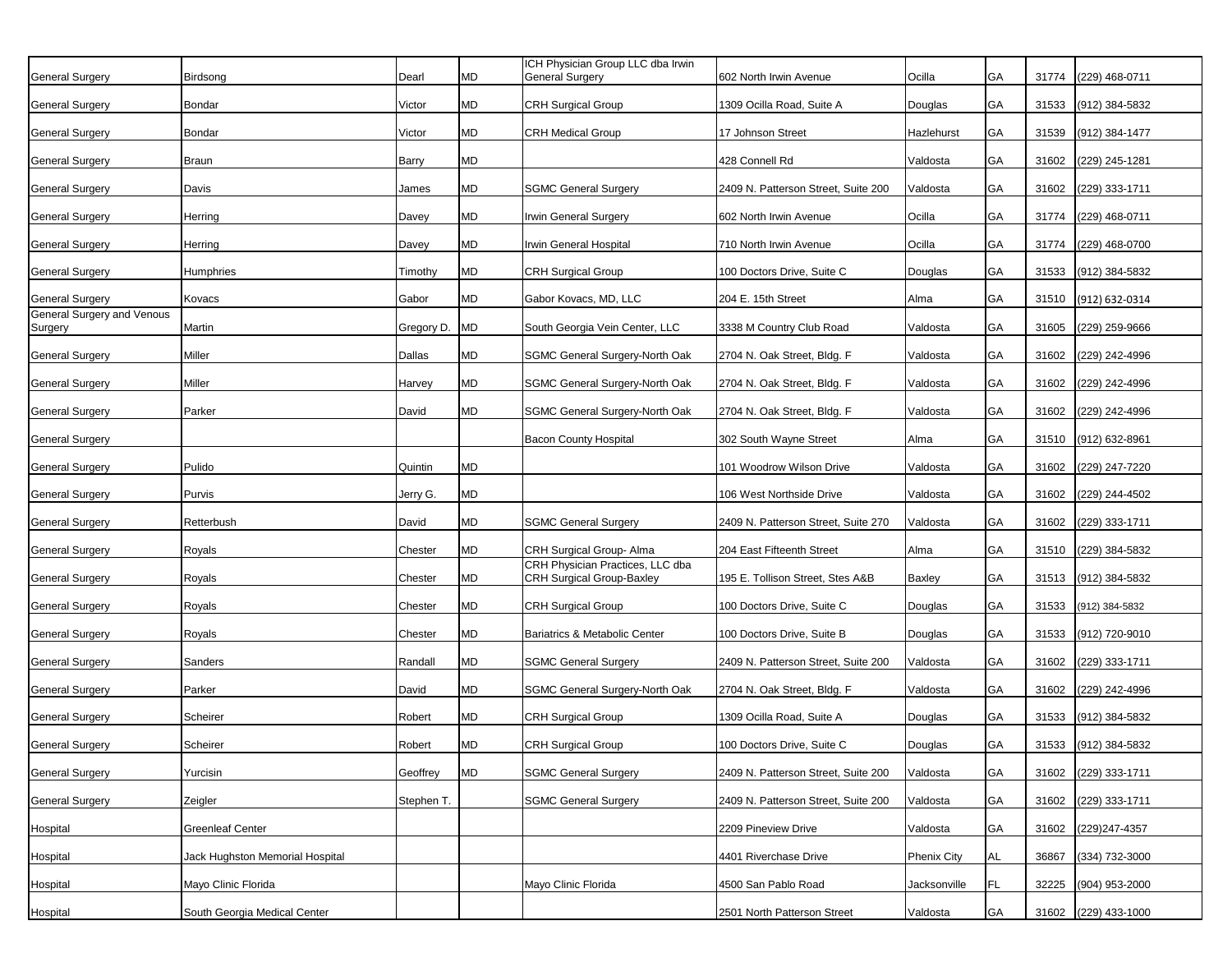| Hospital                      | South Georgia Medical Center                       |              |           | <b>SGMC IP Rehab Unit</b>                     | 2501 North Patterson Street      | Valdosta     | GA                 | 31602 | (229) 259-4290       |
|-------------------------------|----------------------------------------------------|--------------|-----------|-----------------------------------------------|----------------------------------|--------------|--------------------|-------|----------------------|
| Hospital                      | South Georgia Medical Center                       |              |           | North Campus                                  | 4280 North Valdosta Road         | Valdosta     | GA                 | 31602 | (229) 433-1000       |
| Hospital                      | <b>SGMC Berrien Campus</b>                         |              |           |                                               | 1221 East McPherson Avenue       | Nashville    | GA                 | 31639 | (229) 543-7100       |
| Hospital                      | <b>SGMC Berrien Campus Geriatric Psych</b><br>Unit |              |           | Geriatric Psych Unit                          | 1221 East McPherson Avenue       | Nashville    | GA                 | 31639 | (229) 433-8600       |
| Hospital                      | <b>SGMC Lanier Campus</b>                          |              |           |                                               | 116 W. Thigpen Ave.              | Lakeland     | GA                 | 31635 | (229) 482-8440       |
| Hospital                      | SGMC Lanier Campus-Swing Bed Unit                  |              |           | Swing Bed Unit                                | 116 W. Thigpen Ave.              | Lakeland     | GA                 | 31635 | (229) 482-8440       |
| Hospital                      | St. Vincent's Medical Center Riverside             |              |           | St. Vincent's Medical Center Riverside        | Schircliff Way                   | Jacksonville | <b>FL</b>          | 32204 | (904) 308-7300       |
| Hospital                      | St. Vincent's Medical Center Southside             |              |           | St. Vincent's Medical Center Southside        | 4201 Belfort Road                | Jacksonville | FL                 | 32216 | (904) 296-3700       |
| Hospitalist-Pathologist       | Titman                                             | William      | <b>MD</b> | Coffee Regional Medical Center                | 1101 Ocilla Road                 | Douglas      | GA                 | 31534 | (912) 384-1900       |
| Hospitalist-Intensivist       | Srinivasan                                         | Sridhar      | <b>MD</b> | Coffee County Hospitalist Physicians,<br>LLC  | 1101 Ocilla Road                 | Douglas      | <b>GA</b><br>31620 | 31533 | (912) 383-7826       |
| Immunology                    | Guarderas                                          | Juan         | MD        | Valdosta Allergy Asthma and<br>Immunology PC  | 3334 Greystone Way               | Valdosta     | GA                 | 31605 | (229) 247-1667       |
| Infectious Disease            | <b>SGMC Infectious Disease</b>                     |              |           | <b>SGMC Infectious Disease</b>                | 2418 N. Oak Street, Ste B        | Valdosta     | GA                 | 31602 | (229) 433-1838       |
| Infectious Disease            | Brown                                              | Matthew      | MD        | <b>SGMC Infectious Disease</b>                | 2418 N. Oak Street, Ste B        | Valdosta     | GA                 | 31602 | (229) 433-1838       |
| nternal Medicine              | <b>SGMC Valdosta Medical Clinic</b>                |              |           | <b>SGMC Valdosta Medical Clinic</b>           | 3207 Country Club Drive          | Valdosta     | GA                 | 31602 | (229) 242-8480       |
| nternal Medicine              | Arnett                                             | J. David     | <b>MD</b> | Douglas Medical Specialists, P.C.             | 200 Doctors Drive, Suite 106     | Douglas      | GA                 | 31533 | (912) 384-9644       |
| nternal Medicine              | Arnett                                             | . David      | MD        | Coffee County Hospitalist Physicians,<br>LLC. | 1101 Ocilla Road                 | Nichols      | GA                 | 31554 | (912) 383-7826       |
| nternal Medicine              | Bailey                                             | Jarod        | <b>DO</b> | <b>SGMC Valdosta Medical Clinic</b>           | 3207 Country Club Drive          | Valdosta     | GA                 | 31602 | (229) 242-8480       |
| Internal Medicine             | <b>Brady</b>                                       | Timothy      | <b>MD</b> | <b>SGMC Valdosta Medical Clinic</b>           | 3207 Country Club Drive          | Valdosta     | GA                 | 31602 | (229) 242-8480       |
| nternal Medicine              | <b>Brulte</b>                                      | Mark         | <b>MD</b> | Douglas Medical Specialists, P.C.             | 200 Doctors Drive, Suite 106     | Douglas      | GA                 | 31533 | (912) 384-3338       |
| Internal Medicine             | <b>Brulte</b>                                      | Mark         | <b>MD</b> | Douglas Medical Specialists, P.C.             | 134 E. Fleetwood Avenue          | Willacoochee | GA                 | 31650 | (912) 384-3338       |
| Internal Medicine             | <b>Brulte</b>                                      | Mark         | <b>MD</b> | Douglas Medical Specialists, P.C.             | 805 N. Liberty Street            | Nicholls     | GA                 | 31554 | (912) 345-9997       |
| Internal Medicine             | <b>Brulte</b>                                      | Mark         | <b>MD</b> | Douglas Medical Specialists, P.C.             | 203 S. Wayne Street              | Alma         | GA                 | 31510 | (912) 632-8991       |
| Internal Medicine/Hospitalist | Cochon                                             | Aristotole   | <b>MD</b> | Coffee County Hospitalist Physicians,<br>LLC  | 1101 Ocilla Road                 | Douglas      | GA                 |       | 31533 (912) 383-7826 |
| Internal Medicine             | Courson                                            | Seth         | <b>MD</b> | Brian C. Griner, MD. LLC                      | 3301 Notrth Oak St. Ext.         | Valdosta     | GA                 |       | 31605 (229) 242-6061 |
| Internal Medicine/Hospitalist | Fuller                                             | Barry        | <b>MD</b> | Washington County Regional Medical<br>Center  | 610 Sparta Road                  | Sandersville | GA                 |       | 31082 (478) 240-2000 |
| Internal Medicine             | Griner                                             | Brian C.     | <b>MD</b> | Brian C. Griner, MD. LLC                      | 3301 Notrth Oak St. Ext.         | Valdosta     | GA                 | 31602 | (229) 242-6061       |
| Internal Medicine             | Gupta                                              | Arvind       | MD        | <b>SGMC Valdosta Medical Clinic</b>           | 3207 Country Club Drive          | Valdosta     | GA                 | 31605 | (229) 242-8480       |
| Internal Medicine             | Harper                                             | D. Conrad    | <b>MD</b> | D. Conrad Harper, M.D., LLC                   | 101 NW Bowens Mill Road, Suite G | Douglas      | GA                 | 31533 | (912) 384-3838       |
| Internal Medicine             | Harper                                             | D. Conrad    | <b>MD</b> | D. Conrad Harper, M.D., LLC                   | 102 NW Bowens Mill Road          | Douglas      | <b>GA</b>          | 31533 | (912) 384-3838       |
| Internal Medicine             | Hobby                                              | Thomas W. DO |           | <b>SGMC Valdosta Medical Clinic</b>           | 3207 Country Club Drive          | Valdosta     | GA                 | 31605 | (229) 242-8480       |
| Internal Medicine             | Johnson                                            | Anthony      | <b>MD</b> | <b>SGMC Valdosta Medical Clinic</b>           | 3207 Country Club Drive          | Valdosta     | GA                 | 31602 | (229) 242-8480       |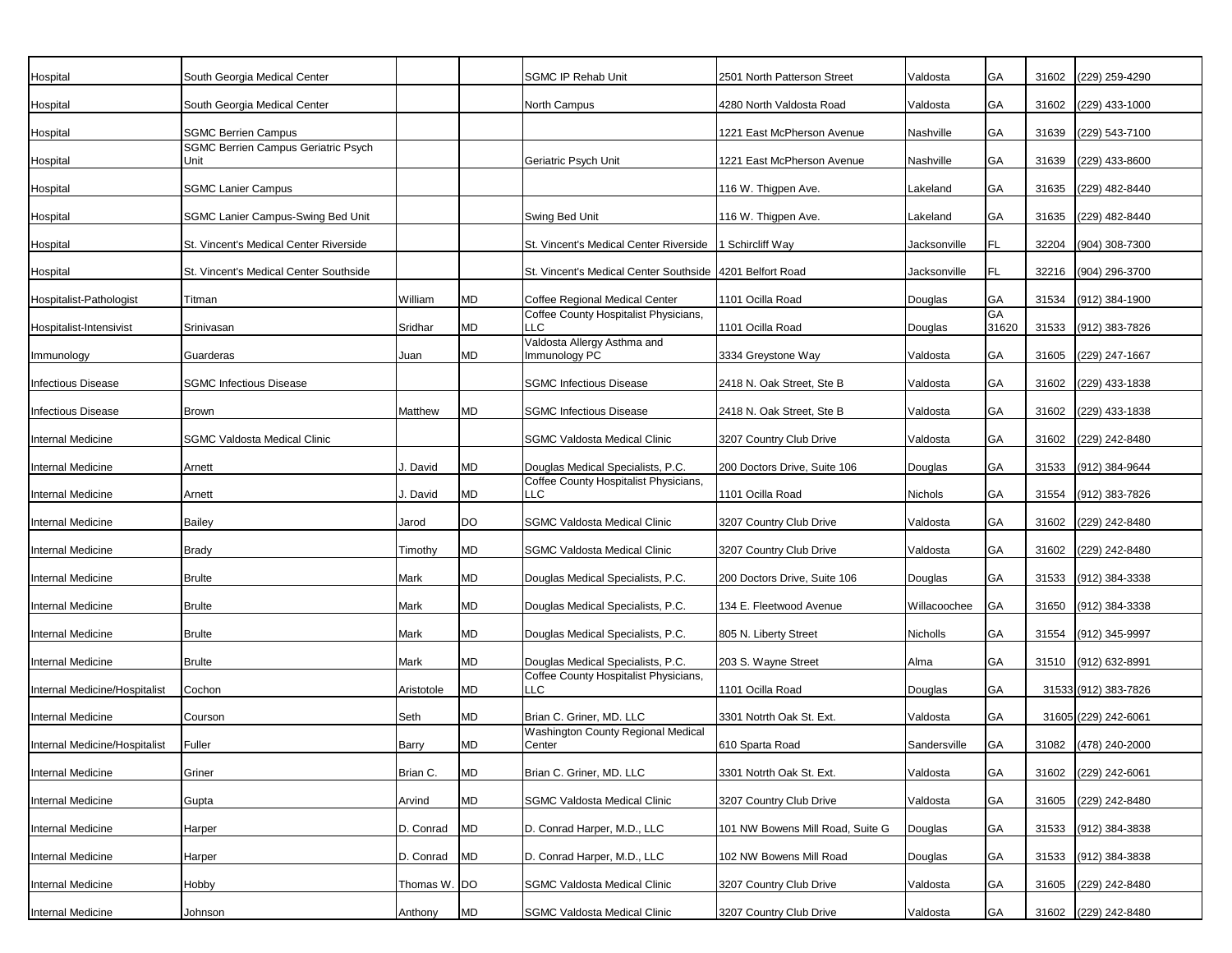| Internal Medicine             | Kahn      | Mohammad MD         |           |                                                          | 852 Thigpen Ave Suite A                  | Lakeland     | GA        | 31635 | (229) 482-8188       |
|-------------------------------|-----------|---------------------|-----------|----------------------------------------------------------|------------------------------------------|--------------|-----------|-------|----------------------|
| Internal Medicine             | Kumar     | Prem                | <b>MD</b> | Valdosta Medical Associates                              | 2704 N. Oak St., Bldg. J                 | Valdosta     | GA        | 31602 | (229) 247-7700       |
| nternal Medicine              | Kumar     | K.G.                | MD        | <b>SGMC Valdosta Medical Clinic</b>                      | 3207 Country Club Drive                  | Valdosta     | GA        | 31605 | (229) 242-8480       |
| Internal Medicine             | Lamon     | James C.            | <b>MD</b> | Moultire Internal Medicine Associates,<br>P.C.           | 320 Sunset Circle                        | Moultrie     | GA        | 31768 | (229) 985-5200       |
| Internal Medicine             | Lawrence  | Jennifer E.         | <b>MD</b> | Valdosta Specialty Clinic                                | 2418 N. Oak St.                          | Valdosta     | <b>GA</b> | 31602 | (229) 219-0247       |
| Internal Medicine             | Lee       | Lynn S.             | <b>MD</b> | South Georgia Medical Associates                         | 410 Connell Road                         | Valdosta     | GA        | 31602 | (229) 244-4720       |
| Internal Medicine             | Moreno    | Hernando            | <b>MD</b> | <b>SGMC Valdosta Medical Clinic</b>                      | 3207 Country Club Drive                  | Valdosta     | GA        | 31602 | (229) 242-8480       |
| nternal Medicine              | Nair      | Anil                | <b>MD</b> | Coffee County Hospitalist Physicians                     | 1101 Ocilla Road                         | Douglas      | <b>GA</b> | 31793 | (912) 383-7826       |
| Internal Medicine             | Newton    | Milledge            | <b>MD</b> | South Georgia Medical Associates                         | 410 Connell Road                         | Valdosta     | GA        | 31602 | (229) 244-4720       |
| Internal Medicine             | Padhiar   | Dhanraj N.          | <b>MD</b> | <b>Constant Care</b>                                     | 207 Northside Drive                      | Valdosta     | <b>GA</b> | 31602 | (229) 242-5050       |
| nternal Medicine              | Parrott   | Jonathan            | <b>MD</b> | Parrott Medical Clinic, PC                               | 804 Northwood Park Dr.                   | Valdosta     | GA        | 31602 | (229) 249-7888       |
| Internal Medicine             | Patel     | Bhavdipku<br>mar G. | <b>MD</b> | Bhavdipkumar G. Patel, MD                                | 410 Shirley Avenue                       | Douglas      | GA        | 31533 | (912) 383-8070       |
| Internal Medicine             | Roberts   | Don W.              | <b>MD</b> | South Georgia Medicine, PC                               | 1111 E. 20th Street                      | Tifton       | GA        | 31794 | (229) 382-9338       |
| Internal Medicine             | Roberts   | Don W.              | <b>MD</b> |                                                          | 1208 Ocilla Road, Unit 1                 | Douglas      | GA        | 31533 | (912) 384-6772       |
| Internal Medicine             | Saiyed    | Ashfaq              | <b>MD</b> | <b>ASF Medical Center, Inc.</b>                          | 202 S Cherry St., Ocilla GA 31774        | Douglas      | GA        | 31533 | (229) 468-5015       |
| Internal Medicine/Hospitalist | Sexson    | James               | <b>MD</b> | Coffee County Hospitalist Physicians                     | 1101 Ocilla Road                         | Douglas      | GA        | 31533 | (912) 383-7826       |
| Internal Medicine             | Sinclair  | I. Stanley          | <b>MD</b> | Douglas Internal Medicine, P.C.                          | 306 Westside Drive, Douglas, GA<br>31533 | Douglas      | GA        | 31533 | (912) 383-7826       |
| nternal Medicine              | Sinclair  | I. Stanley          | <b>MD</b> | Bacon County Internal Medicine                           | 143 GA Hwy 32 Bypass                     | Alma         | GA        | 31510 | (912) 383-7826       |
| nternal Medicine              | Sinclair  | . Stanley           | <b>MD</b> | Douglas Internal Medicine, P.C. dba<br><b>First Care</b> | 1100 Ocilla Road                         | Douglas      | GA        | 31533 | (912) 383-7826       |
| Internal Medicine/Hospitalist | Sumner    | Michael             | <b>MD</b> | Washington County Regional Medical<br>Center             | 610 Sparta Road                          | Sandersville | GA        | 31082 | (478) 240-2000       |
| nternal Medicine              | Talwar    | Kuldeep             | <b>MD</b> | Valdosta Medical Clinic                                  | 3207 Country Club Drive                  | Valdosta     | GA        | 31605 | (229) 242-8480       |
| Internal Medicine             | Tanner    | Marshal             | <b>MD</b> |                                                          | 134 East Fleetwood Avenue                | Willacoochee | GA        | 31650 | (912) 384-3338       |
| Internal Medicine             | Tanner    | Marshall G.         | <b>MD</b> | Irwin County Hospital dba Irwin Surgical<br>Medical      | 200 Doctors Drive, Suite 106             | Douglas      | GА        | 31533 | (912) 384-9644       |
| Internal Medicine             | Tanner    | Marshall G. MD      |           |                                                          | 203 S. Wayne Street                      | Alma         | GA        | 31510 | (912) 632-8991       |
| Internal Medicine             | Tanner    | Marshall G. MD      |           |                                                          | 805 N. Liberty Street                    | Nicholls     | GA        |       | 31554 (912) 345-9997 |
| Internal Medicine             | Tanner    | Marshall G. MD      |           | Irwin County Hospital dba Irwin Surgical<br>Medical      | 357 Cargile Road                         | Ocilla       | GA        | 31774 | (229)468-0639        |
| Internal Medicine             | Tanner    | Marshall G. MD      |           | Irwin County Hospital                                    | 2016 Ocilla Hwy                          | Douglas      | GA        | 31533 | (912) 384-4010       |
| Internal Medicine             | Taylor    | Derrick W.          | <b>MD</b> | Colony Medical Associates, PC                            | 110 Norman Dorminy Drive, Suite B        | Fitzgerald   | <b>GA</b> | 31750 | (229) 423-2058       |
| Internal Medicine             | Thomas    | Joseph S.           | <b>MD</b> |                                                          | 201 Pendleton Drive, Suite 203           | Valdosta     | GA        | 31602 | (229) 242-9565       |
| Internal Medicine             | Underwood | Lance               | <b>MD</b> | <b>SGMC Valdosta Medical Clinic</b>                      | 3207 Country Club Drive                  | Valdosta     | GA        | 31602 | (229) 242-8480       |
| Internal Medicine             | Valdez    | Felix               | MD        |                                                          | 201 Pendleton Drive, Suite 240           | Valdosta     | <b>GA</b> |       | 31602 (229) 247-1667 |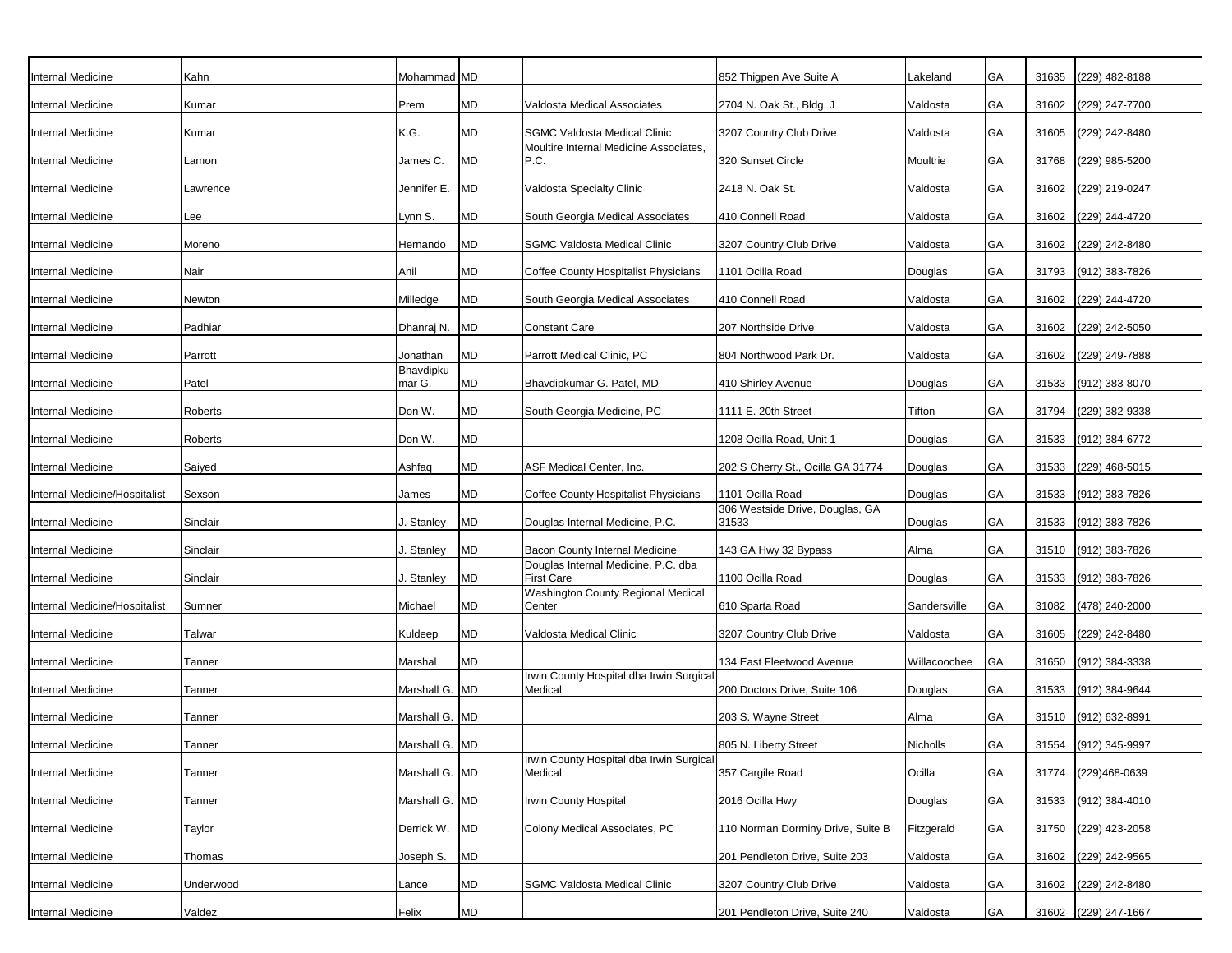| Internal Medicine                       | Varn                                              | Matthew          | MD         | Brian C. Griner, MD. LLC                          | 3301 North Oak St. Ext.             | Valdosta     | GA        | 31605 | (229) 242-6061       |
|-----------------------------------------|---------------------------------------------------|------------------|------------|---------------------------------------------------|-------------------------------------|--------------|-----------|-------|----------------------|
| Internal Medicine                       | Lopex Vega                                        | Roberto          |            | Coffee County Hospitalist Physicians              | 101 Ocilla Road                     | Douglas      | GA        | 31533 | (912) 383-7826       |
| Internal Medicine                       | Zaw                                               | Thet             | MD         | Nephrology Group, LLC                             | 1001 West Ward Street               | Douglas      | GA        | 31533 | (912) 384-7210       |
| Internal Medicine                       | Zaw                                               | Thet             | MD         | Nephrology Group, LLC                             | 182 Perry House Road, Ste. A        | Fitzgerald   | GA        | 31750 | (912) 384-7210       |
| Internal Medicine                       | Zaw                                               | Thet             | MD         | Nephrology Group, LLC                             | 624 Love Avenue                     | Tifton       | GA        | 31794 | (912) 384-7210       |
| Internal Medicine/Hospitalist           | Zaw                                               | Thet             | MD         | Coffee County Hospitalist Physicians,<br>LLC.     | 1101 Ocilla Road                    | Douglas      | GA        |       | 31533 (912) 383-7826 |
| Internal<br>Medicine/Gastroenterology   | Farquhar                                          | Scott            | MD         |                                                   | 3316 GreystoneWay, Ste. A           | Valdosta     | GA        | 31605 | (229) 245-1123       |
| Internal Medicine/Pulmonary<br>Medicine | Medina                                            | Jose             | MD         |                                                   | 201 Pendleton Drive, Suite 240      | Valdosta     | GA        | 31602 | (229) 247-1667       |
| Internal<br>Medicine/Rheumatology       | Tidmore                                           | William C.       | MD         | Valdosta Specialty Clinic                         | 2418 N. Oak St.                     | Valdosta     | GA        | 31602 | (229) 244-1400       |
| Multi-Specialty Clinic                  | Mayo Clinic Florida                               |                  |            | Mayo Clinic Florida                               | 4500 San Pablo Road                 | Jacksonville | FL        | 32224 | (904) 953-2000       |
| Multi-Specialty Clinic                  | Mayo Clinic Jacksonville                          |                  |            | Mayo Clinic Jacksonville                          | 4500 San Pablo Road                 | Jacksonville | FL        | 32224 | (904) 953-2000       |
| <b>Multi-Specialty Clinic</b>           | Mayo Community Internal Medicine at<br>Southpoint |                  |            | Mayo Community Internal Medicine at<br>Southpoint | 4302 Belfort Road, Suite 101        | Minneapolis  | <b>MN</b> | 55480 | (904) 953-2000       |
| Multi-Specialty Clinic                  | Mayo Primary Care Centers at St.<br>Augustine     |                  |            | Mayo Primary Care Centers at St.<br>Augustine     | 110 Southwood Lake Drive            | Minneapolis  | MN        | 55480 | (904) 794-2777       |
| Multi-Specialty Clinic                  | Mayo Primary Care Centers Beaches                 |                  |            | Mayo Primary Care Centers Beaches                 | 742 Marsh Landing Parkway           | Minneapolis  | <b>MN</b> | 55480 | (904) 953-2000       |
| Neonatology                             | Maydell                                           | Corne            | MD         | <b>SGMC Neonatology</b>                           | 2501 North Patterson Street         | Valdosta     | GA        | 31602 | (229) 259-4600       |
| Neonatology                             | Gorantla                                          | Venkatesan MD    |            | <b>SGMC Neonatology</b>                           | 2501 North Patterson Street         | Valdosta     | GA        | 31602 | (229) 259-4600       |
| Nephrology                              | Urbonas                                           | Arunas           | MD         | Kidney Care and Hypertension of South<br>GА       | 2922 N. Oak Street, Ste A           | Valdosta     | GA        | 31602 | (229) 247-1414       |
| Neurology and Neuroscience              | <b>SGMC Neurology and Neuroscience</b>            |                  |            | <b>SGMC Neurology and Neuroscience</b>            | 4274 N. Valdosta Road               | Valdosta     | GA        | 31602 | (229) 242-1234       |
| Neurology and Neuroscience              | Eisa                                              | Mahmood          | <b>ND</b>  | <b>SGMC Neurology and Neuroscience</b>            | 4274 N. Valdosta Road               | Valdosta     | GA        | 31602 | (229) 242-1234       |
| Neurology and Neuroscience              | Patel                                             | <b>Bipin</b>     | MD         | <b>SGMC Neurology and Neuroscience</b>            | 4274 N. Valdosta Road               | Valdosta     | GA        | 31602 | (229) 242-1234       |
| Neurology and Neuroscience              | Posas                                             | Hernan           | MD         | <b>SGMC Neurology and Neuroscience</b>            | 4274 N. Valdosta Road               | Valdosta     | GA        | 31602 | (229) 242-1234       |
| Neurology                               | Dawson                                            | Stephen<br>Brian | MD         | <b>SGMC Stroke Center</b>                         | 2501 North Patterson Street         | Valdosta     | GA        |       | 31602 (229) 259-4600 |
| Neurology                               | Singh                                             | Harsh            | MD         | <b>CRH Neurology Group</b>                        | 200 Doctors Drive, Suite L          | Douglas      | GA        | 31533 | (912) 383-6360       |
| Neurology                               | Singh                                             | Harsh            | MD         | Nicholls Family Healthcare                        | 1205 Van Streat Hwy                 | Nicholls     | GA        | 31554 | (912) 345-2474       |
| Neurology                               | Sule                                              | Jonathan A. MD   |            | JS Medical Diagnostics                            | 3790B Old US Highway 41             | Valdosta     | GA        |       | 31602 (229) 241-8811 |
| Neurology                               | Swader                                            | Sheri            | <b>MD</b>  | Southern Healthcare Alliance, LLC                 | 101 F W. Northside Drive            | Valdosta     | GA        |       | 31602 (229) 262-1981 |
| Neurosurgery                            | <b>SGMC Neurosurgery</b>                          |                  |            | <b>SGMC Neurosurgery</b>                          | 2409 N. Patterson Street, Suite 210 | Valdosta     | <b>GA</b> | 31602 | (229) 433-6002       |
| Neurosurgery                            | Goldman                                           | Marc             | ${\sf MD}$ | Southeast Brain & Spine Surgery                   | 1538 13th Avenue, Suite B-300       | Columbus     | GA        | 31901 | (706) 321-9300       |
| Neurosurgery                            | Gorum                                             | Michael          | MD         | Southeast Brain & Spine Surgery                   | 1538 13th Avenue, Suite B-300       | Columbus     | GA        | 31901 | (706) 321-9300       |
| Neurosurgery                            | Hempeck                                           | Nicholas         | DO         | Southeast Brain & Spine Surgery                   | 1538 13th Avenue, Suite B-300       | Columbus     | <b>GA</b> | 31901 | (706) 321-9300       |
| Neurosurgery                            | Mackey                                            | Kimberly         | MD         | <b>SGMC Neurosurgery</b>                          | 2409 N. Patterson Street, Suite 210 | Valdosta     | GA        |       | 31602 (229) 433-6002 |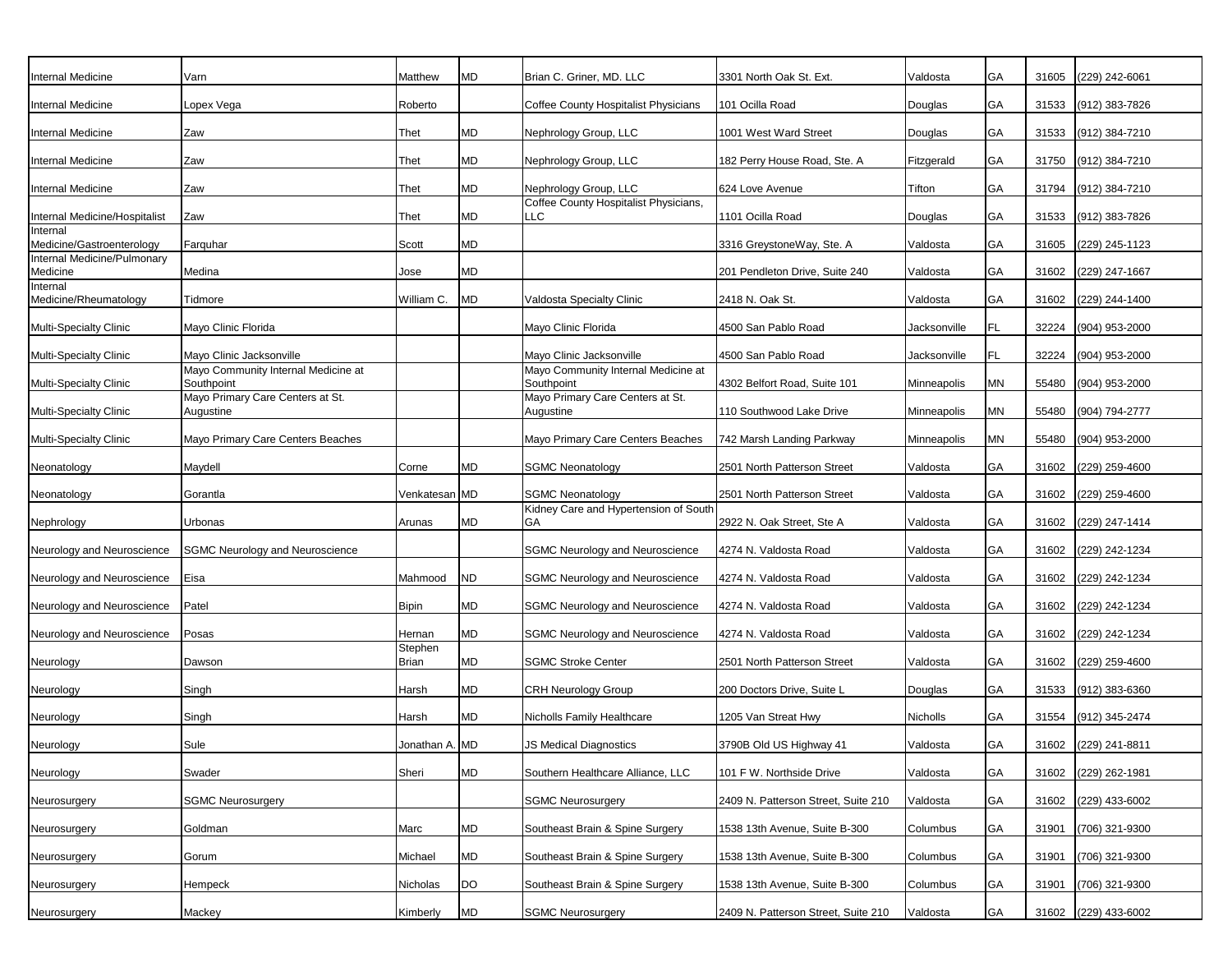| Obstetrica/Gynecology<br>MD<br>Mahindra Amin, M.D., P.C.<br>1150 Kirkland Lane<br>GA<br>31533<br>(912) 384-6630<br>Amin<br>Mahindra<br>Douglas<br>${\sf MD}$<br>Obstetrica/Gynecology<br>1022 W. Bryan Street<br>GA<br>31533<br>(912) 384-6630<br>Amin<br>Mahindra<br>Mahindra Amin, M.D., P.C.<br>Douglas<br>MD<br>Ocilla<br>GA<br>Obstetrica/Gynecology<br>357 Cargile Road<br>31774<br>(912) 468-3800<br>Amin<br>Mahindra<br>Mahindra Amin, M.D., P.C.<br>The Howard Center For Women's<br>GA<br>Obstetrica/Gynecology<br>United Obstetrics & Gynecology, PC<br>Health<br>1948 Old Ocilla Road<br>Tifton<br>31794<br>(229)391-3500<br>The Howard Center For Women's<br>James<br>MD<br>GA<br>31794<br>(229)391-3500<br>Obstetrica/Gynecology<br>Howard<br>Andrew<br>Health<br>1948 Old Ocilla Road<br>Tifton<br>The Howard Center For Women's<br>MD<br>GA<br>Obstetrica/Gynecology<br>Howard<br>Kayla G.<br>Health<br>1948 Old Ocilla Road<br>Tifton<br>31794<br>(229)391-3500<br>The Howard Center For Women's<br>MD<br>GA<br>Obstetrica/Gynecology<br><b>Brickman</b><br>Sandra<br>Health<br>1948 Old Ocilla Road<br>Tifton<br>31794<br>(229)391-3500<br>The Howard Center For Women's<br>MD<br>GA<br>Obstetrica/Gynecology<br>Mordel<br>Nathan<br>Health<br>1948 Old Ocilla Road<br>Tifton<br>31794<br>(229)391-3500<br>The Howard Center For Women's<br>MD<br>GA<br>Obstetrica/Gynecology<br>Asbury<br>Health<br>1948 Old Ocilla Road<br>Tifton<br>31794<br>(229)391-3500<br><b>Bridgett</b><br>The Howard Center For Women's<br><b>DO</b><br>Obstetrica/Gynecology<br>Peek<br>Health<br>1948 Old Ocilla Road<br>Tifton<br>GA<br>31794<br>(229)391-3500<br>Asa<br>The Howard Center For Women's<br>MD<br>Obstetrica/Gynecology<br>Hernandez-Silen<br>Health<br>1948 Old Ocilla Road<br>Tifton<br>GA<br>31794<br>(229)391-3500<br>Ana<br>The Howard Center For Women's<br><b>MD</b><br>Obstetrica/Gynecology<br>Dona;d O.<br>Health<br>1948 Old Ocilla Road<br>Tifton<br>GA<br>31794<br>(229)391-3500<br>Menya<br>The Howard Center For Women's<br>MD<br>GA<br>Obstetrica/Gynecology<br>Psomiadis<br>Health<br>1948 Old Ocilla Road<br>31794<br>(229)391-3500<br>Nicolas<br>Tifton<br>The Howard Center For Women's<br>MD<br>Health<br>1948 Old Ocilla Road<br>GA<br>31794<br>(229)391-3500<br>Obstetrica/Gynecology<br>Higgins<br>Joel<br>Tifton<br>The Howard Center For Women's<br>MD<br>Health<br>1948 Old Ocilla Road<br>GA<br>31794<br>(229)391-3500<br>Obstetrica/Gynecology<br>Hooper<br>Dwight<br>Tifton<br>The Howard Center For Women's<br>James<br>MD<br>GA<br>Health<br>1948 Old Ocilla Road<br>31794<br>(229)391-3500<br>Obstetrica/Gynecology<br>Reed<br>Anthony<br>Tifton<br>MD<br><b>SGMC Women's Health</b><br>31602<br>Obstetrica/Gynecology<br>Grate<br>3312 N. Oak Street, Ste F&G<br>GA<br>(229) 4338526<br>Jerthetia<br>Valdosta<br>MD<br><b>SGMC Women's Health</b><br>Ellen<br>3312 N. Oak Street, Ste F&G<br>GA<br>31602<br>(229) 4338526<br>Obstetrica/Gynecology<br>Courson<br>Valdosta<br>CRH Physician Practices, LLC dba<br>MD<br>CRH Women's Center Hazlehurst<br>31533<br>1508 Tebeau Street<br>GA<br>(912) 384-5832<br>Obstetrics/Gynecology<br>Petersen<br>Justin<br>Douglas<br>CRH Physician Practices, LLC dba<br>MD<br>CRH Women's Center Hazlehurst<br>11 Cross Street<br>Hazlehurst<br>GA<br>31539<br>(912) 384-2500<br>Obstetrics/Gynecology<br>Petersen<br>Justin<br>CRH Physician Practices, LLC dba<br>MD<br>CRH Women's Center Hazlehurst<br>Obstetrics/Gynecology<br>2010 Ocilla Road<br>GA<br>31533<br>(912) 384-2500<br>Petersen<br>Justin<br>Douglas<br>CRH Physician Practices, LLC dba<br>MD<br>CRH Women's Center Hazlehurst<br>Homerville<br>GA<br>31634<br>$(912)$ 384-0600<br>Obstetrics/Gynecology<br>Petersen<br>Justin<br>1050 Valdosta Hwy<br>MD<br><b>CRH Women's Center Waycross</b><br>1724A Old Reynolds Street<br>GA<br>31501 (912) 384-2500<br>Obstetrics/Gynecology<br>Petersen<br>Justin<br>Waycross<br>Irwin County Hospital dba Womens<br>MD<br>Center of Cypress Pond<br>72 Kent Road, Ste 7<br>31793<br>229-396-5873<br>Obstetrics/Gynecology<br>Anjinappa<br>Nagesh<br>Tifton<br>GA<br>Thomas H. MD<br>Southern OB/GYN<br>220 Northside Drive<br>GA<br>31602 (229) 241-2800<br>Obstetrics/Gynecology<br>Moseley<br>Valdosta<br><b>MD</b><br>Boland P.<br>Southern OB/GYN<br>220 Northside Drive<br>Valdosta<br>GA<br>31602 (229) 241-2800<br>Obstetrics/Gynecology<br>Woodward<br>${\sf MD}$<br>Swindle<br>Roy E.<br>Southern OB/GYN<br>220 Northside Drive<br>Obstetrics/Gynecology<br>Valdosta<br>GA<br>31602<br>(229) 241-2800<br>MD, MPH<br>Southern OB/GYN<br>221 Northside Drive<br>Obstetrics/Gynecology<br>Kimberly<br>Valdosta<br>GA<br>31603<br>(229) 241-2801<br>Cross<br>Alexander<br>MD<br>Culbreth, III<br>М.<br>Southern OB/GYN<br>220 Northside Drive<br>GA<br>31602 (229) 241-2800<br>Obstetrics/Gynecology<br>Valdosta<br>CRH Physician Practices, LLC dba<br>11 Cross Street<br>Bradley G.<br><b>MD</b><br><b>CRH Women's Center Hazlehurst</b><br>Hazlehurst<br>GA<br>(912) 384-2500<br>Obstetrics/Gynecology<br>Goldberg<br>31539<br>CRH Physician Practices, LLC dba<br>Obstetrics/Gynecology<br>Goldberg<br>Bradley G. MD<br><b>CRH Women's Center</b><br>2010 Ocilla Road<br>GA<br>31533 (912) 389-1558<br>Douglas |  |  |  |  |  |
|-------------------------------------------------------------------------------------------------------------------------------------------------------------------------------------------------------------------------------------------------------------------------------------------------------------------------------------------------------------------------------------------------------------------------------------------------------------------------------------------------------------------------------------------------------------------------------------------------------------------------------------------------------------------------------------------------------------------------------------------------------------------------------------------------------------------------------------------------------------------------------------------------------------------------------------------------------------------------------------------------------------------------------------------------------------------------------------------------------------------------------------------------------------------------------------------------------------------------------------------------------------------------------------------------------------------------------------------------------------------------------------------------------------------------------------------------------------------------------------------------------------------------------------------------------------------------------------------------------------------------------------------------------------------------------------------------------------------------------------------------------------------------------------------------------------------------------------------------------------------------------------------------------------------------------------------------------------------------------------------------------------------------------------------------------------------------------------------------------------------------------------------------------------------------------------------------------------------------------------------------------------------------------------------------------------------------------------------------------------------------------------------------------------------------------------------------------------------------------------------------------------------------------------------------------------------------------------------------------------------------------------------------------------------------------------------------------------------------------------------------------------------------------------------------------------------------------------------------------------------------------------------------------------------------------------------------------------------------------------------------------------------------------------------------------------------------------------------------------------------------------------------------------------------------------------------------------------------------------------------------------------------------------------------------------------------------------------------------------------------------------------------------------------------------------------------------------------------------------------------------------------------------------------------------------------------------------------------------------------------------------------------------------------------------------------------------------------------------------------------------------------------------------------------------------------------------------------------------------------------------------------------------------------------------------------------------------------------------------------------------------------------------------------------------------------------------------------------------------------------------------------------------------------------------------------------------------------------------------------------------------------------------------------------------------------------------------------------------------------------------------------------------------------------------------------------------------------------------------------------------------------------------------------------------------------------------------------------------------------------------------------------------------------------------------------------------------------------------------------------------------------------------------------------------------------------------------------------------------------------------------------------------------------------------------------------------------------------------------------------------------------------------------------------------------------------------------------------------------------------------------------------------------------------------------------------------------------------------------------------------------------------------------------------------------------------------|--|--|--|--|--|
|                                                                                                                                                                                                                                                                                                                                                                                                                                                                                                                                                                                                                                                                                                                                                                                                                                                                                                                                                                                                                                                                                                                                                                                                                                                                                                                                                                                                                                                                                                                                                                                                                                                                                                                                                                                                                                                                                                                                                                                                                                                                                                                                                                                                                                                                                                                                                                                                                                                                                                                                                                                                                                                                                                                                                                                                                                                                                                                                                                                                                                                                                                                                                                                                                                                                                                                                                                                                                                                                                                                                                                                                                                                                                                                                                                                                                                                                                                                                                                                                                                                                                                                                                                                                                                                                                                                                                                                                                                                                                                                                                                                                                                                                                                                                                                                                                                                                                                                                                                                                                                                                                                                                                                                                                                                                                                                         |  |  |  |  |  |
|                                                                                                                                                                                                                                                                                                                                                                                                                                                                                                                                                                                                                                                                                                                                                                                                                                                                                                                                                                                                                                                                                                                                                                                                                                                                                                                                                                                                                                                                                                                                                                                                                                                                                                                                                                                                                                                                                                                                                                                                                                                                                                                                                                                                                                                                                                                                                                                                                                                                                                                                                                                                                                                                                                                                                                                                                                                                                                                                                                                                                                                                                                                                                                                                                                                                                                                                                                                                                                                                                                                                                                                                                                                                                                                                                                                                                                                                                                                                                                                                                                                                                                                                                                                                                                                                                                                                                                                                                                                                                                                                                                                                                                                                                                                                                                                                                                                                                                                                                                                                                                                                                                                                                                                                                                                                                                                         |  |  |  |  |  |
|                                                                                                                                                                                                                                                                                                                                                                                                                                                                                                                                                                                                                                                                                                                                                                                                                                                                                                                                                                                                                                                                                                                                                                                                                                                                                                                                                                                                                                                                                                                                                                                                                                                                                                                                                                                                                                                                                                                                                                                                                                                                                                                                                                                                                                                                                                                                                                                                                                                                                                                                                                                                                                                                                                                                                                                                                                                                                                                                                                                                                                                                                                                                                                                                                                                                                                                                                                                                                                                                                                                                                                                                                                                                                                                                                                                                                                                                                                                                                                                                                                                                                                                                                                                                                                                                                                                                                                                                                                                                                                                                                                                                                                                                                                                                                                                                                                                                                                                                                                                                                                                                                                                                                                                                                                                                                                                         |  |  |  |  |  |
|                                                                                                                                                                                                                                                                                                                                                                                                                                                                                                                                                                                                                                                                                                                                                                                                                                                                                                                                                                                                                                                                                                                                                                                                                                                                                                                                                                                                                                                                                                                                                                                                                                                                                                                                                                                                                                                                                                                                                                                                                                                                                                                                                                                                                                                                                                                                                                                                                                                                                                                                                                                                                                                                                                                                                                                                                                                                                                                                                                                                                                                                                                                                                                                                                                                                                                                                                                                                                                                                                                                                                                                                                                                                                                                                                                                                                                                                                                                                                                                                                                                                                                                                                                                                                                                                                                                                                                                                                                                                                                                                                                                                                                                                                                                                                                                                                                                                                                                                                                                                                                                                                                                                                                                                                                                                                                                         |  |  |  |  |  |
|                                                                                                                                                                                                                                                                                                                                                                                                                                                                                                                                                                                                                                                                                                                                                                                                                                                                                                                                                                                                                                                                                                                                                                                                                                                                                                                                                                                                                                                                                                                                                                                                                                                                                                                                                                                                                                                                                                                                                                                                                                                                                                                                                                                                                                                                                                                                                                                                                                                                                                                                                                                                                                                                                                                                                                                                                                                                                                                                                                                                                                                                                                                                                                                                                                                                                                                                                                                                                                                                                                                                                                                                                                                                                                                                                                                                                                                                                                                                                                                                                                                                                                                                                                                                                                                                                                                                                                                                                                                                                                                                                                                                                                                                                                                                                                                                                                                                                                                                                                                                                                                                                                                                                                                                                                                                                                                         |  |  |  |  |  |
|                                                                                                                                                                                                                                                                                                                                                                                                                                                                                                                                                                                                                                                                                                                                                                                                                                                                                                                                                                                                                                                                                                                                                                                                                                                                                                                                                                                                                                                                                                                                                                                                                                                                                                                                                                                                                                                                                                                                                                                                                                                                                                                                                                                                                                                                                                                                                                                                                                                                                                                                                                                                                                                                                                                                                                                                                                                                                                                                                                                                                                                                                                                                                                                                                                                                                                                                                                                                                                                                                                                                                                                                                                                                                                                                                                                                                                                                                                                                                                                                                                                                                                                                                                                                                                                                                                                                                                                                                                                                                                                                                                                                                                                                                                                                                                                                                                                                                                                                                                                                                                                                                                                                                                                                                                                                                                                         |  |  |  |  |  |
|                                                                                                                                                                                                                                                                                                                                                                                                                                                                                                                                                                                                                                                                                                                                                                                                                                                                                                                                                                                                                                                                                                                                                                                                                                                                                                                                                                                                                                                                                                                                                                                                                                                                                                                                                                                                                                                                                                                                                                                                                                                                                                                                                                                                                                                                                                                                                                                                                                                                                                                                                                                                                                                                                                                                                                                                                                                                                                                                                                                                                                                                                                                                                                                                                                                                                                                                                                                                                                                                                                                                                                                                                                                                                                                                                                                                                                                                                                                                                                                                                                                                                                                                                                                                                                                                                                                                                                                                                                                                                                                                                                                                                                                                                                                                                                                                                                                                                                                                                                                                                                                                                                                                                                                                                                                                                                                         |  |  |  |  |  |
|                                                                                                                                                                                                                                                                                                                                                                                                                                                                                                                                                                                                                                                                                                                                                                                                                                                                                                                                                                                                                                                                                                                                                                                                                                                                                                                                                                                                                                                                                                                                                                                                                                                                                                                                                                                                                                                                                                                                                                                                                                                                                                                                                                                                                                                                                                                                                                                                                                                                                                                                                                                                                                                                                                                                                                                                                                                                                                                                                                                                                                                                                                                                                                                                                                                                                                                                                                                                                                                                                                                                                                                                                                                                                                                                                                                                                                                                                                                                                                                                                                                                                                                                                                                                                                                                                                                                                                                                                                                                                                                                                                                                                                                                                                                                                                                                                                                                                                                                                                                                                                                                                                                                                                                                                                                                                                                         |  |  |  |  |  |
|                                                                                                                                                                                                                                                                                                                                                                                                                                                                                                                                                                                                                                                                                                                                                                                                                                                                                                                                                                                                                                                                                                                                                                                                                                                                                                                                                                                                                                                                                                                                                                                                                                                                                                                                                                                                                                                                                                                                                                                                                                                                                                                                                                                                                                                                                                                                                                                                                                                                                                                                                                                                                                                                                                                                                                                                                                                                                                                                                                                                                                                                                                                                                                                                                                                                                                                                                                                                                                                                                                                                                                                                                                                                                                                                                                                                                                                                                                                                                                                                                                                                                                                                                                                                                                                                                                                                                                                                                                                                                                                                                                                                                                                                                                                                                                                                                                                                                                                                                                                                                                                                                                                                                                                                                                                                                                                         |  |  |  |  |  |
|                                                                                                                                                                                                                                                                                                                                                                                                                                                                                                                                                                                                                                                                                                                                                                                                                                                                                                                                                                                                                                                                                                                                                                                                                                                                                                                                                                                                                                                                                                                                                                                                                                                                                                                                                                                                                                                                                                                                                                                                                                                                                                                                                                                                                                                                                                                                                                                                                                                                                                                                                                                                                                                                                                                                                                                                                                                                                                                                                                                                                                                                                                                                                                                                                                                                                                                                                                                                                                                                                                                                                                                                                                                                                                                                                                                                                                                                                                                                                                                                                                                                                                                                                                                                                                                                                                                                                                                                                                                                                                                                                                                                                                                                                                                                                                                                                                                                                                                                                                                                                                                                                                                                                                                                                                                                                                                         |  |  |  |  |  |
|                                                                                                                                                                                                                                                                                                                                                                                                                                                                                                                                                                                                                                                                                                                                                                                                                                                                                                                                                                                                                                                                                                                                                                                                                                                                                                                                                                                                                                                                                                                                                                                                                                                                                                                                                                                                                                                                                                                                                                                                                                                                                                                                                                                                                                                                                                                                                                                                                                                                                                                                                                                                                                                                                                                                                                                                                                                                                                                                                                                                                                                                                                                                                                                                                                                                                                                                                                                                                                                                                                                                                                                                                                                                                                                                                                                                                                                                                                                                                                                                                                                                                                                                                                                                                                                                                                                                                                                                                                                                                                                                                                                                                                                                                                                                                                                                                                                                                                                                                                                                                                                                                                                                                                                                                                                                                                                         |  |  |  |  |  |
|                                                                                                                                                                                                                                                                                                                                                                                                                                                                                                                                                                                                                                                                                                                                                                                                                                                                                                                                                                                                                                                                                                                                                                                                                                                                                                                                                                                                                                                                                                                                                                                                                                                                                                                                                                                                                                                                                                                                                                                                                                                                                                                                                                                                                                                                                                                                                                                                                                                                                                                                                                                                                                                                                                                                                                                                                                                                                                                                                                                                                                                                                                                                                                                                                                                                                                                                                                                                                                                                                                                                                                                                                                                                                                                                                                                                                                                                                                                                                                                                                                                                                                                                                                                                                                                                                                                                                                                                                                                                                                                                                                                                                                                                                                                                                                                                                                                                                                                                                                                                                                                                                                                                                                                                                                                                                                                         |  |  |  |  |  |
|                                                                                                                                                                                                                                                                                                                                                                                                                                                                                                                                                                                                                                                                                                                                                                                                                                                                                                                                                                                                                                                                                                                                                                                                                                                                                                                                                                                                                                                                                                                                                                                                                                                                                                                                                                                                                                                                                                                                                                                                                                                                                                                                                                                                                                                                                                                                                                                                                                                                                                                                                                                                                                                                                                                                                                                                                                                                                                                                                                                                                                                                                                                                                                                                                                                                                                                                                                                                                                                                                                                                                                                                                                                                                                                                                                                                                                                                                                                                                                                                                                                                                                                                                                                                                                                                                                                                                                                                                                                                                                                                                                                                                                                                                                                                                                                                                                                                                                                                                                                                                                                                                                                                                                                                                                                                                                                         |  |  |  |  |  |
|                                                                                                                                                                                                                                                                                                                                                                                                                                                                                                                                                                                                                                                                                                                                                                                                                                                                                                                                                                                                                                                                                                                                                                                                                                                                                                                                                                                                                                                                                                                                                                                                                                                                                                                                                                                                                                                                                                                                                                                                                                                                                                                                                                                                                                                                                                                                                                                                                                                                                                                                                                                                                                                                                                                                                                                                                                                                                                                                                                                                                                                                                                                                                                                                                                                                                                                                                                                                                                                                                                                                                                                                                                                                                                                                                                                                                                                                                                                                                                                                                                                                                                                                                                                                                                                                                                                                                                                                                                                                                                                                                                                                                                                                                                                                                                                                                                                                                                                                                                                                                                                                                                                                                                                                                                                                                                                         |  |  |  |  |  |
|                                                                                                                                                                                                                                                                                                                                                                                                                                                                                                                                                                                                                                                                                                                                                                                                                                                                                                                                                                                                                                                                                                                                                                                                                                                                                                                                                                                                                                                                                                                                                                                                                                                                                                                                                                                                                                                                                                                                                                                                                                                                                                                                                                                                                                                                                                                                                                                                                                                                                                                                                                                                                                                                                                                                                                                                                                                                                                                                                                                                                                                                                                                                                                                                                                                                                                                                                                                                                                                                                                                                                                                                                                                                                                                                                                                                                                                                                                                                                                                                                                                                                                                                                                                                                                                                                                                                                                                                                                                                                                                                                                                                                                                                                                                                                                                                                                                                                                                                                                                                                                                                                                                                                                                                                                                                                                                         |  |  |  |  |  |
|                                                                                                                                                                                                                                                                                                                                                                                                                                                                                                                                                                                                                                                                                                                                                                                                                                                                                                                                                                                                                                                                                                                                                                                                                                                                                                                                                                                                                                                                                                                                                                                                                                                                                                                                                                                                                                                                                                                                                                                                                                                                                                                                                                                                                                                                                                                                                                                                                                                                                                                                                                                                                                                                                                                                                                                                                                                                                                                                                                                                                                                                                                                                                                                                                                                                                                                                                                                                                                                                                                                                                                                                                                                                                                                                                                                                                                                                                                                                                                                                                                                                                                                                                                                                                                                                                                                                                                                                                                                                                                                                                                                                                                                                                                                                                                                                                                                                                                                                                                                                                                                                                                                                                                                                                                                                                                                         |  |  |  |  |  |
|                                                                                                                                                                                                                                                                                                                                                                                                                                                                                                                                                                                                                                                                                                                                                                                                                                                                                                                                                                                                                                                                                                                                                                                                                                                                                                                                                                                                                                                                                                                                                                                                                                                                                                                                                                                                                                                                                                                                                                                                                                                                                                                                                                                                                                                                                                                                                                                                                                                                                                                                                                                                                                                                                                                                                                                                                                                                                                                                                                                                                                                                                                                                                                                                                                                                                                                                                                                                                                                                                                                                                                                                                                                                                                                                                                                                                                                                                                                                                                                                                                                                                                                                                                                                                                                                                                                                                                                                                                                                                                                                                                                                                                                                                                                                                                                                                                                                                                                                                                                                                                                                                                                                                                                                                                                                                                                         |  |  |  |  |  |
|                                                                                                                                                                                                                                                                                                                                                                                                                                                                                                                                                                                                                                                                                                                                                                                                                                                                                                                                                                                                                                                                                                                                                                                                                                                                                                                                                                                                                                                                                                                                                                                                                                                                                                                                                                                                                                                                                                                                                                                                                                                                                                                                                                                                                                                                                                                                                                                                                                                                                                                                                                                                                                                                                                                                                                                                                                                                                                                                                                                                                                                                                                                                                                                                                                                                                                                                                                                                                                                                                                                                                                                                                                                                                                                                                                                                                                                                                                                                                                                                                                                                                                                                                                                                                                                                                                                                                                                                                                                                                                                                                                                                                                                                                                                                                                                                                                                                                                                                                                                                                                                                                                                                                                                                                                                                                                                         |  |  |  |  |  |
|                                                                                                                                                                                                                                                                                                                                                                                                                                                                                                                                                                                                                                                                                                                                                                                                                                                                                                                                                                                                                                                                                                                                                                                                                                                                                                                                                                                                                                                                                                                                                                                                                                                                                                                                                                                                                                                                                                                                                                                                                                                                                                                                                                                                                                                                                                                                                                                                                                                                                                                                                                                                                                                                                                                                                                                                                                                                                                                                                                                                                                                                                                                                                                                                                                                                                                                                                                                                                                                                                                                                                                                                                                                                                                                                                                                                                                                                                                                                                                                                                                                                                                                                                                                                                                                                                                                                                                                                                                                                                                                                                                                                                                                                                                                                                                                                                                                                                                                                                                                                                                                                                                                                                                                                                                                                                                                         |  |  |  |  |  |
|                                                                                                                                                                                                                                                                                                                                                                                                                                                                                                                                                                                                                                                                                                                                                                                                                                                                                                                                                                                                                                                                                                                                                                                                                                                                                                                                                                                                                                                                                                                                                                                                                                                                                                                                                                                                                                                                                                                                                                                                                                                                                                                                                                                                                                                                                                                                                                                                                                                                                                                                                                                                                                                                                                                                                                                                                                                                                                                                                                                                                                                                                                                                                                                                                                                                                                                                                                                                                                                                                                                                                                                                                                                                                                                                                                                                                                                                                                                                                                                                                                                                                                                                                                                                                                                                                                                                                                                                                                                                                                                                                                                                                                                                                                                                                                                                                                                                                                                                                                                                                                                                                                                                                                                                                                                                                                                         |  |  |  |  |  |
|                                                                                                                                                                                                                                                                                                                                                                                                                                                                                                                                                                                                                                                                                                                                                                                                                                                                                                                                                                                                                                                                                                                                                                                                                                                                                                                                                                                                                                                                                                                                                                                                                                                                                                                                                                                                                                                                                                                                                                                                                                                                                                                                                                                                                                                                                                                                                                                                                                                                                                                                                                                                                                                                                                                                                                                                                                                                                                                                                                                                                                                                                                                                                                                                                                                                                                                                                                                                                                                                                                                                                                                                                                                                                                                                                                                                                                                                                                                                                                                                                                                                                                                                                                                                                                                                                                                                                                                                                                                                                                                                                                                                                                                                                                                                                                                                                                                                                                                                                                                                                                                                                                                                                                                                                                                                                                                         |  |  |  |  |  |
|                                                                                                                                                                                                                                                                                                                                                                                                                                                                                                                                                                                                                                                                                                                                                                                                                                                                                                                                                                                                                                                                                                                                                                                                                                                                                                                                                                                                                                                                                                                                                                                                                                                                                                                                                                                                                                                                                                                                                                                                                                                                                                                                                                                                                                                                                                                                                                                                                                                                                                                                                                                                                                                                                                                                                                                                                                                                                                                                                                                                                                                                                                                                                                                                                                                                                                                                                                                                                                                                                                                                                                                                                                                                                                                                                                                                                                                                                                                                                                                                                                                                                                                                                                                                                                                                                                                                                                                                                                                                                                                                                                                                                                                                                                                                                                                                                                                                                                                                                                                                                                                                                                                                                                                                                                                                                                                         |  |  |  |  |  |
|                                                                                                                                                                                                                                                                                                                                                                                                                                                                                                                                                                                                                                                                                                                                                                                                                                                                                                                                                                                                                                                                                                                                                                                                                                                                                                                                                                                                                                                                                                                                                                                                                                                                                                                                                                                                                                                                                                                                                                                                                                                                                                                                                                                                                                                                                                                                                                                                                                                                                                                                                                                                                                                                                                                                                                                                                                                                                                                                                                                                                                                                                                                                                                                                                                                                                                                                                                                                                                                                                                                                                                                                                                                                                                                                                                                                                                                                                                                                                                                                                                                                                                                                                                                                                                                                                                                                                                                                                                                                                                                                                                                                                                                                                                                                                                                                                                                                                                                                                                                                                                                                                                                                                                                                                                                                                                                         |  |  |  |  |  |
|                                                                                                                                                                                                                                                                                                                                                                                                                                                                                                                                                                                                                                                                                                                                                                                                                                                                                                                                                                                                                                                                                                                                                                                                                                                                                                                                                                                                                                                                                                                                                                                                                                                                                                                                                                                                                                                                                                                                                                                                                                                                                                                                                                                                                                                                                                                                                                                                                                                                                                                                                                                                                                                                                                                                                                                                                                                                                                                                                                                                                                                                                                                                                                                                                                                                                                                                                                                                                                                                                                                                                                                                                                                                                                                                                                                                                                                                                                                                                                                                                                                                                                                                                                                                                                                                                                                                                                                                                                                                                                                                                                                                                                                                                                                                                                                                                                                                                                                                                                                                                                                                                                                                                                                                                                                                                                                         |  |  |  |  |  |
|                                                                                                                                                                                                                                                                                                                                                                                                                                                                                                                                                                                                                                                                                                                                                                                                                                                                                                                                                                                                                                                                                                                                                                                                                                                                                                                                                                                                                                                                                                                                                                                                                                                                                                                                                                                                                                                                                                                                                                                                                                                                                                                                                                                                                                                                                                                                                                                                                                                                                                                                                                                                                                                                                                                                                                                                                                                                                                                                                                                                                                                                                                                                                                                                                                                                                                                                                                                                                                                                                                                                                                                                                                                                                                                                                                                                                                                                                                                                                                                                                                                                                                                                                                                                                                                                                                                                                                                                                                                                                                                                                                                                                                                                                                                                                                                                                                                                                                                                                                                                                                                                                                                                                                                                                                                                                                                         |  |  |  |  |  |
|                                                                                                                                                                                                                                                                                                                                                                                                                                                                                                                                                                                                                                                                                                                                                                                                                                                                                                                                                                                                                                                                                                                                                                                                                                                                                                                                                                                                                                                                                                                                                                                                                                                                                                                                                                                                                                                                                                                                                                                                                                                                                                                                                                                                                                                                                                                                                                                                                                                                                                                                                                                                                                                                                                                                                                                                                                                                                                                                                                                                                                                                                                                                                                                                                                                                                                                                                                                                                                                                                                                                                                                                                                                                                                                                                                                                                                                                                                                                                                                                                                                                                                                                                                                                                                                                                                                                                                                                                                                                                                                                                                                                                                                                                                                                                                                                                                                                                                                                                                                                                                                                                                                                                                                                                                                                                                                         |  |  |  |  |  |
|                                                                                                                                                                                                                                                                                                                                                                                                                                                                                                                                                                                                                                                                                                                                                                                                                                                                                                                                                                                                                                                                                                                                                                                                                                                                                                                                                                                                                                                                                                                                                                                                                                                                                                                                                                                                                                                                                                                                                                                                                                                                                                                                                                                                                                                                                                                                                                                                                                                                                                                                                                                                                                                                                                                                                                                                                                                                                                                                                                                                                                                                                                                                                                                                                                                                                                                                                                                                                                                                                                                                                                                                                                                                                                                                                                                                                                                                                                                                                                                                                                                                                                                                                                                                                                                                                                                                                                                                                                                                                                                                                                                                                                                                                                                                                                                                                                                                                                                                                                                                                                                                                                                                                                                                                                                                                                                         |  |  |  |  |  |
|                                                                                                                                                                                                                                                                                                                                                                                                                                                                                                                                                                                                                                                                                                                                                                                                                                                                                                                                                                                                                                                                                                                                                                                                                                                                                                                                                                                                                                                                                                                                                                                                                                                                                                                                                                                                                                                                                                                                                                                                                                                                                                                                                                                                                                                                                                                                                                                                                                                                                                                                                                                                                                                                                                                                                                                                                                                                                                                                                                                                                                                                                                                                                                                                                                                                                                                                                                                                                                                                                                                                                                                                                                                                                                                                                                                                                                                                                                                                                                                                                                                                                                                                                                                                                                                                                                                                                                                                                                                                                                                                                                                                                                                                                                                                                                                                                                                                                                                                                                                                                                                                                                                                                                                                                                                                                                                         |  |  |  |  |  |
|                                                                                                                                                                                                                                                                                                                                                                                                                                                                                                                                                                                                                                                                                                                                                                                                                                                                                                                                                                                                                                                                                                                                                                                                                                                                                                                                                                                                                                                                                                                                                                                                                                                                                                                                                                                                                                                                                                                                                                                                                                                                                                                                                                                                                                                                                                                                                                                                                                                                                                                                                                                                                                                                                                                                                                                                                                                                                                                                                                                                                                                                                                                                                                                                                                                                                                                                                                                                                                                                                                                                                                                                                                                                                                                                                                                                                                                                                                                                                                                                                                                                                                                                                                                                                                                                                                                                                                                                                                                                                                                                                                                                                                                                                                                                                                                                                                                                                                                                                                                                                                                                                                                                                                                                                                                                                                                         |  |  |  |  |  |
|                                                                                                                                                                                                                                                                                                                                                                                                                                                                                                                                                                                                                                                                                                                                                                                                                                                                                                                                                                                                                                                                                                                                                                                                                                                                                                                                                                                                                                                                                                                                                                                                                                                                                                                                                                                                                                                                                                                                                                                                                                                                                                                                                                                                                                                                                                                                                                                                                                                                                                                                                                                                                                                                                                                                                                                                                                                                                                                                                                                                                                                                                                                                                                                                                                                                                                                                                                                                                                                                                                                                                                                                                                                                                                                                                                                                                                                                                                                                                                                                                                                                                                                                                                                                                                                                                                                                                                                                                                                                                                                                                                                                                                                                                                                                                                                                                                                                                                                                                                                                                                                                                                                                                                                                                                                                                                                         |  |  |  |  |  |
|                                                                                                                                                                                                                                                                                                                                                                                                                                                                                                                                                                                                                                                                                                                                                                                                                                                                                                                                                                                                                                                                                                                                                                                                                                                                                                                                                                                                                                                                                                                                                                                                                                                                                                                                                                                                                                                                                                                                                                                                                                                                                                                                                                                                                                                                                                                                                                                                                                                                                                                                                                                                                                                                                                                                                                                                                                                                                                                                                                                                                                                                                                                                                                                                                                                                                                                                                                                                                                                                                                                                                                                                                                                                                                                                                                                                                                                                                                                                                                                                                                                                                                                                                                                                                                                                                                                                                                                                                                                                                                                                                                                                                                                                                                                                                                                                                                                                                                                                                                                                                                                                                                                                                                                                                                                                                                                         |  |  |  |  |  |
|                                                                                                                                                                                                                                                                                                                                                                                                                                                                                                                                                                                                                                                                                                                                                                                                                                                                                                                                                                                                                                                                                                                                                                                                                                                                                                                                                                                                                                                                                                                                                                                                                                                                                                                                                                                                                                                                                                                                                                                                                                                                                                                                                                                                                                                                                                                                                                                                                                                                                                                                                                                                                                                                                                                                                                                                                                                                                                                                                                                                                                                                                                                                                                                                                                                                                                                                                                                                                                                                                                                                                                                                                                                                                                                                                                                                                                                                                                                                                                                                                                                                                                                                                                                                                                                                                                                                                                                                                                                                                                                                                                                                                                                                                                                                                                                                                                                                                                                                                                                                                                                                                                                                                                                                                                                                                                                         |  |  |  |  |  |
|                                                                                                                                                                                                                                                                                                                                                                                                                                                                                                                                                                                                                                                                                                                                                                                                                                                                                                                                                                                                                                                                                                                                                                                                                                                                                                                                                                                                                                                                                                                                                                                                                                                                                                                                                                                                                                                                                                                                                                                                                                                                                                                                                                                                                                                                                                                                                                                                                                                                                                                                                                                                                                                                                                                                                                                                                                                                                                                                                                                                                                                                                                                                                                                                                                                                                                                                                                                                                                                                                                                                                                                                                                                                                                                                                                                                                                                                                                                                                                                                                                                                                                                                                                                                                                                                                                                                                                                                                                                                                                                                                                                                                                                                                                                                                                                                                                                                                                                                                                                                                                                                                                                                                                                                                                                                                                                         |  |  |  |  |  |
|                                                                                                                                                                                                                                                                                                                                                                                                                                                                                                                                                                                                                                                                                                                                                                                                                                                                                                                                                                                                                                                                                                                                                                                                                                                                                                                                                                                                                                                                                                                                                                                                                                                                                                                                                                                                                                                                                                                                                                                                                                                                                                                                                                                                                                                                                                                                                                                                                                                                                                                                                                                                                                                                                                                                                                                                                                                                                                                                                                                                                                                                                                                                                                                                                                                                                                                                                                                                                                                                                                                                                                                                                                                                                                                                                                                                                                                                                                                                                                                                                                                                                                                                                                                                                                                                                                                                                                                                                                                                                                                                                                                                                                                                                                                                                                                                                                                                                                                                                                                                                                                                                                                                                                                                                                                                                                                         |  |  |  |  |  |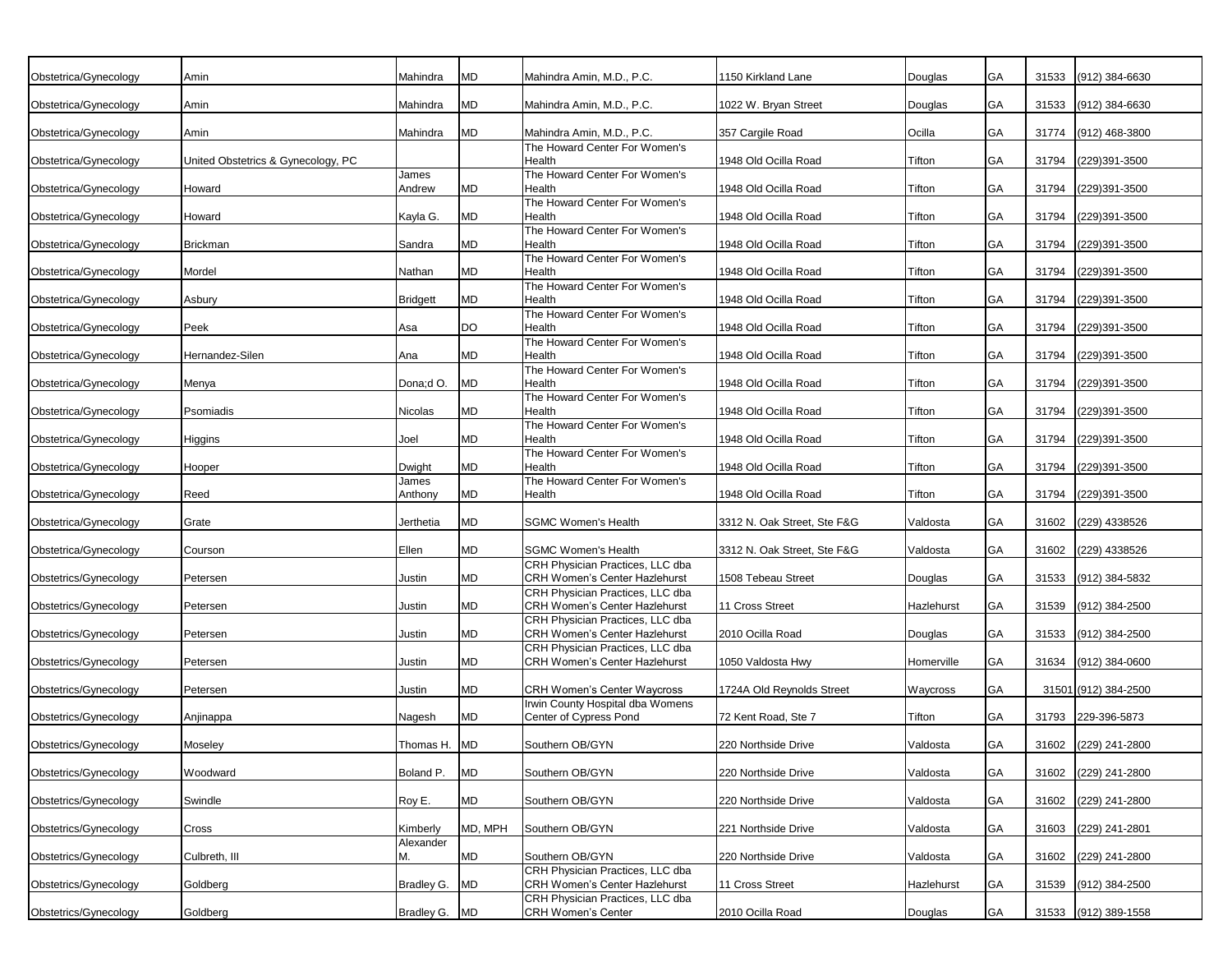| Obstetrics/Gynecology               | Hernandez Silen                              | Ana              | <b>MD</b> | Southern OB/GYN                                                          | 1610 John Or Drive, Ste. E                      | Tifton      | GA        | 31794 | (229) 241-2800       |
|-------------------------------------|----------------------------------------------|------------------|-----------|--------------------------------------------------------------------------|-------------------------------------------------|-------------|-----------|-------|----------------------|
| Obstetrics/Gynecology               | Lin                                          | Cheng-<br>Hsiung | <b>MD</b> | Douglas Women's Clinic                                                   | 221 South Shirley Avenue                        | Douglas     | GA        | 31533 | (912) 384-8800       |
|                                     |                                              |                  |           | CRH Physician Practices, LLC dba                                         |                                                 |             |           |       |                      |
| Obstetrics/Gynecology               | Diamond                                      | Steven C.        | <b>MD</b> | <b>CRH Women's Center Hazlehurst</b><br>CRH Physician Practices, LLC dba | 11 Cross Street                                 | Hazlehurst  | GA        | 31539 | (912) 384-2500       |
| Obstetrics/Gynecology               | Diamond                                      | Steven C.        | <b>MD</b> | <b>CRH Women's Center</b>                                                | 2010 Ocilla Road                                | Douglas     | <b>GA</b> | 31533 | (912) 389-1558       |
| Obstetrics/Gynecology               | Diamond                                      | Steven C.        | <b>MD</b> | CRH Physician Practices, LLC dba<br><b>CRH Women's Center</b>            | 195 East Tollison Street, Suites A & B   Baxley |             | GA        | 31513 | (912) 384-2500       |
| Obstetrics/Gynecology               | Howell                                       | Mary             | <b>MD</b> |                                                                          | 308 N Parrish Ave                               | Adel        | <b>GA</b> | 31620 | (229) 896-1510       |
| Obstetrics/Gynecology               | Sharon                                       | J. Michael       | <b>MD</b> | Azalea Women's Center, P.C.                                              | 15 Hospital Park                                | Moultrie    | <b>GA</b> | 31768 | (229) 985-3332       |
| Obstetrica/Gynecology               | Taylor                                       | Jerthitia        | <b>MD</b> | <b>SGMC Women's Health</b>                                               | 3312 N. Oak Street. Ste F&G                     | Valdosta    | GA        | 31602 | (229) 433-8526       |
| Obstetrics/Gynecology               | Taylor                                       | Samuel           | <b>MD</b> |                                                                          | 2601 Bemiss Rd                                  | Valdosta    | <b>GA</b> | 31602 | (229) 242-6677       |
| Occupational Industrial<br>Medicine | <b>SGMC Occupational Industrial Medicine</b> |                  |           | <b>SGMC Occupational Industrial</b><br>Medicine                          | 520 Griffin Ave.                                | Valdosta    | GA        | 31601 | (229) 433-7350       |
| Occupational Industrial             |                                              |                  |           | <b>SGMC Occupational Industrial</b>                                      |                                                 |             |           |       |                      |
| Medicine                            | Eutzler                                      | James            | DO        | Medicine                                                                 | 520 Griffin Ave.                                | Valdosta    | <b>GA</b> | 31601 | (229) 433-7350       |
| Oncology                            | Anderson                                     | Eric             | <b>MD</b> | CRH Oncology Group                                                       | 1724 Old Reynolds Street, Ste. A                | Waycross    | GA        | 31501 | (912) 384-4111       |
| Oncology                            | Anderson                                     | Eric             | <b>MD</b> | <b>CRH Oncology Group</b>                                                | 903 Ward Street West, Ste B                     | Douglas     | <b>GA</b> | 31533 | (912) 384-4111       |
| Oncology                            | Bidyasar                                     | Savita           | MD        | Pearlman Comprehensive Cancer-<br><b>SGMC</b>                            | 2501 North Patterson Street                     | Valdosta    | <b>GA</b> | 31602 | (229) 259-4600       |
| Oncology                            | Ofori                                        | Samuel           | MD        | Pearlman Comprehensive Cancer-<br><b>SGMC</b>                            | 2501 North Patterson Street                     | Valdosta    | <b>GA</b> | 31602 | (229) 259-4600       |
| Oncology                            | Singh                                        | Barjinder        | <b>MD</b> | Douglas Cancer Center, PC                                                | 1100 Ocilla Road                                | Douglas     | <b>GA</b> | 31533 | (912) 384-4540       |
| Oncology                            | Stapleton                                    | Luke             | <b>MD</b> | Pearlman Comprehensive Cancer-<br><b>SGMC</b>                            | 2501 North Patterson Street                     | Valdosta    | <b>GA</b> | 31602 | (229) 259-4600       |
| Oncology                            | Wang                                         | Jianfeng         | <b>MD</b> | Pearlman Comprehensive Cancer-<br><b>SGMC</b>                            | 2501 North Patterson Street                     | Valdosta    | <b>GA</b> | 31602 | (229) 259-4600       |
|                                     |                                              |                  |           |                                                                          |                                                 |             |           |       |                      |
| Optometry                           | Solomon                                      | Andrew W.        | <b>OD</b> | Nashville Eye Center, LLC                                                | 205 W. McPherson Ave.                           | Nashville   | GA        | 31639 | (229) 686-2020       |
| Optometry                           | Wilson                                       | Steven           | OD        | Wilson Eye Center & Associates                                           | 2108 N. Patterson Street                        | Valdosta    | <b>GA</b> | 31602 | (229) 244-3000       |
| Optometry                           | Wilson                                       | Steven           | OD        | Wilson Eye Center & Associates                                           | 2225 US Hwy 41 North                            | Tifton      | GA        | 31794 | (229) 244-3000       |
| Orthopedics                         | <b>Hughston Clinic</b>                       |                  |           | <b>Hughston Clinic</b>                                                   | 4340 Kings Way                                  | Valdosta    | <b>GA</b> | 31602 | (229) 333-9736       |
| Orthopedics                         | <b>Hughston Clinic</b>                       |                  |           | <b>Hughston Clinic</b>                                                   | 910 No. Fifth Street, Ste. F                    | Cordele     | GA        | 31015 | (229) 276-0107       |
| Orthopedics                         | <b>Hughston Clinic</b>                       |                  |           | <b>Hughston Clinic</b>                                                   | 621-B East First Street                         | Vidalia     | GA        | 30474 | (912) 788-5350       |
| Orthopedics                         | <b>Hughston Clinic</b>                       |                  |           | <b>Hughston Clinic</b>                                                   | 107 Calumet Center                              | LaGrange    | GA        |       | 30240 (706) 884-3274 |
|                                     |                                              |                  |           |                                                                          |                                                 |             |           |       |                      |
| Orthopedics                         | <b>Hughston Clinic</b>                       |                  |           | <b>Hughston Clinic</b>                                                   | 117 Oakland Parkway                             | Albany      | <b>GA</b> | 31763 | (229) 483-0055       |
| Orthopedics                         | <b>Hughston Clinic</b>                       |                  |           | <b>Hughston Clinic</b>                                                   | 348 Healthwest Drive                            | Dothan      | AL        | 36303 | (334) 699-5747       |
| Orthopedics                         | <b>Hughston Clinic</b>                       |                  |           | <b>Hughston Clinic</b>                                                   | 522 North Center Street                         | Thomaston   | GA        | 30286 | (706) 646-4371       |
| Orthopedics                         | Hughston Clinic                              |                  |           | Hughston Clinic                                                          | 202 South Madison Street                        | Thomasville | <b>GA</b> | 31792 | (229) 333-9736       |
| Orthopedics                         | <b>Hughston Clinic</b>                       |                  |           | <b>Hughston Clinic</b>                                                   | 1430 U.S. Highway 82 West                       | Tifton      | GA        | 31793 | (229) 472-6780       |
| Orthopedics                         | <b>Hughston Clinic</b>                       |                  |           | <b>Hughston Clinic</b>                                                   | 100 Medical Drive, Ste 400                      | Dublin      | GA        | 31021 | (478) 353-1166       |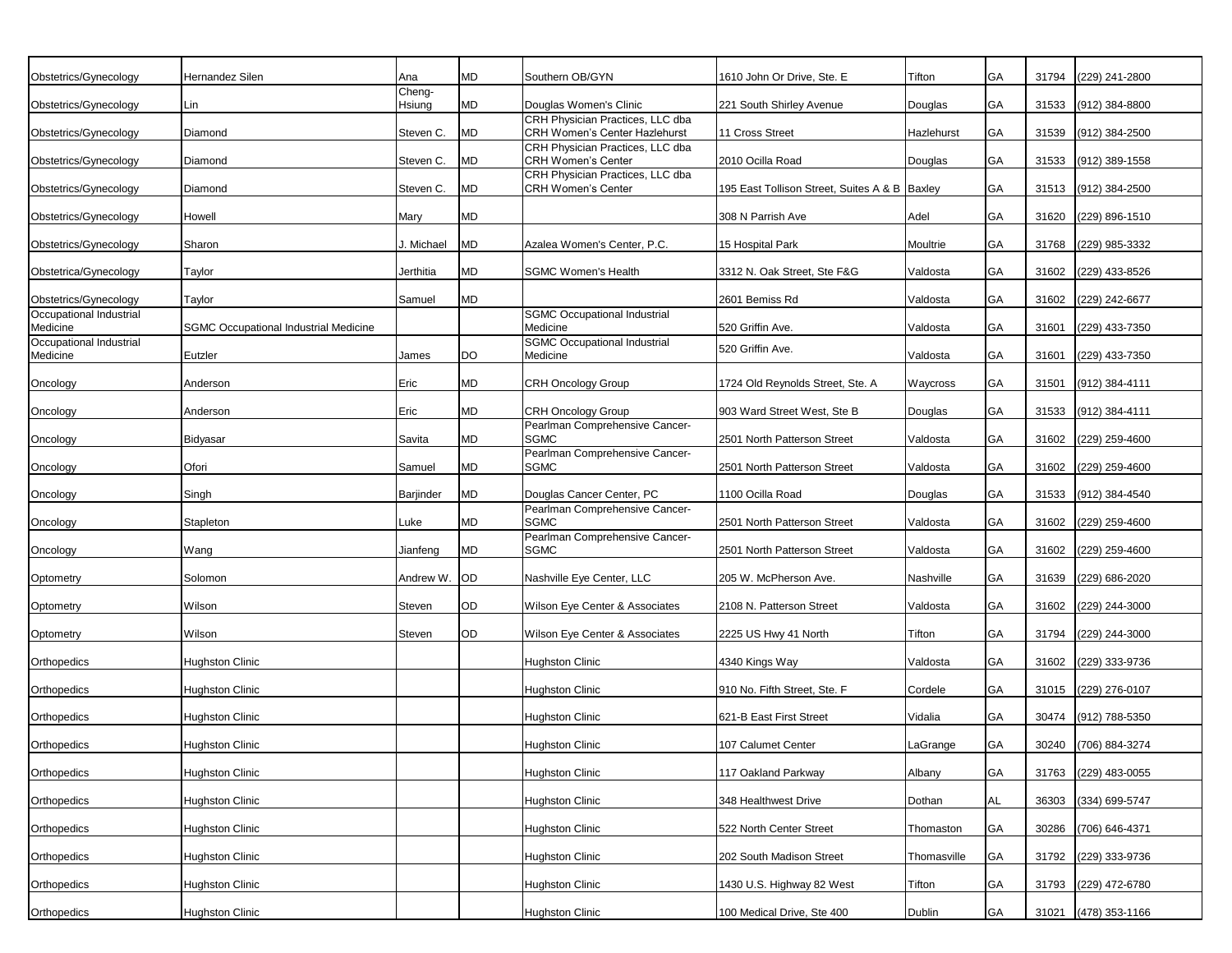| Orthopedics | <b>Hughston Clinic</b>             |                 |           | Hughston Clinic                                                        | 100 North Macon Street          | Macon        | GA        | 31210 | (478) 200-6970       |
|-------------|------------------------------------|-----------------|-----------|------------------------------------------------------------------------|---------------------------------|--------------|-----------|-------|----------------------|
| Orthopedics | Hughston Clinic                    |                 |           | Hughston Clinic                                                        | 207 31st Avenue, SE             | Moultrie     | GA        | 31768 | (229) 333-9736       |
| Orthopedics | Bearden                            | <b>Brook</b>    | MD        | Hughston Clinic                                                        | 4340 Kings Way                  | Valdosta     | <b>GA</b> | 31602 | (229) 333-9736       |
| Orthopedics | Collins                            | Kevin J.        | <b>MD</b> | <b>Hughston Clinic</b>                                                 | 4340 Kings Way                  | Valdosta     | <b>GA</b> | 31602 | (229) 333-9736       |
| Orthopedics | Heaton                             | Matthew         | <b>MD</b> | <b>Hughston Clinic</b>                                                 | 4340 Kings Way                  | Valdosta     | <b>GA</b> | 31602 | (229) 333-9736       |
| Orthopedics | Augustine                          | Stephen         | DO        | Orthopedic Surgeons of Georgia, LLC                                    | 100 Doctors Drive, Suite F      | Douglas      | GA        | 31533 | (912) 383-6575       |
| Orthopedics | Augustine                          | Stephen         | <b>DO</b> | Orthopedic Surgeons of Georgia, LLC                                    | 1622 Madison Ave.               | Tifton       | GA        | 31794 | (229) 387-8061       |
| Orthopedics | Augustine                          | Stephen         | DO        | Orthopedic Surgeons of Georgia, LLC                                    | 2804 North Oak Street, Ste C    | Valdosta     | GA        | 31602 | (912) 383-6575       |
| Orthopedics | Augustine                          | Stephen         | DO        | Orthopedic Surgeons of Georgia, LLC                                    | 11 Cross Street                 | Hazlehurst   | GA        | 31539 | (912) 383-6575       |
| Orthopedics | Augustine                          | Stephen         | DO        | Orthopedic Surgeons of Georgia, LLC                                    | 1050 Valdosta Hwy               | Homerville   | GA        | 31634 | (912) 383-6575       |
| Orthopedics | Barber                             | James W.        | <b>MD</b> | Southeastern Orthopaedics, PC                                          | 200 Perry House Road            | Fitzgerald   | GA        | 31750 | (912) 383-9789       |
| Orthopedics | <b>Barber</b>                      | James W.        | <b>MD</b> | Southeastern Orthopaedics, PC                                          | 110 Shirley Avenue              | Douglas      | GA        | 31533 | (912) 383-9789       |
| Orthopedics | <b>Barnes</b>                      | William S.      | <b>MD</b> | Piedmont Orthopedic Clinic, P.C.                                       | 4660 Riverside Park Blvd        | Macon        | GA        |       | 31210 (478) 474-2114 |
| Orthopedics | Galle                              | Mef             | MD        | Piedmont Orthopedic Clinic, P.C.                                       | 4660 Riverside Park Blvd        | Macon        | GA        |       | 31210 (478) 474-2114 |
| Orthopedics | Crosby                             | Derry           | DO        | South Georgia Orthopedics PC                                           | 2310 North Patterson St Bldg D  | Valdosta     | GA        | 31602 | (229) 247-2482       |
| Orthopedics | Menedal                            | Anil            | MD        | South Georgia Physicians Group, LLC                                    | 205 South Wayne Street          | Alma         | GA        | 31510 | (912) 287-1130       |
| Orthopedics | Menedal                            | Anil            | MD        | South Georgia Physicians Group, LLC                                    | 1406 Habersham Drive            | Waycross     | GA        | 31501 | (912) 287-1130       |
| Orthopedics | Sims                               | Hewatt          | MD        | Orthopedic Surgeons of Georgia, LLC 2804 C North Oak Street            |                                 | Valdosta     | GA        | 31602 | (229) 387-8061       |
| Orthopedics | Sims                               | Hewatt          | <b>MD</b> | Orthopedic Surgeons of Georgia, LLC                                    | 1622 Madison Avenue             | Tifton       | GA        | 31794 | $(229)$ 387-8061     |
| Orthopedics | South Georgia Orthopedic Resources |                 | MD        | South Georgia Orthopedic Resources                                     | 1619 John Orr Drive             | Tifton       | GА        | 31794 | (229) 386-9829       |
| Orthopedics | Tharp                              | Laura           | MD        | Orthopedic Surgeons of Georgia, LLC   1724 Old Reynolds Street, Ste. A |                                 | Waycross     | GA        | 31501 | (912) 383-6575       |
| Orthopedics | Tharp                              | Laura           | MD        | Orthopedic Surgeons of Georgia, LLC                                    | 100 Doctors Drive, Suite I      | Douglas      | GА        | 31533 | (912) 383-6575       |
| Orthopedics | Tharp                              | Laura           | <b>MD</b> | Orthopedic Surgeons of Georgia, LLC                                    | 1622 Madison Avenue             | Tifton       | GA        | 31794 | (229) 387-8061       |
| Orthopedics | Tharp                              | Laura           | <b>MD</b> | Orthopedic Surgeons of Georgia, LLC 2804-C North Oak Street            |                                 | Valdosta     | GA        | 31602 | (229) 387-8061       |
| Orthopedics | Vickers                            | Joshua          | <b>MD</b> | Orthopedic Surgeons of Georgia, LLC   1724 Old Reynolds Street, Ste. A |                                 | Waycross     | GA        |       | 31501 (912) 383-6575 |
| Orthopedics | Vickers                            | Joshua          | <b>MD</b> | Orthopedic Surgeons of Georgia, LLC 100 Doctors Drive, Suite I         |                                 | Douglas      | GA        | 31533 | (912) 383-6575       |
| Orthopedics | Vickers                            | Joshua          | MD        | Orthopedic Surgeons of Georgia, LLC 100 Doctors Drive, Suite F         |                                 | Douglas      | GA        | 31533 | (912) 383-6575       |
| Orthopedics | Vickers                            | Joshua          | <b>MD</b> | Orthopedic Surgeons of Georgia, LLC 1622 Madison Ave.                  |                                 | Tifton       | GA        | 31794 | (229) 387-8061       |
| Orthopedics | Vickers                            | Joshua          | <b>MD</b> | Orthopedic Surgeons of Georgia, LLC   2804 North Oak Street, Ste C     |                                 | Valdosta     | GA        |       | 31602 (229) 387-8061 |
| Orthopedics | MacLeod                            | William Eric MD |           | Optim Orthopedics                                                      | 1622 Madison Avenue             | Tifton       | GA        | 31794 | (229) 387-8061       |
| Orthopedics | Deshmukh                           | Rahul V.        | <b>MD</b> | Heekin Orthopaedic Specialists                                         | 2627 Riverside Drive, 3rd Floor | Jacksonville | FL        | 32204 | (904) 634-0640       |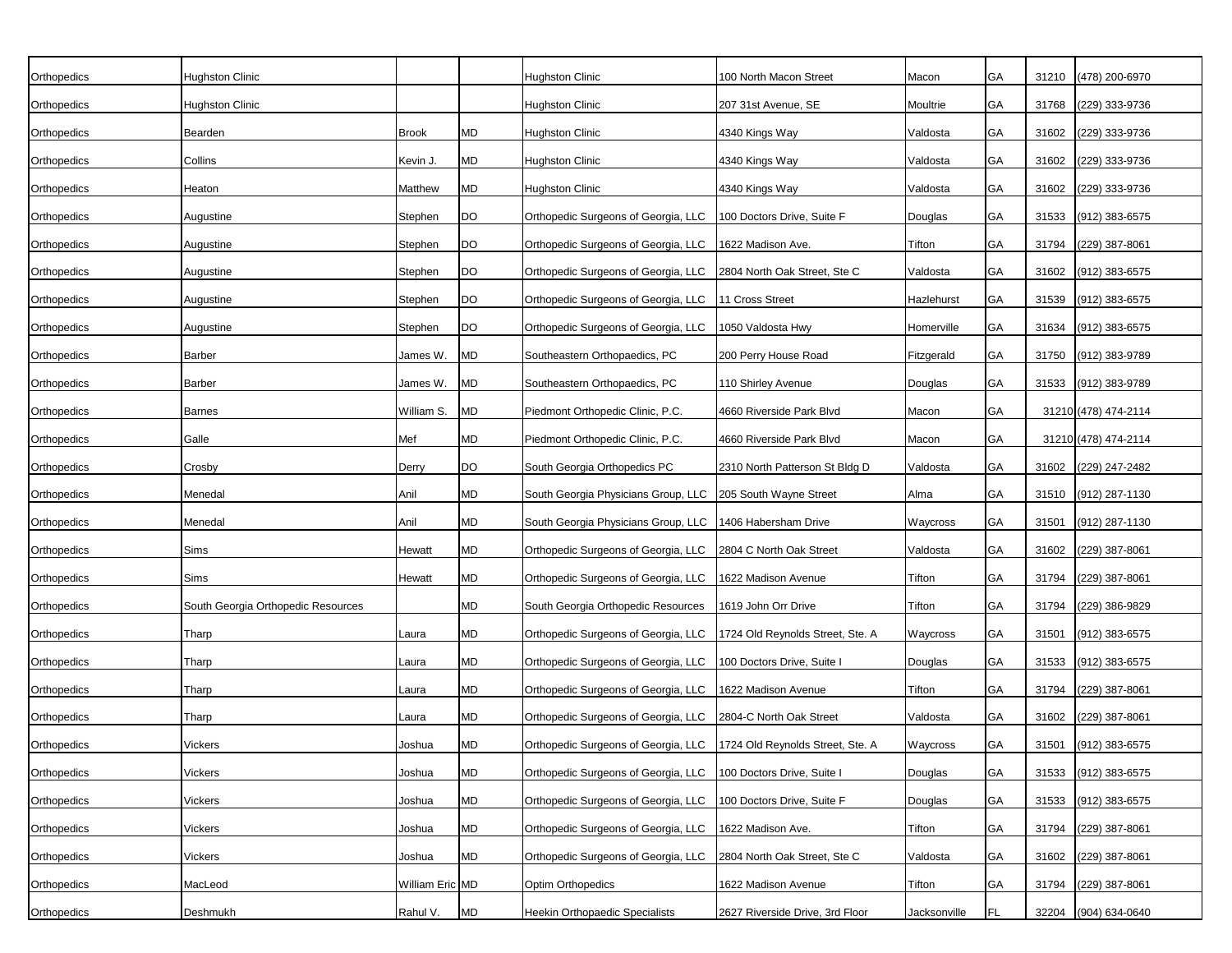| Orthopedics           | Murphy                               | Kevin          | MD        | Heekin Orthopaedic Specialists                      | 2627 Riverside Drive, 3rd Floor | Jacksonville | FL | 32204 | (904) 634-0640       |
|-----------------------|--------------------------------------|----------------|-----------|-----------------------------------------------------|---------------------------------|--------------|----|-------|----------------------|
| Orthopedics           | Gavan                                | Duffy          | MD        | Heekin Orthopaedic Specialists                      | 2627 Riverside Drive, 3rd Floor | Jacksonville | FL | 32204 | (904) 634-0640       |
|                       | Gull                                 |                |           |                                                     | 2627 Riverside Drive, 3rd Floor | Jacksonville | FL | 32204 | (904) 634-0640       |
| Orthopedics           |                                      | Christopher MD |           | Heekin Orthopaedic Specialists                      |                                 |              |    |       |                      |
| Orthopedics           | Hurford, Jr.                         | Robert         | MD        | Heekin Orthopaedic Specialists                      | 2627 Riverside Drive, 3rd Floor | Jacksonville | FL | 32204 | (904) 634-0640       |
| Orthopedics           | Shirley                              | Paul           | MD        | Heekin Orthopaedic Specialists                      | 2627 Riverside Drive, 3rd Floor | Jacksonville | FL | 32204 | (904) 634-0640       |
| Orthopedics           | Sternberg                            | Timothy        | MD        | Heekin Orthopaedic Specialists                      | 2627 Riverside Drive, 3rd Floor | Jacksonville | FL | 32204 | (904) 634-0640       |
| Orthopedics           | Cintron                              | Kenneth        | MD        | Heekin Orthopaedic Specialists                      | 2627 Riverside Drive, 3rd Floor | Jacksonville | FL | 32204 | (904) 634-0640       |
| Orthopedics           | Valdosta Orthopedic Associates, P.C. |                |           | Valdosta Orthopedic Associates, P.C.                | 3527 N. Valdosta Road           | Valdosta     | GA | 31602 | (229) 247-2290       |
| Orthopedics           | Clark                                | Michael        | MD        | Valdosta Orthopedic Associates, P.C.                | 3527 N. Valdosta Road           | Valdosta     | GA | 31602 | (229) 247-2290       |
| Orthopedics           | Cowart                               | Steven         | MD        | Valdosta Orthopedic Associates, P.C.                | 3527 N. Valdosta Road           | Valdosta     | GA | 31602 | (229) 247-2290       |
| Orthopedics           | Gee                                  | Eric           | MD        | Valdosta Orthopedic Associates, P.C.                | 3527 N. Valdosta Road           | Valdosta     | GA | 31602 | (229) 247-2290       |
| Orthopedics           | Goss                                 | James          | DO        | Valdosta Orthopedic Associates, P.C.                | 3527 N. Valdosta Road           | Valdosta     | GA | 31602 | (229) 247-2290       |
| Orthopedics           | Kendrick                             | John           | MD        | Valdosta Orthopedic Associates, P.C.                | 3527 N. Valdosta Road           | Valdosta     | GA | 31602 | (229) 247-2290       |
| Orthopedics           | Lane                                 | Paul           | <b>MD</b> | Valdosta Orthopedic Associates, P.C.                | 3527 N. Valdosta Road           | Valdosta     | GA | 31602 | (229) 247-2290       |
| Orthopedics           | Sanderlin                            | Charles        | MD        | Valdosta Orthopedic Associates, P.C.                | 3527 N. Valdosta Road           | Valdosta     | GA | 31602 | (229) 247-2290       |
| Orthopedics           | Stiefel                              | Eric           | MD        | Valdosta Orthopedic Associates, P.C.                | 3527 N. Valdosta Road           | Valdosta     | GA | 31602 | (229) 247-2290       |
| Orthotics/Prosthetics | Rehab Engineering, LLC               |                |           | Rehab Engineering, LLC                              | 1719 Maham Drive                | Tallahassee  | FL | 01602 | (887) 815-6557       |
| Orthotics/Prosthetics | Rehab Engineering, LLC               |                |           | Rehab Engineering, LLC                              | 2225F Bermiss Road              | Valdosta     | GA | 31602 | (229) 247-2005       |
| Otalaryngology        | Allen                                | Ronald         | MD        | Ear, Nose, Throat and Allergy Assoc. of<br>South GA | 2910 N. Patterson Street        | Valdosta     | GA | 31602 | (229) 244-2526       |
| Otalaryngology        | Guffin                               | Thomas         | MD        | Ear, Nose, & Throat Clinic of Coffee<br>County      | 1703 Boulevard Square           | Waycross     | GA |       | 31501 (912) 384-2200 |
| Otalaryngology        | Guffin                               | Thomas         | MD        | Ear, Nose, & Throat Clinic of Coffee<br>County      | 2016 Pineview Avenue            | Tifton       | GA |       | 31794 (912) 384-2200 |
| Otalaryngology        | Guffin                               | Thomas         | MD        | Ear, Nose, & Throat Clinic of Coffee<br>County      | 310 Shirley Ave.                | Douglas      | GA |       | 31533 (912) 384-2200 |
| Otalaryngology        | Guffin                               | Thomas         | <b>MD</b> | Ear, Nose, & Throat Clinic of Coffee<br>County      | 312 Westside Drive              | Douglas      | GА |       | 31533 (912) 384-2200 |
| Otalaryngology        | Lay                                  | Kristopher     | <b>MD</b> | Ear, Nose, Throat and Allergy Assoc. of<br>South GA | 2910 N. Patterson Street        | Valdosta     | GА | 31602 | (229) 244-2562       |
| Otolaryngology        | Kanne                                | Theodore       | <b>MD</b> | Ear, Nose, Throat and Allergy Assoc. of<br>South GA | 2910 N. Patterson Street        | Valdosta     | GА |       | 31602 (229) 244-2562 |
| Otolaryngology        | Martini                              | David          | <b>MD</b> | Ear, Nose, & Throat Clinic of Coffee<br>County      | 1703 Boulevard Square           | Waycross     | GA | 31501 | (912) 384-2200       |
| Otolaryngology        | Martini                              | David          | MD        | Ear, Nose, & Throat Clinic of Coffee<br>County      | 2016 Pineview Avenue            | Tifton       | GA |       | 31794 (229) 391-3440 |
| Otolaryngology        | Martini                              | David          | <b>MD</b> | Ear, Nose, & Throat Clinic of Coffee<br>County      | 312 Westside Drive              | Douglas      | GA |       | 31533 (912) 384-2200 |
|                       |                                      |                |           | Ear, Nose, & Throat Clinic of Coffee                |                                 |              |    |       |                      |
| Otolaryngology        | Martini                              | David          | MD        | County<br>Ear, Nose, Throat and Allergy Assoc. of   | 310 Shirley Ave.                | Douglas      | GA |       | 31533 (912) 384-2200 |
| Otolaryngology        | Phillips                             | Thomas         | <b>MD</b> | South GA<br>Ear, Nose, & Throat Clinic of Coffee    | 2910 N. Patterson Street        | Valdosta     | GA | 31602 | (229) 244-2562       |
| Otolaryngology        | Silveira                             | Jeffrey        | MD        | County                                              | 1703 Boulevard Square           | Waycross     | GA | 31501 | (912) 384-2200       |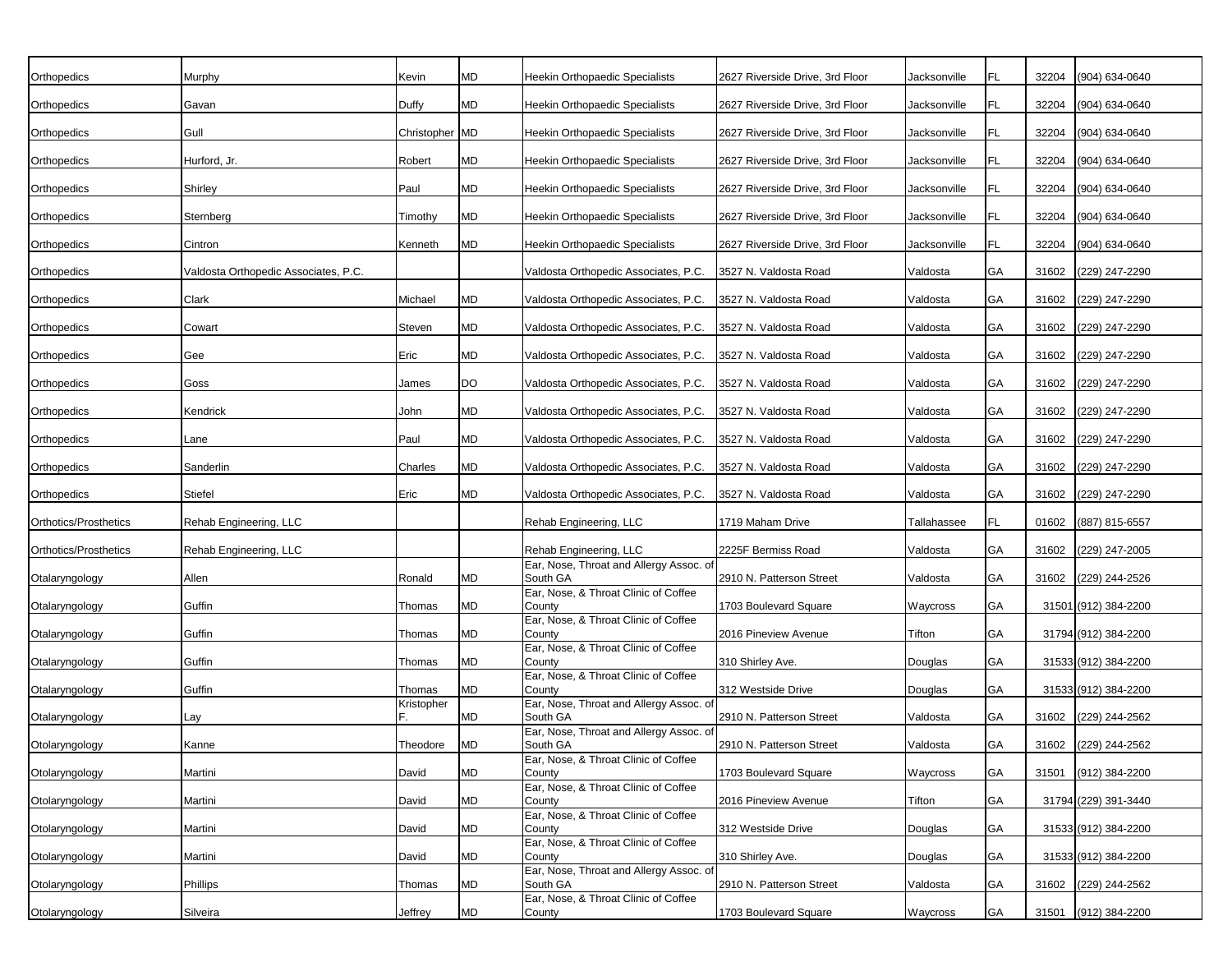|                         |                                                    |              |           | Ear, Nose, & Throat Clinic of Coffee                    |                                           |                   |            |       |                      |
|-------------------------|----------------------------------------------------|--------------|-----------|---------------------------------------------------------|-------------------------------------------|-------------------|------------|-------|----------------------|
| Otolaryngology          | Silveira                                           | Jeffrey      | <b>MD</b> | County                                                  | 312 Westside Drive                        | Douglas           | GA         |       | 31533 (912) 384-2200 |
| Otolaryngology          | Silveira                                           | Jeffrey      | <b>MD</b> | Ear, Nose, & Throat Clinic of Coffee<br>County          | 2016 Pineview Avenue                      | Tifton            | GA         |       | 31794 (229) 391-3440 |
|                         |                                                    |              |           | Ear, Nose, & Throat Clinic of Coffee                    |                                           |                   |            |       |                      |
| Otolaryngology          | Silveira                                           | Jeffrey      | MD        | County<br>Ear, Nose, & Throat Clinic of Coffee          | 310 Shirley Ave.                          | Douglas           | GA         |       | 31533 (912) 384-2200 |
| Otolaryngology          | Silveira                                           | Jeffrey      | <b>MD</b> | County                                                  | 246 Benjamin Hill Road                    | Fitzgerald        | GA         |       | 31750 (229) 423-5565 |
| Otolaryngology          | Smith                                              | Robert L.    | <b>MD</b> | CRH Ear, Nose and Throat Group                          | 100 Doctors Drive, Suite 201              | Douglas           | GA         | 31533 | (912) 383-7976       |
| Otolaryngology          | Smith                                              | H. Briggs    | MD        | Valdosta Family Medicine                                | 2412 N. Oak Street                        | Valdosta          | GA         | 31602 | (229) 244-1400       |
| Otolaryngology          | Smith                                              | Robert       | MD        | CRH Medical Group                                       | 17 Johnson Street                         | Hazlehurst        | GA         | 31539 | (912) 384-1477       |
| Pain Management         | Persaud                                            | Sunil        | MD        |                                                         | 2406 Bemiss Rd, Unit C                    | Valdosta          | GA         | 31602 | (229) 293-9555       |
| Pain Management         | Rumph                                              | <b>Brady</b> | MD        | St. Francis Spine and Neuro-Surgery<br>Center LLC       | 2300A Manchester Expressway, Suite<br>006 | Columbus          | GA         | 31904 | (706) 596-4225       |
| Pain Management         | Paylo                                              | Kate         | DO        | <b>CRH Pain Management</b>                              | 100 Doctors Drive, Suite A                | Douglas           | GA         |       | 31533 (912) 559-0242 |
| Pathology/Dermato       | Skin Diagnostics Group, PC                         |              |           | Skin Diagnostics Group, PC                              | 3512 Old Montgomery Highway               | Birmingham        | <b>AL</b>  | 35209 | (205) 899-2260       |
| Pathology/Reference Lab | LabCorp Affiliated                                 |              |           | Laboratory Corporation of America<br>Holdings           |                                           | Burlington        | ${\sf NC}$ | 27216 |                      |
| Pathology/Reference Lab | LabCorp Affiliated                                 |              |           | Laboratory Corporation of America                       |                                           | <b>Burlington</b> | NC         | 27216 |                      |
| Pathology/Reference Lab | LabCorp Affiliated                                 |              |           | Dianon Systems, Inc.                                    |                                           | <b>Burlington</b> | ${\sf NC}$ | 27216 |                      |
| Pathology/Reference Lab | LabCorp Affiliated                                 |              |           | Esoterix Genetic Laboratories, LLC                      |                                           | <b>Burlington</b> | ${\sf NC}$ | 27216 |                      |
| Pathology/Reference Lab | LabCorp Affiliated                                 |              |           | Esoterix Genetic Counseling, LLC                        |                                           | <b>Burlington</b> | <b>NC</b>  | 27216 |                      |
| Pathology/Reference Lab | LabCorp Affiliated                                 |              |           | Accupath Diagnostic Laboratories, Inc.                  |                                           | <b>Burlington</b> | <b>NC</b>  | 27216 |                      |
| Pathology/Reference Lab | LabCorp Affiliated                                 |              |           | Monogram Biosciences, Inc.                              |                                           | San Francisco     | CA         | 94139 |                      |
| Pathology/Reference Lab | LabCorp Affiliated                                 |              |           | Litholink Corporation                                   |                                           | Burlington        | NC         | 27216 |                      |
| Pathology/Reference Lab | LabCorp Affiliated                                 |              |           | MedTex Laboratories, Inc.                               |                                           | <b>Burlington</b> | <b>NC</b>  | 27216 |                      |
| Pathology/Reference Lab | LabCorp Affiliated                                 |              |           | Suquenom Center for Molecular<br>Medicine, LLC          |                                           | <b>Burlington</b> | <b>NC</b>  | 27216 |                      |
| Pathology/Reference Lab | LabCorp Affiliated                                 |              |           | Centrex Clinical Laboratories, Inc.                     |                                           | New Hartford      | <b>NY</b>  | 13413 | 315-624-8200         |
| Pathology/Reference Lab | LabCorp Affiliated                                 |              |           | Correlagen Diagnostics, Inc.                            |                                           | <b>Burlington</b> | <b>NC</b>  | 27216 | 781-647-0604         |
| Pathology/Reference Lab | LabCorp Affiliated                                 |              |           | Diagnostic Services, inc.                               |                                           | <b>Burlington</b> | NC         |       | 27216 239-561-8268   |
| Pathology/Reference Lab | LabCorp Affiliated                                 |              |           | Dynacare Northwest, Inc.                                |                                           | Seattle           | <b>WA</b>  |       | 98114 206-386-2672   |
| Pathology/Reference Lab | LabCorp Affiliated                                 |              |           | Esoterix, Inc.                                          |                                           | <b>Burlington</b> | <b>NC</b>  | 27216 | 508-898-9001         |
| Pathology/Reference Lab | LabCorp Affiliated                                 |              |           | National Genetics Institute                             |                                           | Burlington        | <b>NC</b>  | 27216 | 310-996-0036         |
| Pathology/Reference Lab | LabCorp Affiliated                                 |              |           | Viro-Med Laboratories, Inc.                             |                                           | <b>Burlington</b> | <b>NC</b>  | 27216 | 952-563-3300         |
| Pathology/Reference Lab | Doctors Laboratory, Inc. (Solstas Lab<br>Partners) |              |           | Doctors Laboratory, Inc.                                | 2906 Julia Drive                          | Valdosta          | GA         | 31602 | (229) 244-4468       |
| Pathology/Reference Lab | Quest Diagnostics Clinical Laboratories,<br>Inc.   |              |           | <b>Quest Diagnostics Clinical</b><br>Laboratories, Inc. | 1777 Montreal Circle                      | Tucker            | <b>GA</b>  | 30084 |                      |
|                         |                                                    |              |           |                                                         |                                           |                   |            |       |                      |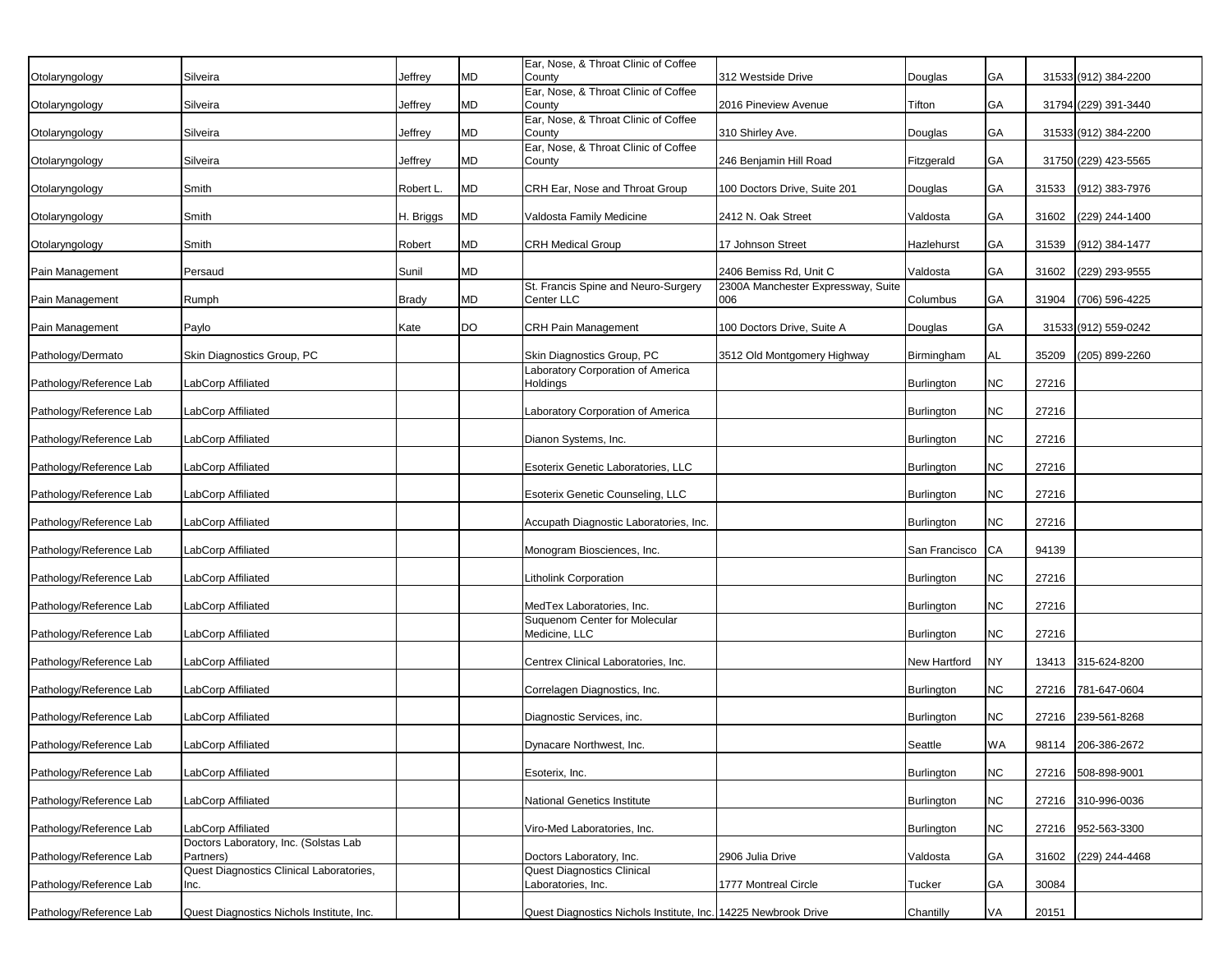| Pathology/Reference Lab | Solstas Laboratory Partners, LLC  |           |           | Solstas Laboratory Partners, LLC              | 501 19th Street, Ste 301     | Knoxville   | TN        | 37916 |                      |
|-------------------------|-----------------------------------|-----------|-----------|-----------------------------------------------|------------------------------|-------------|-----------|-------|----------------------|
| Pediatrics              | <b>SGMC Youth Care</b>            |           |           | <b>SGMC Youth Care</b>                        | 4280 N. Valdosta Road        | Valdosta    | GA        | 31602 | (229) 249-5437       |
| Pediatrics              | Alvarado                          | Alan      | MD        | South Georgia Pediatric and Allergy<br>Center | 3331 N. Valdosta Rd          | Valdosta    | GA        | 31602 | (229) 247-2211       |
| Pediatrics              | Blache                            | Charlene  | <b>MD</b> |                                               | 406 M. Northside Drive       | Valdosta    | GA        | 31602 | (229) 241-0059       |
| Pediatrics              | Cason                             | Dana      | MD        | St. Francis Hospital Intensivists, LLC        | 2122 Manchester Expressway   | Columbus    | <b>GA</b> | 31904 | (706) 257-7700       |
| Pediatrics              | Childers                          | Brian K.  | <b>MD</b> | The Kid Doctor, PC                            | 100 Doctors Drive, Suite 104 | Douglas     | GA        | 31533 | (912) 383-4352       |
| Pediatrics              | Clements                          | Victoria  | DO        | <b>CRH Pediatric Group</b>                    | 200 Doctors Drive, Suite 201 | Douglas     | <b>GA</b> | 31533 | (912) 384-9460       |
| Pediatrics              | Cooper                            | Amy       | <b>MD</b> | The Pediatric Center, LLC                     | 509 Gordon Avenue            | Thomasville | <b>GA</b> | 31792 | (229) 226-7544       |
| Pediatrics              | Cooper                            | Amy       | <b>MD</b> | The Pediatric Center, LLC                     | 980 4th Street SE            | Cairo       | GA        | 39828 | (229) 226-7544       |
|                         |                                   |           |           | South Georgia Pediatric and Allergy           |                              |             |           |       |                      |
| Pediatrics              | Criscuola                         | Robert J. | <b>MD</b> | Center                                        | 3331 N. Valdosta Rd          | Valdosta    | <b>GA</b> | 31602 | (229) 247-2211       |
| Pediatrics              | Davis                             | Jaime G.  | <b>MD</b> | <b>CRH Pediatric Group</b>                    | 200 Doctors Drive, Suite 201 | Douglas     | GA        | 31533 | (912) 384-9460       |
| Pediatrics              | Fennell                           | Stephanie | <b>MD</b> | The Pediatric Center, LLC                     | 509 Gordon Avenue            | Thomasville | GA        | 31792 | (229) 226-7544       |
| Pediatrics              | Fennell                           | Stephanie | <b>MD</b> | The Pediatric Center, LLC                     | 980 4th Street SE            | Cairo       | GA        | 39828 | (229) 226-7544       |
| Pediatrics              | Griner                            | Brian C.  | <b>MD</b> | <b>SGMC Youth Care</b>                        | 4280 North Valdosta Road     | Valdosta    | GA        | 31602 | (229) 249-5437       |
| Pediatrics              | Johnson                           | Stacey    | <b>MD</b> | The Pediatric Center, LLC                     | 509 Gordon Avenue            | Thomasville | GA        | 31792 | (229) 226-7544       |
| Pediatrics              | Johnson                           | Stacey    | <b>MD</b> | The Pediatric Center, LLC                     | 980 4th Street SE            | Cairo       | GA        | 39828 | (229) 226-7544       |
| Pediatrics              | Jones                             | Tim       | <b>MD</b> | The Pediatric Center, LLC                     | 509 Gordon Avenue            | Thomasville | GA        | 31792 | (229) 226-7544       |
| Pediatrics              | Jones                             | Tim       | <b>MD</b> | The Pediatric Center, LLC                     | 980 4th Street SE            | Cairo       | GA        | 39828 | (229) 226-7544       |
| Pediatrics              | ∟aSuer                            | Douglas   | <b>MD</b> | Bacon County Community Care Clinic            | 204 East Fifteenth Street    | Alma        | GA        | 31510 | (912) 632-2952       |
| Pediatrics              | Lehman                            | Sally     | <b>MD</b> | The Pediatric Center, LLC                     | 509 Gordon Avenue            | Thomasville | GA        | 31792 | (229) 226-7544       |
| Pediatrics              | Lehman                            | Sally     | <b>MD</b> | The Pediatric Center, LLC                     | 980 4th Street SE            | Cairo       | GA        | 39828 | (229) 226-7544       |
| Pediatrics              | Peralta                           | Jose M    | <b>MD</b> | The Pediatric Center, LLC                     | 509 Gordon Avenue            | Thomasville | <b>GA</b> | 31792 | (229) 226-7544       |
| Pediatrics              | Peralta                           | Jose M    | MD        | The Pediatric Center, LLC                     | 980 4th Street SE            | Cairo       | GА        | 39828 | (229) 226-7544       |
| Pediatrics              | Ranola                            | Maria     | <b>MD</b> | South Georgia Pediatric and Allergy<br>Center | 3331 N. Valdosta Rd          | Valdosta    | GA        | 31602 | (229) 247-2211       |
| Pediatrics              | Reddy                             | Dyapa S.  | <b>MD</b> | Coffee County Pediatrics, PC                  | 303-B Shirley Avenue         | Douglas     | GA        |       | 31533 (912) 384-2474 |
| Pediatrics              | Sorenson                          | Joseph    | <b>MD</b> | The Pediatric Center, LLC                     | 509 Gordon Avenue            | Thomasville | GA        |       | 31792 (229) 226-7544 |
| Pediatrics              | Sorenson                          | Joseph    | <b>MD</b> | The Pediatric Center, LLC                     | 980 4th Street SE            | Cairo       | GA        | 39828 | (229) 226-7544       |
| Pediatrics              | South Central Primary Care Center |           |           | South Central Primary Care Center             | 406 W. 5th Street            | Ocilla      | GA        | 31774 | (229) 468-9166       |
| Pediatrics              | Stroud                            | Jennifer  | <b>MD</b> | <b>CRH Pediatric Group</b>                    | 200 Doctors Drive, Ste P     | Douglas     | GA        | 31533 | (912) 384-9460       |
| Pediatrics              | Wilds                             | Benjamin  | <b>MD</b> | The Pediatric Center, LLC                     | 509 Gordon Avenue            | Thomasville | GA        | 31792 | (229) 226-7544       |
| Pediatrics              | Wilds                             | Benjamin  | <b>MD</b> | The Pediatric Center, LLC                     | 980 4th Street SE            | Cairo       | GA        | 39828 | (229) 226-7544       |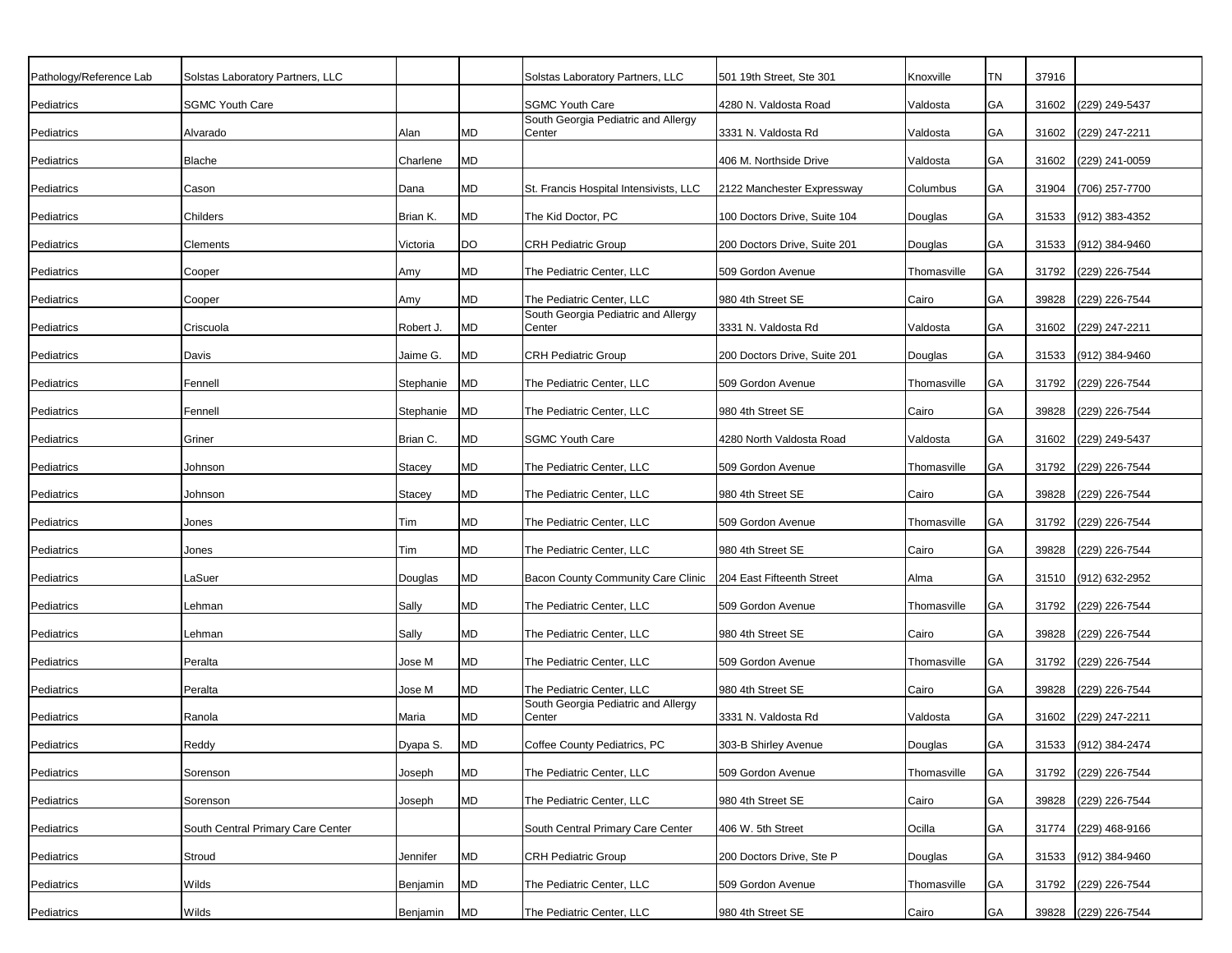| Pediatrics                              | Williams                                  | Carole          | MD         | <b>CRH Pediatric Group</b>                                              | 200 Doctors Drive, Ste P                  | Douglas      | GA        | 31533 | (912) 384-9460       |
|-----------------------------------------|-------------------------------------------|-----------------|------------|-------------------------------------------------------------------------|-------------------------------------------|--------------|-----------|-------|----------------------|
| Pediatrics                              | Wilson                                    | Cassandra       | MD         | Bacon County Community Care Center   204 East Fifteenth Street          |                                           | Alma         | GA        | 31510 | (912) 632-2952       |
| Pediatrics                              | Wilson                                    | Cassandra       | MD         | Nichols Family Health Care                                              | 1205 Van Streat Highway                   | Nichols      | GA        | 31554 | (912) 345-2474       |
| Physical Medicine and<br>Rehabilitation | McCool                                    | Logan           | DO         | Southeastern Orthopaedics, PC                                           | 110 Shirley Ave.                          | Douglas      | GA        | 31533 | (912) 383-9789       |
| Physical Medicine and                   |                                           |                 |            |                                                                         |                                           |              |           |       |                      |
| Rehabilitation<br>Physical Medicine and | McCool                                    | Logan           | DO         | Southeastern Orthopaedics, PC                                           | 182 Perry House Road                      | Fitzgerald   | GA        | 31750 | (912) 383-9789       |
| Rehabilitation                          | McCool                                    | Logan           | <b>DO</b>  | Southeastern Orthopaedics, PC                                           | 143 Georgia Hwy 32 Bypass                 | Alma         | GA        | 31510 | (912) 383-9789       |
| Physical Medicine and                   |                                           |                 |            | St. Francis Spine and Neuro-Surgery                                     | 2300A Manchester Expressway, Suite        |              |           |       |                      |
| Rehabilitation<br>Physical Medicine and | Iqbal                                     | Atif            | MD         | <b>Center LLC</b><br>Southern Neurology, Physical Medicine              | 006                                       | Columbus     | GA        | 31904 | (706) 596-4225       |
| Rehabilitation                          | Kirtley                                   | Robert          | MD         | & Rehab, LLC                                                            | 2704-D North Oak Street                   | Valdosta     | GA        | 31602 | (229) 292-2074       |
| <b>Nurse Practitioner</b>               | Woods                                     | Jennifer        | NΡ         | St. Francis Spine and Neuro-Surgery<br>Center LLC                       | 2300A Manchester Expressway, Suite<br>006 | Columbus     | GA        | 31904 | (706) 596-4225       |
| <b>Physician Assistant</b>              | Holt                                      | Ivey            | PA         | St. Francis Spine and Neuro-Surgery<br>Center LLC                       | 2300A Manchester Expressway, Suite<br>006 | Columbus     | GA        | 31904 | (706) 596-4225       |
| Physician Assistant                     | Killingsworth                             | Franklin        | PA         | St. Francis Spine and Neuro-Surgery<br>Center LLC                       | 2300A Manchester Expressway, Suite<br>006 | Columbus     | GA        | 31904 | (706) 596-4225       |
| Physical Medicine and                   |                                           |                 |            |                                                                         |                                           |              |           |       |                      |
| Rehabilitation<br>Physical Medicine and | Widner                                    | Aimee           | MD         | Optim Orthopedics                                                       | 39 Kent Road                              | Tifton       | GA        | 31794 | (229) 387-8061       |
| Rehabilitation                          | Widner                                    | Aimee           | <b>MD</b>  | <b>Optim Orthopedics</b>                                                | 100 Doctors Drive, Suite F                | Douglas      | GA        | 31533 | (912) 383-6575       |
| <b>Physical Therapy</b>                 | Hunnicutt                                 | Joel P.         | PT         |                                                                         | 2804 C. North Oak Street                  | Valdosta     | GA        | 31602 | (229) 241-8925       |
| <b>Physical Therapy</b>                 | North Valdosta Therapy Services, Inc.     |                 |            | North Valdosta Therapy Services, Inc.                                   | 4280 North Valdosta Road                  | Valdosta     | GA        | 31605 | (229) 671-2092       |
| <b>Physical Therapy</b>                 | Sutherland                                | Eric G.         | PT         | Sutherland Physical Therapy, PC                                         | 3328 Bemiss Road                          | Valdosta     | GA        | 31605 | (229) 244-1201       |
| <b>Physical Therapy</b>                 | <b>Betts</b>                              | Lori B.         | PT         | Therapy Associates of Georgia                                           | 510 N. Parrish Ave.                       | Adel         | GA        | 31620 | (229) 896-2797       |
| <b>Physical Therapy</b>                 | Weems                                     | Kristy          | PT         | <b>ENT of Coffee County</b>                                             | 310 Shirley Avanue                        | Douglas      | GA        | 31533 | (912) 2603650        |
| <b>Physical Therapy</b>                 | Valdosta Physical Therapy, Inc.           |                 |            | Valdosta Physical Therapy, Inc.                                         | 2109 North Patterson Street, Suite A      | Valdosta     | GA        | 31602 | (229) 247-5225       |
| <b>Physician Group</b>                  | St. Vincent's Healthcare Physicians Group |                 |            | St. Vincent's Healthcare Physicians<br>Group                            |                                           | Jacksonville | <b>FL</b> | 32204 | $(617)$ 402-1000     |
| <b>Plastic Surgery</b>                  | <b>SGMC Plastic Surgery</b>               |                 |            | <b>SGMC Plastic Surgery</b>                                             | 2409 N. Patterson Street, Suite 200       | Valdosta     | GA        | 31602 | (229) 333-1711       |
| <b>Plastic Surgery</b>                  | Vandemark                                 | Shawn           | MD         | <b>SGMC Plastic Surgery</b>                                             | 2409 N. Patterson Street, Suite 200       | Valdosta     | GA        | 31602 | (229) 333-1711       |
| <b>Plastic Surgery</b>                  | Moore                                     | <b>Bridgett</b> | MD         | Azalea Center for Plastic Surgery                                       | 2810 N. Oak St                            | Valdosta     | GA        | 31602 | (229) 259-0019       |
| Podiatry                                | Carter                                    | Brent           | <b>DPM</b> | Ankle and Foot Associates                                               | 94 Andrews Way                            | St. Marys    | GA        | 31558 | 912-882-3338         |
| Podiatry                                | Carter                                    | <b>Brent</b>    | <b>DPM</b> | Ankle and Foot Associates                                               | 501 West Oneida Street                    | Waycross     | GA        |       | 31501 912-283-6471   |
| Podiatry                                | Carter                                    | <b>Brent</b>    | <b>DPM</b> | Ankle and Foot Associates                                               | 118 Azalea Road                           | Baxley       | GA        |       | 31513 912-705-3338   |
| Podiatry                                | Daniels                                   | Dedrick         | <b>DPM</b> | Ankle & Foot Associates, LLC                                            | 200 Perry House Road                      | Fitzgerald   | GA        | 31750 | (912) 424-7105       |
| Podiatry                                | Daniels                                   | Dedrick         | <b>DPM</b> | Ankle & Foot Associates, LLC                                            | 204 Westside Drive                        | Douglas      | GA        |       | 31533 (912) 384-4121 |
|                                         |                                           |                 | <b>DPM</b> |                                                                         | 2800 North Oak Street                     |              |           |       | 31602 (229) 244-1211 |
| Podiatry                                | Daughterty                                | Devin L.        |            | Valdosta Foot and Ankle Clinic<br>Foot and Ankle Institute of South GA, |                                           | Valdosta     | GA        |       |                      |
| Podiatry                                | Dodson                                    | Erin E.         | <b>DPM</b> | <b>PC</b><br>Foot and Ankle Institute of South GA,                      | 4370 Kings Way, Suite B                   | Valdosta     | GA        |       | 31602 (229) 244-0070 |
| Podiatry                                | Dodson                                    | Nicholas B. DPM |            | PC                                                                      | 4370 Kings Way, Suite B                   | Valdosta     | GA        |       | 31602 (229) 244-0070 |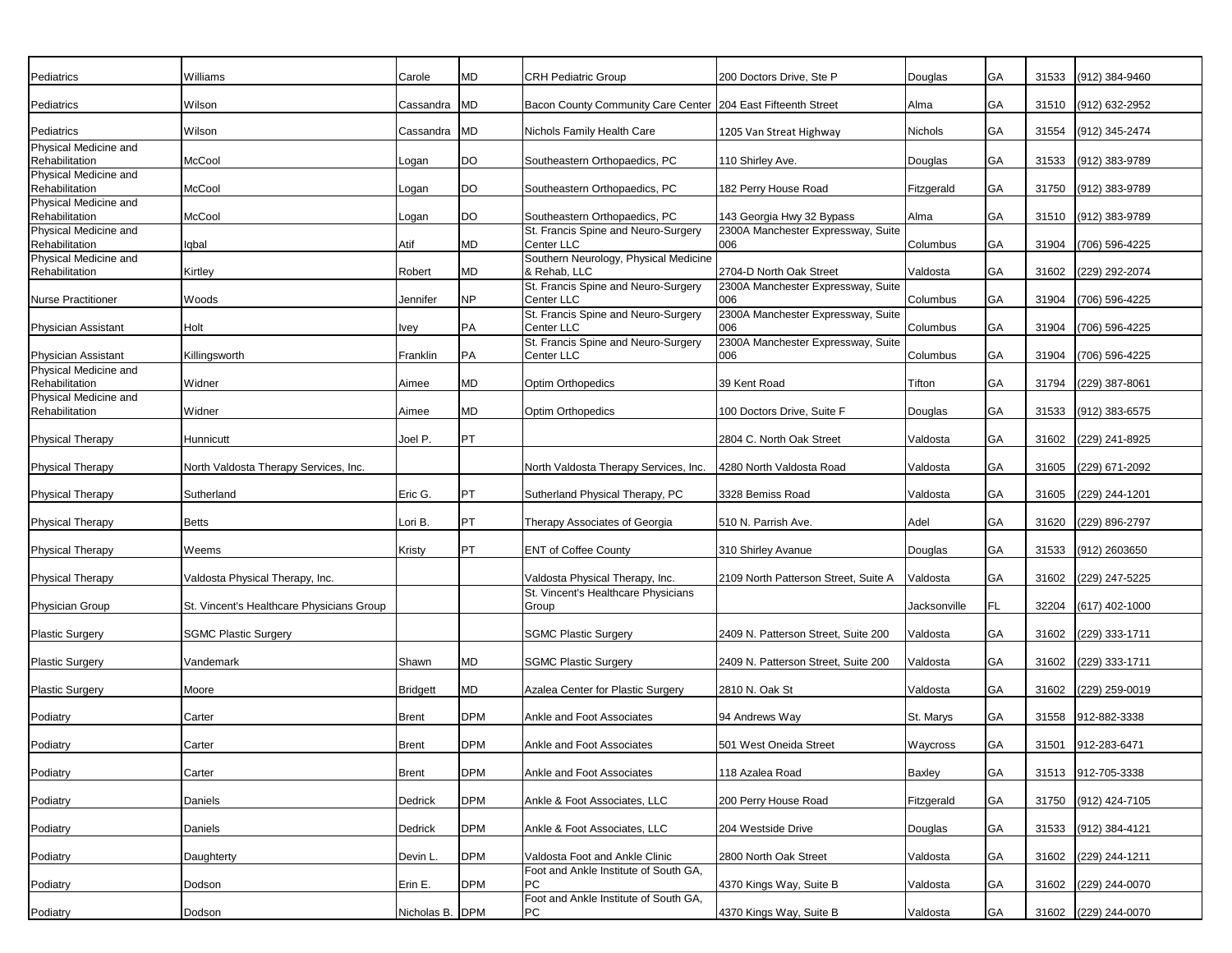| Podiatry             | Futch               | Pearce               | <b>DPM</b> | Foot & Ankle Care                                                               | 2410 North Oak Street                      | Valdosta   | GA        | 31602 | (229) 293-8337       |
|----------------------|---------------------|----------------------|------------|---------------------------------------------------------------------------------|--------------------------------------------|------------|-----------|-------|----------------------|
| Podiatry             | Kramer              | Gregory J.           | <b>DPM</b> | Foot & Ankle Care                                                               | 175 Perry House Road                       | Fitzgerald | GA        | 31750 | (229) 622-0100       |
| Podiatry             | Kramer              | Gregory J.           | <b>DPM</b> | Ankle & Foot Associates, LLC                                                    | 246 West Benjamin Hill Drive               | Fitzgerald | GA        | 31750 | (229) 423-5565       |
| Podiatry             | Lopez               | Edward               | <b>DPM</b> | St. Francis Columbus Clinic, LLC                                                | 705 17th Street                            | Columbus   | GA        | 31901 | (706) 322-7884       |
|                      |                     |                      |            |                                                                                 |                                            |            |           |       |                      |
| Podiatry             | Onderko             | Pamela               | <b>DPM</b> | Piedmont Orthopedic Complex                                                     | 4660 Riverside Park Blvd                   | Macon      | GA        | 31210 | (478) 474-2114       |
| Podiatry             | Shah                | Alap                 | <b>DPM</b> | St. Francis Wound Care Physicians                                               | 3726 Woodruff Road                         | Columbus   | GA        | 31904 | (706) 257-7700       |
| Podiatry             | Wallace             | Michael R.           | <b>DPM</b> | Valdosta Foot and Ankle Clinic                                                  | 2800 North Oak Street                      | Valdosta   | GA        | 31602 | (229) 244-1211       |
| Podiatry             | Wilson              | Nicole               | <b>DPM</b> | Foot & Ankle Care                                                               | 175 Perry House Road                       | Fitzgerald | GA        | 31750 | (229) 622-0100       |
| Podiatry             | Wilson              | Nicole               | <b>DPM</b> | Ankle & Foot Associates, LLC                                                    | 204 Westside Drive                         | Douglas    | GA        | 31533 | (912) 384-4121       |
| Podiatry             | Wilson              | Nicole               | <b>DPM</b> | Ankle & Foot Associates, LLC                                                    | 246 West Benjamin Hill Drive               | Fitzgerald | GA        | 31750 | (229) 423-5565       |
| Podiatry             | Woods               | Andrew               | <b>DPM</b> | Foot and Ankle Institute of South GA.<br>PC                                     | 4370 Kings Way, Suite B                    | Valdosta   | GA        | 31602 | (229) 244-0070       |
| Psychiatry           | Akosa               | Benjamin             | <b>MD</b>  | Behavioral Health Services of South<br>Georgia                                  | 334 Tifton Eldorado Road                   | Tifton     | GA        | 31794 | (229) 391-2300       |
| Psychiatry           | Cuddeback           | Barbara              | MD         | Behavioral Health Services of South<br>Georgia                                  | 1905 South Hutchinson Avenue               | Adel       | GA        | 31620 | (229) 896-4559       |
| Psychiatry           | Kumpel              | Tiffany M.           | <b>MD</b>  | Integrative Health, PC                                                          | 2935 North Ashley Street, Ste. 114         | Valdosta   | GA        | 31602 | (229) 219-1831       |
| Psychiatry           | Morgan              | Joel L.              | MD         | Valdosta Psychiatric Associates, LLC                                            | 3541 North Crossing Circle                 | Valdosta   | <b>GA</b> | 31602 | (229) 244-4200       |
|                      |                     |                      | MD         | Behavioral Health Services of South                                             |                                            |            | GA        |       |                      |
| Psychiatry           | Nihalani            | Nikhil               |            | Georgia<br>Behavioral Health Services of South                                  | 334 Tifton Eldorado Road                   | Tifton     |           | 31794 | (229) 391-2300       |
| Psychiatry           | Patel               | <b>Bhavesh</b>       | <b>MD</b>  | Georgia<br>Renewed Mind Psychiatric &                                           | 334 Tifton Eldorado Road                   | Tifton     | GA        | 31794 | (229) 391-2300       |
| Psychiatry           | Patel               | Nitin                | MD         | Counseling                                                                      | 2109 N. Patterson Street., Ste B           | Valdosta   | GA        | 31601 | (229) 333-5218       |
| Psychiatry           | Patel               | Jaymal               | <b>MD</b>  | Behaviorial Health Services of South<br>Georgia                                 | 334 Tifton Eldorado Rd, Tifton GA<br>31794 | Valdosta   | GA        | 31794 | (229) 391-2300       |
| Psychiatry           | Patel               | Shila                | MD         | South Georgia Psychiatric and<br><b>Counseling Center</b>                       | 2704 North Oak Street, Building B-3        | Valdosta   | <b>GA</b> | 31602 | $(229)$ 257-0100     |
|                      |                     |                      |            | South Georgia Psychiatric and                                                   |                                            |            |           |       |                      |
| Psychiatry           | Patel               | Nitin<br>Livingstone | MD         | <b>Counseling Center</b>                                                        | 2704 North Oak Street, Building B-3        | Valdosta   | <b>GA</b> | 31602 | (229) 257-0100       |
| Psychiatry           | Rasalam             | Α.                   | MD         | Pathway Wellness Center                                                         | 303 Woodrow Wilson Drive                   | Valdosta   | <b>GA</b> | 31602 | (229) 244-5000       |
| Psychiatry, Child    | Valdez              | <b>Briccio</b>       | МD         | Behaviorial Health Services of South<br>Georgia                                 | 3180 N. Oak Street, Valdosta, GA<br>31602  | Valdosta   | GA        | 31602 | (229) 671-6170       |
| Psychologist         | Pye                 | Gregory E.           | PhD        |                                                                                 | 1810 Plum St., Ste. F                      | Remerton   | GA        | 31601 | (229) 241-8995       |
|                      | Friedli             |                      | <b>MD</b>  | Behaviorial Health Services of South                                            | 3120 N. Oak Street, Valdosta, GA           |            | GA        |       |                      |
| Psychotherapy        |                     | Armini               |            | Georgia                                                                         | 31602                                      | Valdosta   |           |       | 31602 (229) 671-6150 |
| Psychotherapy        | Bajalia             | Laurie A.            | LMFT       | Valdosta Psychiatric Associates, LLC                                            | 3541 North Crossing Circle                 | Valdosta   | GA        | 31602 | (229) 244-4200       |
| Psychotherapy        | <b>Bickers</b>      | Judy                 |            | APRN, CNS Valdosta Psychiatric Associates, LLC                                  | 3541 North Crossing Circle                 | Valdosta   | GA        | 31602 | (229) 244-4200       |
| Psychotherapy        | <b>Bickers</b>      | James F.             | LMFT       | Valdosta Psychiatric Associates, LLC                                            | 3541 North Crossing Circle                 | Valdosta   | GA        | 31602 | (229) 244-4200       |
| Psychotherapy/Family | <b>Bradshaw</b>     |                      |            |                                                                                 |                                            |            |           |       |                      |
| Counseling           |                     | Susan                | LMFT       | <b>Enspire Counseling &amp; Wellness</b><br>Behavioral Health Services of South | 3790 Old US Hwy 41 N., Ste A               | Valdosta   | GA        | 31602 | (229) 262-1000       |
| Psychotherapy        | <b>Breidenstein</b> | Janice               | LCSW       | Georgia                                                                         | 3120 N. Oak St. Ext., Suite B              | Valdosta   | GA        | 31602 | (229) 671-6150       |
| Psychotherapy        | Capece              | Michael              | PhD, LPC   | Valdosta Psychiatric Associates, LLC                                            | 3541 North Crossing Circle                 | Valdosta   | GA        |       | 31602 (229) 244-4200 |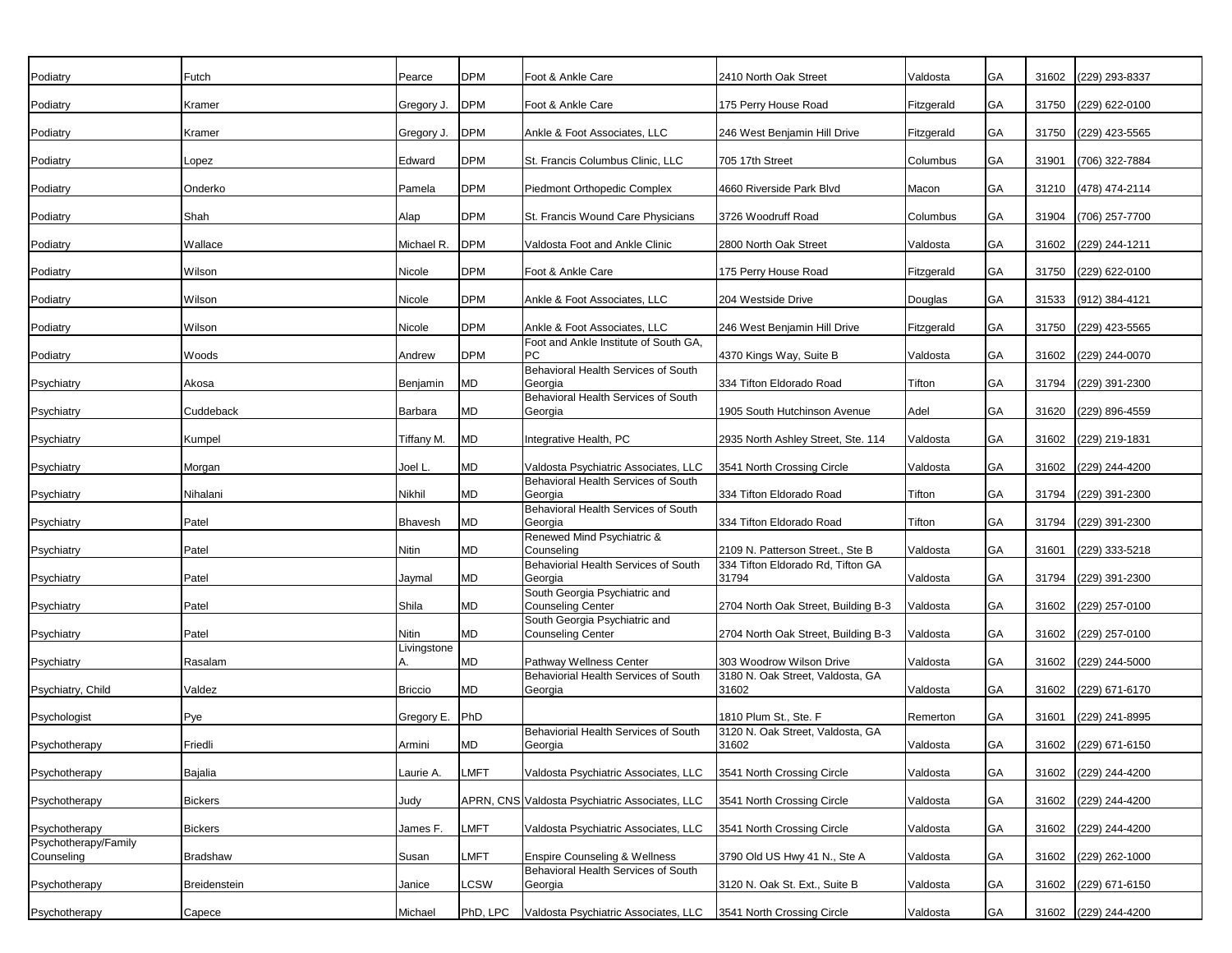| Psychotherapy                         | Corbett   | Tracy     | <b>LCSW</b>    | AR Psychiatric & Counseling Center,<br>LLC                               | 3312-D N. Oak Street                 | Valdosta  | GA | 31602 | (229) 244-2030       |
|---------------------------------------|-----------|-----------|----------------|--------------------------------------------------------------------------|--------------------------------------|-----------|----|-------|----------------------|
|                                       |           |           |                | Behavioral Health Services of South                                      |                                      |           |    |       |                      |
| Psychotherapy                         | Crawford  | Rex       | LMFT           | Georgia                                                                  | 252 N. St. Augustine Road            | Valdosta  | GA | 31602 | (229) 245-6400       |
| Psychotherapy                         | Crawford  | Rex       | LMFT           | Valdosta Psychiatric Associates, LLC                                     | 3541 North Crossing Circle           | Valdosta  | GA | 31602 | (229) 244-4200       |
|                                       |           |           |                | AR Psychiatric & Counseling Center,                                      |                                      |           |    |       |                      |
| Psychotherapy                         | Cribbs    | Christen  | LPC.           | LLC.                                                                     | 3312-D N. Oak Street                 | Valdosta  | GA | 31602 | (229) 244-2030       |
| Psychotherapy/Family<br>Counseling    | Dudley    | Rachael   | LCSW           | <b>Enspire Counseling &amp; Wellness</b>                                 | 3790 Old US Hwy 41 N., Ste A         | Valdosta  | GA | 31602 | (229) 262-1000       |
|                                       |           |           |                | Behavioral Health Services of South                                      |                                      |           |    |       |                      |
| Psychotherapy                         | Ellerbee  | Cheryl    | PC             | Georgia                                                                  | 334 Eldorado Road                    | Tifton    | GA | 31794 | (229) 386-3494       |
|                                       |           |           |                |                                                                          |                                      |           | GA |       |                      |
| Psychotherapy<br>Psychotherapy/Family | Fulp-Pye  | Mary      | <b>LCSW</b>    | Valdosta Psychiatric Associates, LLC                                     | 3541 North Crossing Circle           | Valdosta  |    | 31602 | (229) 244-4200       |
| Counseling                            | Giddings  | Martha    |                | PhD, LCSW Enspire Counseling & Wellness                                  | 3790 Old US Hwy 41 N., Ste A         | Valdosta  | GA | 31602 | (229) 262-1000       |
| Psychotherapy/Family                  |           |           |                |                                                                          |                                      |           |    |       |                      |
| Counseling                            | Gill      | Clay D.   | LPC            | Cord of Three Counseling Services<br>AR Psychiatric & Counseling Center, | 5920 Reese Street                    | Patterson | GA | 31557 | (912) 282-0992       |
| Psychotherapy                         | Gordon    | Susan     | <b>LCSW</b>    | LLC                                                                      | 3312-D N. Oak Street                 | Valdosta  | GA | 31602 | (229) 244-2030       |
|                                       |           |           |                |                                                                          |                                      |           |    |       |                      |
| Psychotherapy                         | Griner    | Jason     | .CSW           | Oakwood Counseling Center, LLC                                           | 2914 North Oak Street                | Valdosta  | GA | 31602 | (229) 333-0300       |
| Psychotherapy                         | Hall      | Amanda    | LMSW           | Behavioral Health Services of South<br>Georgia                           | 1905 S. Hutchinson Ave.              | Adel      | GA | 31620 | (229) 896-4559       |
|                                       |           |           |                | Behavioral Health Services of South                                      |                                      |           |    |       |                      |
| Psychotherapy                         | Harris    | Jenny     | LMFT           | Georgia                                                                  | 3120 N. Oak St. Ext., Suite E        | Valdosta  | GA | 31602 | (229) 671-6150       |
|                                       |           | Rick      | _PC            | Valdosta Psychiatric Associates, LLC                                     | 3541 North Crossing Circle           | Valdosta  | GA | 31602 | (229) 244-4200       |
| Psychotherapy                         | Hastings  |           |                | AR Psychiatric & Counseling Center,                                      |                                      |           |    |       |                      |
| Psychotherapy                         | Henderson | Denise    | <b>LCSW</b>    | LLC                                                                      | 3312-D N. Oak Street                 | Valdosta  | GA | 31602 | (229) 244-2030       |
|                                       |           |           |                | Renewed Mind Psychiatric &                                               |                                      |           |    |       |                      |
| Psychotherapy<br>Psychotherapy/Family | Johnson   | Rosalynn  | LMFT           | Counseling                                                               | 2109 North Patterson Street, Suite B | Valdosta  | GA | 31602 | (229) 232-4833       |
| Counseling                            | Jones     | Angel     |                | LPC, CPCS Enspire Counseling & Wellness                                  | 3790 Old US Hwy 41 N., Ste A         | Valdosta  | GA | 31602 | (229) 262-1000       |
|                                       |           |           |                |                                                                          |                                      |           |    |       |                      |
| Psychotherapy                         | Klimko    | John      | LMFT           | Pathway Wellness Center                                                  | 303 Woodrow Wilson Drive             | Valdosta  | GA | 31602 | (229) 244-5000       |
| Psychotherapy/Family<br>Counseling    | McMillan  | Leah      | DPA, LMFT      | <b>Enspire Counseling &amp; Wellness</b>                                 | 3790 Old US Hwy 41 N., Ste A         | Valdosta  | GА | 31602 | (229) 262-1000       |
|                                       |           |           |                |                                                                          |                                      |           |    |       |                      |
| Psychotherapy                         | McPipkin  | Diane     | LMFT           | Valdosta Psychiatric Associates, LLC                                     | 3541 North Crossing Circle           | Valdosta  | GA | 31602 | (229) 244-4200       |
|                                       |           |           |                | Behavioral Health Services of South                                      |                                      |           |    |       |                      |
| Psychotherapy<br>Psychotherapy/Family | Morris    | Rebecca   | LMFT<br>PMHNP, | Georgia                                                                  | 3120 N. Oak St. Ext., Suite B        | Valdosta  | GA | 31602 | (229) 671-6170       |
| Counseling                            | Nelson    | Stephanie | FNP            | D&S Nelson, LLC                                                          | 3790 Old US Hwy 41 N., Ste A         | Valdosta  | GA | 31602 | (229) 262-1000       |
|                                       |           |           |                |                                                                          |                                      |           |    |       |                      |
| Psychotherapy<br>Psychotherapy/Family | Norris    | Stephany  | PC             | Stephany A. Norris, MS, LPC                                              | 2310 N. Patterson Street             | Valdosta  | GA | 31602 | (229) 244-9688       |
| Counseling                            | Owen      | Allison   | <b>MFT</b>     | <b>Enspire Counseling &amp; Wellness</b>                                 | 3790 Old US Hwy 41 N., Ste A         | Valdosta  | GА | 31602 | (229) 262-1000       |
|                                       |           |           |                |                                                                          |                                      |           |    |       |                      |
| Psychotherapy                         | Parker    | Amy       | _PC            | Therapy Center Valdosta, LLC                                             | 1811 B Green Circle                  | Valdosta  | GA |       | 31602 (229) 244-9688 |
| Psychotherapy                         | Parimore  | Charles   | <b>LCSW</b>    | AR Psychiatric & Counseling Center,<br>LLC.                              | 3312-D N. Oak Street                 | Valdosta  | GA | 31602 | (229) 244-2030       |
|                                       |           |           |                | <b>Give Kindness Wings Counseling</b>                                    |                                      |           |    |       |                      |
| Psychotherapy                         | Purvis    | Kayla     | <b>LCSW</b>    | Center                                                                   | 18 South Main Street                 | Moultrie  | GA |       | 31768 (229) 985-0090 |
|                                       |           |           | <b>LCSW</b>    | AR Psychiatric & Counseling Center,<br>TC.                               | 3312-D N. Oak Street                 |           | GA | 31602 |                      |
| Psychotherapy                         | Scruggs   | Regina    |                |                                                                          |                                      | Valdosta  |    |       | (229) 244-2030       |
| Psychotherapy                         | Vickers   | Lynze     | _MFT           | Cornerstone Counseling, LLC                                              | 3350 Noble Way, Suite B              | Valdosta  | GA | 31605 | (229) 333-0300       |
|                                       |           |           |                | AR Psychiatric & Counseling Center,                                      |                                      |           |    |       |                      |
| Psychotherapy<br>Psychotherapy/Family | Walker    | Michele   | LCSW           | ∟LC                                                                      | 3312-D N. Oak Street                 | Valdosta  | GA | 31602 | (229) 244-2030       |
| Counseling                            | Wallace   | Laurie    | <b>LMFT</b>    | Family Journeys, LLC                                                     | 1803 Canterbury Circle, Ste C        | Valdosta  | GA |       | 31602 (229) 588-4051 |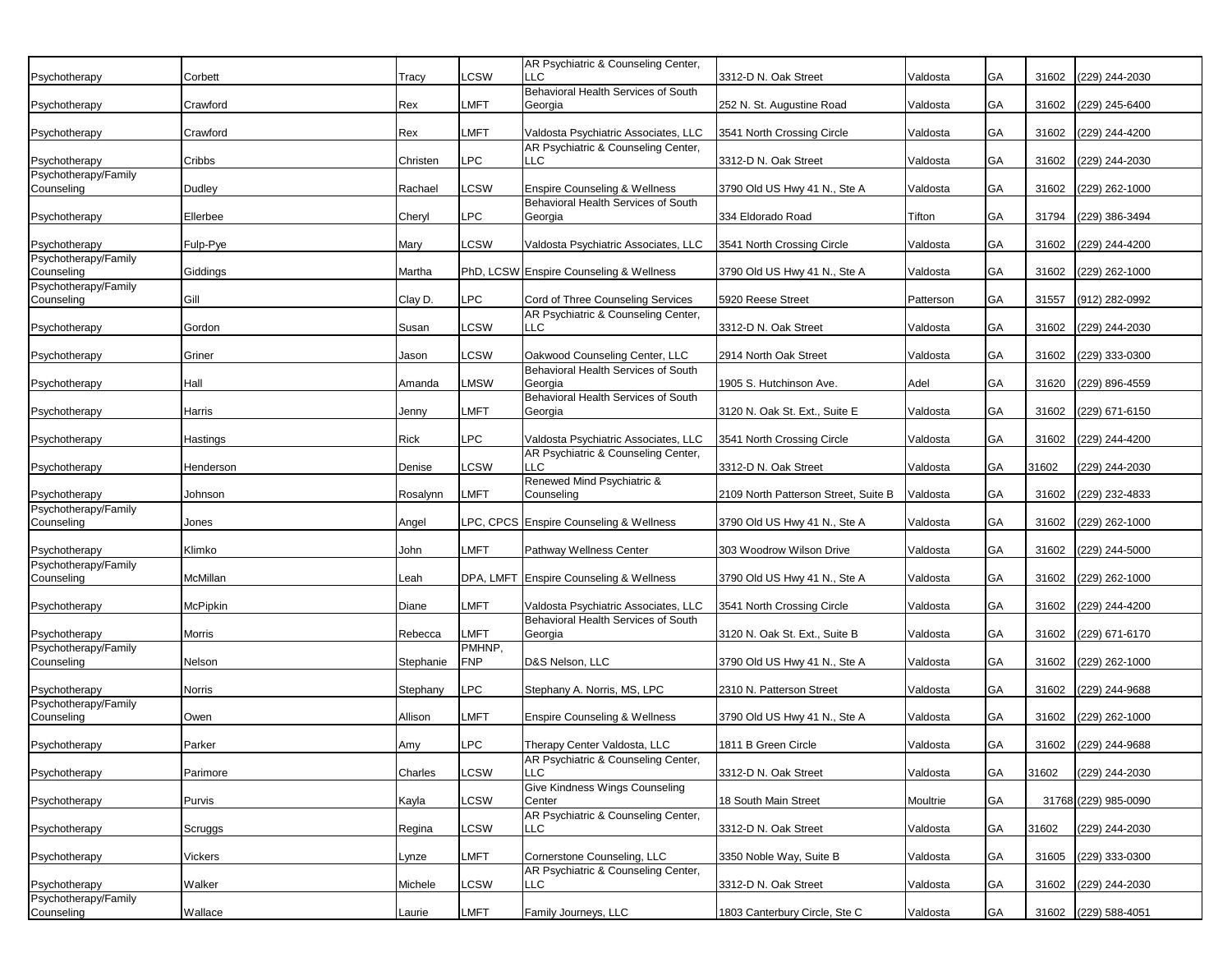| Psychotherapy                                                                                      | Ward                                       | Kyla                | <b>LPC</b>     | Therapy Center Valdosta, LLC                                          | 1811 B Green Circle                                         | Valdosta  | GA        | 31602 | (229) 244-9688       |
|----------------------------------------------------------------------------------------------------|--------------------------------------------|---------------------|----------------|-----------------------------------------------------------------------|-------------------------------------------------------------|-----------|-----------|-------|----------------------|
| Psychotherapy                                                                                      | Watson                                     | Rhett               | <b>LMSW</b>    | Behavioral Health Services of South<br>Georgia                        | 3120 N. Oak St. Ext., Ste. E                                | Valdosta  | GA        | 31602 | (229) 671-6150       |
| Psychotherapy                                                                                      | Webb                                       | Mark                | <b>LMFT</b>    | Oakwood Counseling Center, LLC                                        | 2914 North Oak Street                                       | Valdosta  | GA        | 31602 | (229) 333-0300       |
|                                                                                                    |                                            |                     |                |                                                                       |                                                             |           |           |       |                      |
| Psychotherapy                                                                                      | Weingartner                                | Nancy               | <b>LCSW</b>    | Valdosta Psychiatric Associates, LLC<br>South Georgia Psychiatric and | 3541 North Crossing Circle                                  | Valdosta  | GA        | 31602 | (229) 244-4200       |
| Psychotherapy                                                                                      | Wells                                      | Amy                 | <b>LCSW</b>    | <b>Counseling Center</b>                                              | 2704 North Oak Street, Building B-3                         | Valdosta  | GA        | 31602 | (229) 257-0100       |
| Psychotherapy                                                                                      | Wheeler                                    | Jessica             | <b>LMFT</b>    | Jessica D. Wheeler, LMFT, Inc.                                        | 427 East Dennis Avenue                                      | Nashville | GA        | 31639 | (229) 686-6449       |
| Psychotherapy                                                                                      | White                                      | Patricia            | <b>LPC</b>     | South Georgia Psychiatric and<br><b>Counseling Center</b>             | 2704 North Oak Street, Building B-3                         | Valdosta  | GA        | 31602 | (229) 257-0100       |
| Psychotherapy                                                                                      | Williams                                   | Veronica            | <b>LPC</b>     | Behavioral Health Services of South<br>Georgia                        | 1905 S. Hutchinson Avenue                                   | Adel      | GA        | 31620 | (229) 896-4559       |
|                                                                                                    |                                            |                     |                | Behavioral Health Services of South                                   |                                                             |           |           |       | (229) 671-6170       |
| Psychotherapy<br><b>Pulmonary Medicine/Critical</b>                                                | Woodward                                   | Robert              | <b>LMFT</b>    | Georgia                                                               | 3120 N. Oak St. Ext., Suite B                               | Valdosta  | GA        | 31602 |                      |
| Care<br><b>Pulmonary Medicine/Critical</b>                                                         | <b>SGMC Pulmonary Clinic</b>               |                     |                | <b>SGMC Pulmonary Clinic</b>                                          | 2409 N. Patterson Street, Suite 230                         | Valdosta  | GA        | 31602 | (229) 259-4369       |
| Care                                                                                               | Gandhiraj                                  | Deepthi             | <b>MD</b>      | <b>SGMC Pulmonary Clinic</b>                                          | 2409 N. Patterson Street, Suite 230                         | Valdosta  | GA        | 31602 | (229) 259-4369       |
| <b>Pulmonary Medicine/Critical</b><br>Care                                                         | Panwala                                    |                     | <b>MD</b>      | <b>SGMC Pulmonary Clinic</b>                                          | 2409 N. Patterson Street. Suite 230                         | Valdosta  | GA        | 31602 | (229) 259-4369       |
| <b>Pulmonary Medicine/Critical</b>                                                                 |                                            | Bhavdipku<br>mar G. |                |                                                                       |                                                             |           |           |       |                      |
| Care                                                                                               | Patel                                      |                     | <b>MD</b>      | Bhavdipkumar G. Patel, MD                                             | 1020 Ward Street Ext. West                                  | Douglas   | GA        | 31533 | (912) 383-8070       |
| Pulmonary/Sleep                                                                                    | Beale                                      | Gregory S.          | <b>MD</b>      | South Georgia Medical Associates                                      | 410 Connell Road                                            | Valdosta  | GA        | 31602 | (229) 244-4720       |
| Pulmonary/Sleep                                                                                    | Newton                                     | Milledge            | <b>MD</b>      | South Georgia Medical Associates                                      | 410 Connell Road                                            | Valdosta  | GA        | 31602 | (229) 244-4720       |
| Radiology                                                                                          | Inthachak                                  | Nirandr             | MD             | Radiological Associates of South<br>Georgia                           | 110 Bowens Mill Road                                        | Douglas   | GA        | 31533 | (912) 384-1900       |
| Radiology                                                                                          | Powanpongkul                               | Somnuk              | <b>MD</b>      | Radiological Associates of South<br>Georgia                           | 110 Bowens Mill Road                                        | Douglas   | GA        | 31533 | (912) 384-6803       |
| <b>Sleep Center</b>                                                                                | <b>SGMC Sleep Center</b>                   |                     |                | <b>SGMC Sleep Center</b>                                              | 4256 N. Valdosta Road                                       | Valdosta  | GA        |       | 31602 (229) 242-1234 |
| <b>Sleep Disorders</b>                                                                             | Langdale SleepCharge Program               |                     |                | <b>Fusion Health, LLC</b>                                             | www.sleepcharge.com/langdale                                |           |           |       | (877) 615-7257       |
| Sleep Lab                                                                                          | Azalea Sleep Lab, Inc.                     |                     |                | Azalea Sleep Lab, Inc.                                                | 2935 N. Ashley St., Ste 124                                 | Valdosta  | GA        | 31602 | $(229)$ 333-7601     |
| Speech and Occupational<br>Therapy                                                                 | TherapyWorks Pediatric Center, LLC         |                     |                | TherapyWorks Pediatric Center, LLC                                    | 2700-B N. Oak Street                                        | Valdosta  | GA        | 31602 | 229-219-7993         |
| Speech and Occupational                                                                            | Valdosta Pediatric Therapy Services / Tri- |                     |                | Valdosta Pediatric Therapy Services /                                 |                                                             |           |           |       |                      |
| Therapy                                                                                            | State Rehab                                |                     |                | Tri-State Rehab                                                       | 202 W. Park Ave                                             | Valdosta  | GA        | 31602 | (229) 253-8500       |
| Speech Language Pathologist   Hacker                                                               |                                            | Barbara             | <b>CCC-SLP</b> | Barbara Hacker, CCC-SLP                                               | 2600 Lakewood Drive<br>2935 North Ashley Street, Suite 112, | Valdosta  | GA        | 31602 | (229) 563-3040       |
| Speech Language Pathologist   WeCare Therapy Services                                              |                                            |                     |                | WeCare Therapy Services, LLC                                          | Office G                                                    | Valdosta  | GA        | 31602 | (229) 460-1943       |
| Speech Language Pathologist Associates, Inc.                                                       | More Than Words Pediatric Therapy          |                     |                | More Than Words Pediatric Therapy<br>Associates, Inc.                 | 1701 N Patterson Street                                     | Valdosta  | GA        |       | 31602 (229) 244-4545 |
| Speech Language Pathologist Haskins                                                                |                                            | Erin B.             |                | Southern Therapy Solutions                                            | 211 Thrasher Way                                            | Hahira    | <b>GA</b> | 31632 | (229) 292-1945       |
|                                                                                                    |                                            |                     |                |                                                                       |                                                             |           | GA        | 31602 |                      |
|                                                                                                    |                                            |                     |                |                                                                       |                                                             |           |           |       | (229) 333-9736       |
|                                                                                                    | Hartley                                    | William C.          | <b>MD</b>      | <b>Hughston Clinic</b>                                                | 4340 Kings Way                                              | Valdosta  |           |       |                      |
|                                                                                                    |                                            |                     |                | VSU Student Health                                                    | 200 Georgia Avenue                                          | Valdosta  | GA        | 31698 | (229) 333-5886       |
|                                                                                                    | <b>SGMC Urgent Care</b>                    |                     |                | <b>SGMC Urgent Care</b>                                               | 4280 N. Valdosta Road                                       | Valdosta  | <b>GA</b> | 31602 | (229) 433-8200       |
| Sports Medicine<br>Student Health Clinic<br><b>Urgent Care Center</b><br><b>Urgent Care Center</b> | Howard                                     | Leonard             | <b>MD</b>      | <b>SGMC Urgent Care</b>                                               | 4280 N. Valdosta Road                                       | Valdosta  | GA        | 31602 | (229) 433-8200       |